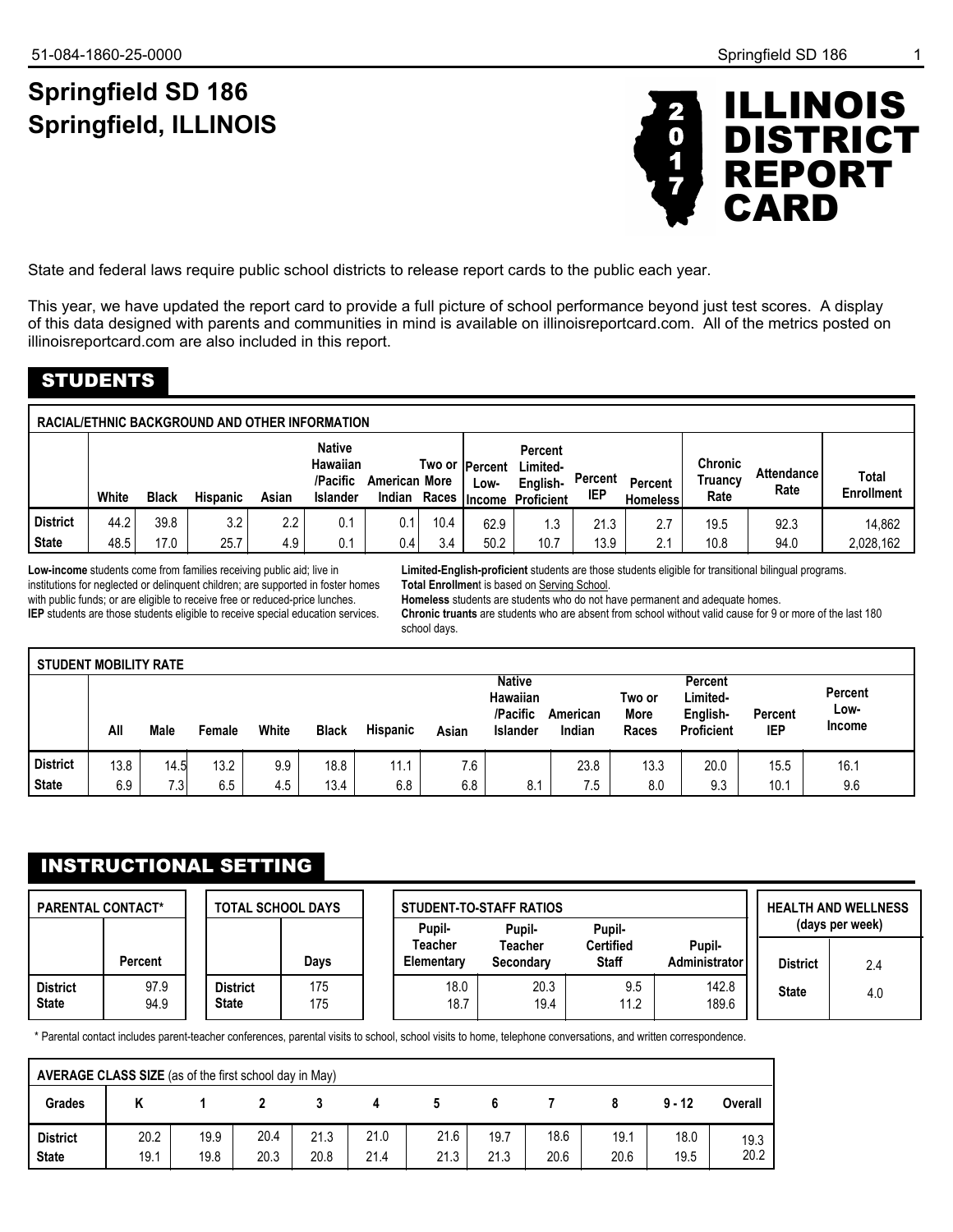| TIME DEVOTED TO TEACHING CORE SUBJECTS (Minutes Per Day) |    |             |    |    |                |    |                              |    |    |    |                       |    |
|----------------------------------------------------------|----|-------------|----|----|----------------|----|------------------------------|----|----|----|-----------------------|----|
|                                                          |    | Mathematics |    |    | <b>Science</b> |    | <b>English/Language Arts</b> |    |    |    | <b>Social Science</b> |    |
| Grades                                                   |    |             |    |    |                |    |                              |    |    |    |                       |    |
| <b>District</b>                                          | 89 | 58          | 58 | 20 | 47             | 46 | 119                          | 89 | 89 | 20 | 44                    | 46 |
| <b>State</b>                                             | 72 | 60          | 56 | 35 | 48             | 50 | 132                          | 89 | 77 | 30 | 48                    | 49 |

| <b>TEACHER INFORMATION (Full -Time Equivalents)</b> |       |              |                 |       |                                                   |                    |                         |                |      |        |                               |
|-----------------------------------------------------|-------|--------------|-----------------|-------|---------------------------------------------------|--------------------|-------------------------|----------------|------|--------|-------------------------------|
|                                                     | White | <b>Black</b> | <b>Hispanic</b> | Asian | <b>Native</b><br>Hawaiian/<br>Pacific<br>Islander | American<br>Indian | Two or<br>More<br>Races | <b>UnKnown</b> | Male | Female | <b>Total</b><br><b>Number</b> |
| <b>District</b>                                     | 87.9  | 8.3          | 0.9             | 0.7   | 0.0                                               | 0.3                | 1.8                     | 0.1            | 20.0 | 80.0   | 1,023                         |
| <b>State</b>                                        | 83.3  | 5.8          | 5.6             | 1.5   | 0.1                                               | 0.2                | 0.8                     | 2.7            | 23.3 | 76.7   | 129,575                       |

|           | <b>TEACHER INFORMATION</b>  |                                                            |                                                                   |                                                           |
|-----------|-----------------------------|------------------------------------------------------------|-------------------------------------------------------------------|-----------------------------------------------------------|
|           |                             | Average<br><b>Teaching</b><br><b>Experience</b><br>(Years) | $%$ of<br><b>Teachers</b><br>with<br>Bachelor's<br><b>Degrees</b> | $%$ of<br><b>Teachers</b><br>with<br>Masters's<br>& Above |
| District: | <b>All Schools</b>          | 13.9                                                       | 47.6                                                              | 52.2                                                      |
|           | <b>High Poverty Schools</b> | 12.7                                                       | 48.5                                                              | 51.2                                                      |
|           | <b>Low Poverty Schools</b>  | 15.1                                                       | 62.6                                                              | 37.4                                                      |
| State:    | <b>All Schools</b>          | 13.1                                                       | 38.5                                                              | 60.9                                                      |
|           | <b>High Poverty Schools</b> | 12.0                                                       | 39.6                                                              | 59.9                                                      |
|           | <b>Low Poverty Schools</b>  | 13.6                                                       | 31.3                                                              | 68.5                                                      |

Poverty (low-income) is defined on page 1 of all report cards. High- and low-poverty schools include those in the top and bottom quarters of the poverty distribution of schools in the state.

|                 | <b>TEACHER RETENTION RATE</b> |                 | <b>PRINCIPAL TURNOVER (Count)</b> |  |
|-----------------|-------------------------------|-----------------|-----------------------------------|--|
| <b>District</b> | 88.9                          | <b>District</b> | 2.0                               |  |
| <b>State</b>    | 86.3                          | <b>State</b>    | 2.0                               |  |

|                 | <b>TEACHER ATTENDANCE</b> |                 | <b>TEACHER EVALUATION</b> |
|-----------------|---------------------------|-----------------|---------------------------|
| <b>District</b> | 67.4                      | <b>District</b> | 98.7                      |
| <b>State</b>    | 75.3                      | <b>State</b>    | 96.7                      |

# SCHOOL DISTRICT FINANCES

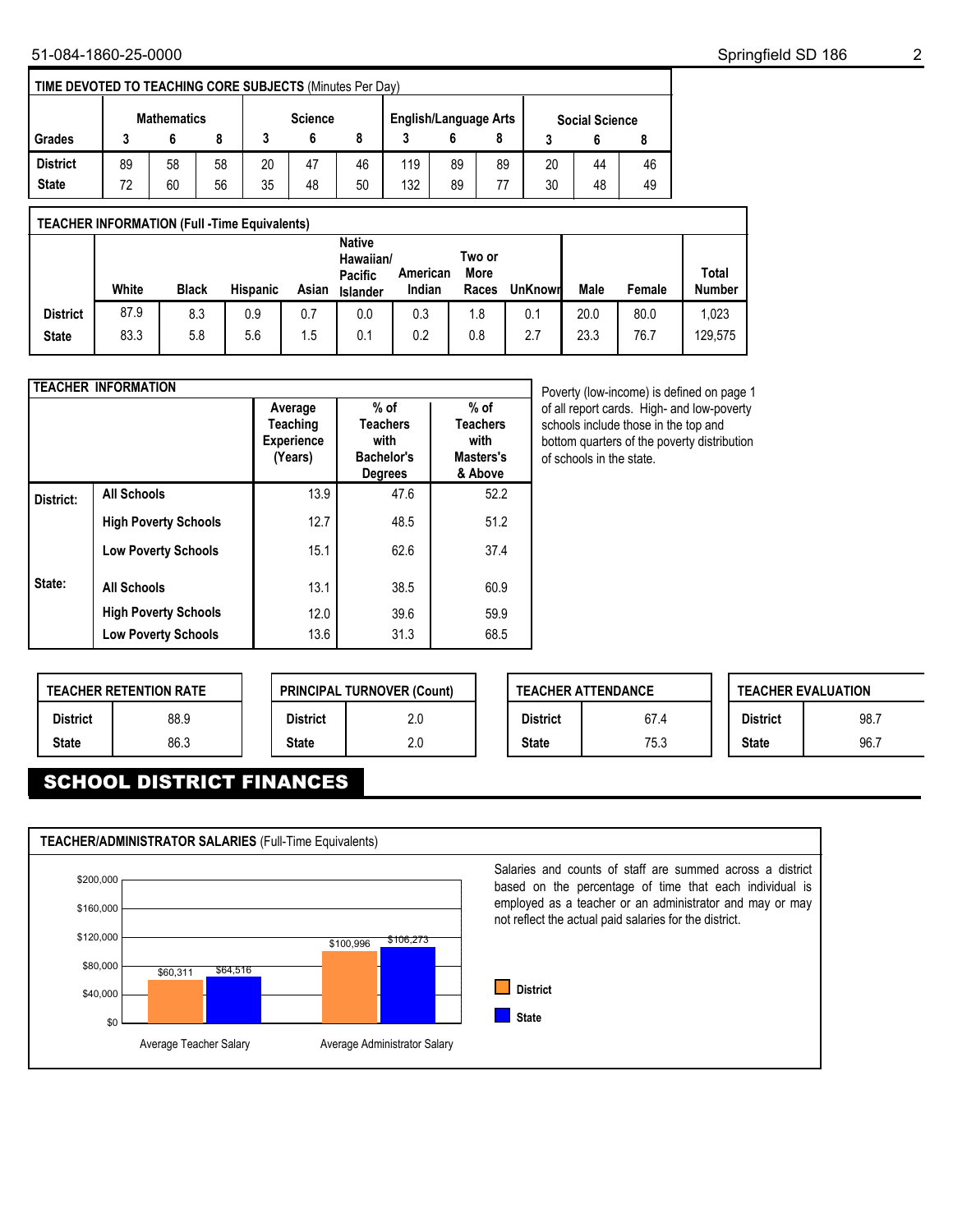

| I REVENUE BY SOURCE 2015-16 |                 |            |         | <b>EXPENDITURE BY FUND 2015-16</b>              |                 |            |         |  |  |
|-----------------------------|-----------------|------------|---------|-------------------------------------------------|-----------------|------------|---------|--|--|
|                             | <b>District</b> | District % | State % |                                                 | <b>District</b> | District % | State % |  |  |
| <b>Local Property Taxes</b> | \$105,579,946   | 56.5       | 63.2    | <b>Education</b>                                | \$143,870,217   | 76.4       | 73.4    |  |  |
|                             |                 |            |         | <b>Operations &amp; Maintenance</b>             | \$13,871,293    | 7.4        | 6.2     |  |  |
| <b>Other Local Funding</b>  | \$3.770.641     | 2.0        | 4.8     | Transportation                                  | \$9,789,584     | 5.2        | 3.8     |  |  |
|                             |                 |            |         | <b>Debt Service</b>                             | \$7,404,861     | 3.9        | 8.2     |  |  |
| <b>General State Aid</b>    | \$37.064.098    | 19.8       | 17.1    | <b>Tort</b>                                     | \$3.248.313     | 1.7        | 1.2     |  |  |
| <b>Other State Funding</b>  | \$16,394,122    | 8.8        | 7.1     | Municipal Retirement/<br><b>Social Security</b> | \$6,049,101     | 3.2        | 2.1     |  |  |
|                             |                 |            |         | <b>Fire Prevention &amp; Safety</b>             | \$4,171,450     | 2.2        | 0.5     |  |  |
| <b>Federal Funding</b>      | \$24.217.284    | 12.9       | 7.8     | <b>Capital Projects</b>                         | \$3,333         | 0.0        | 4.6     |  |  |
| <b>TOTAL</b>                | \$187,026,091   |            |         | <b>TOTAL</b>                                    | \$188,408,152   |            |         |  |  |

|              | <b>OTHER FINANCIAL INDICATORS</b>                        |                                                   |                                                          |                                                      |
|--------------|----------------------------------------------------------|---------------------------------------------------|----------------------------------------------------------|------------------------------------------------------|
|              | 2014 Equalized<br><b>Assessed Valuation</b><br>per Pupil | 2014 Total School<br><b>Tax Rate</b><br>per \$100 | 2015-16 Instructional<br><b>Expenditure</b><br>per Pupil | 2015-16 Operating<br><b>Expenditure</b><br>per Pupil |
| l District   | \$145.914                                                | 5.17                                              | \$7,138                                                  | \$12,405                                             |
| <b>State</b> | $***$                                                    | **                                                | \$7,853                                                  | \$12.973                                             |

\*\* Due to the way Illinois school districts are configured, state averages for equalized assessed valuation per pupil and total school tax rate per \$100 are not provided.

**Equalized assessed valuation** includes all computed property values upon which a district's local tax rate is calculated.

**Total school tax rate** is a district's total tax rate as it appears on local property tax bills.

**Instructional expenditure per pupil** includes the direct costs of teaching pupils or the interaction between teachers and pupils.

**Operating expenditure per pupil** includes the gross operating cost of a school district excluding summer school, adult education, bond principal retired, and capital expenditures.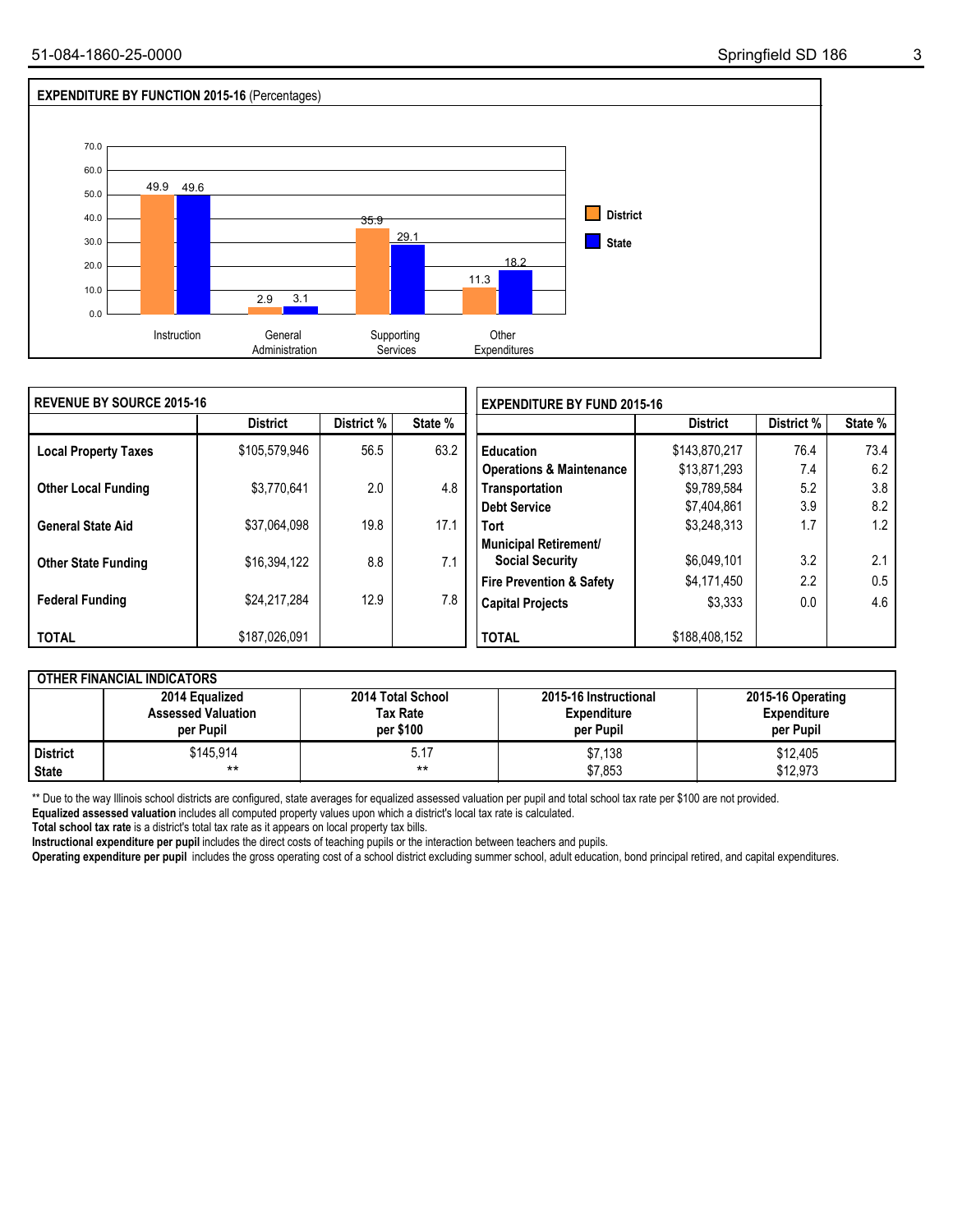# ACADEMIC PERFORMANCE



ACT is no longer a component of the state assessment. College and career readiness will be redefined next year due to ESSA. As a result, the college and career readiness measure for the 2016-17 Report Card has not been changed for consistency. Beginning with the 2016-17 school year, grade 11 students take the SAT as the high school accountability assessment . However, the College Course Work Readiness data point on the Illinois Report Card reports on the graduating class of the reporting year. The data represents the most recent ACT score earned by a 2017 graduate.

|                 | <b>IREADY FOR COLLEGE COURSE WORK</b> |                 |                 | PERCENT OF STUDENTS MET ACT BENCHMARKS |      |                 |                                |
|-----------------|---------------------------------------|-----------------|-----------------|----------------------------------------|------|-----------------|--------------------------------|
| <b>District</b> | 34.3                                  |                 | English         | Math                                   | Read | <b>Science</b>  | <b>ALL 4 Subjects</b>          |
| <b>State</b>    | 50.5                                  | <b>District</b> | 49.6            | 27.6                                   | 34.9 | 23.4            | 16.7                           |
|                 |                                       | <b>State</b>    | 64.5            | 42.6                                   | 46.2 | 37.7            | 28.2                           |
|                 | <b>COLLEGE ENROLLMENT</b>             |                 |                 | <b>FRESHMEN ON TRACK</b>               |      |                 | 8TH GRADERS PASSING ALGEBRA I* |
|                 | 12 Months                             | 16 Months       | <b>District</b> | 77.7                                   |      | <b>District</b> | 21.1                           |
| <b>District</b> | 56.4                                  | 60.0            | <b>State</b>    | 87.1                                   |      | <b>State</b>    | 29.5                           |
| <b>State</b>    | 69.5                                  | 73.2            |                 |                                        |      |                 |                                |

\* For the 8th graders passing algebra I, if the percentage is 0, it means that an Algebra I course is not offered.

| <b>CTE ENROLLMENT</b> |         |  |  |  |  |  |  |  |
|-----------------------|---------|--|--|--|--|--|--|--|
| <b>District</b>       | 2.198   |  |  |  |  |  |  |  |
| <b>State</b>          | 277,461 |  |  |  |  |  |  |  |

|                 |          | <b>ADVANCED COURSE WORK (AP/IB/DUAL CREDIT)</b> |          |
|-----------------|----------|-------------------------------------------------|----------|
|                 | Grade 10 | Grade 11                                        | Grade 12 |
| <b>District</b> | 219      | 249                                             | 274      |
| <b>State</b>    | 30,084   | 57,402                                          | 73.171   |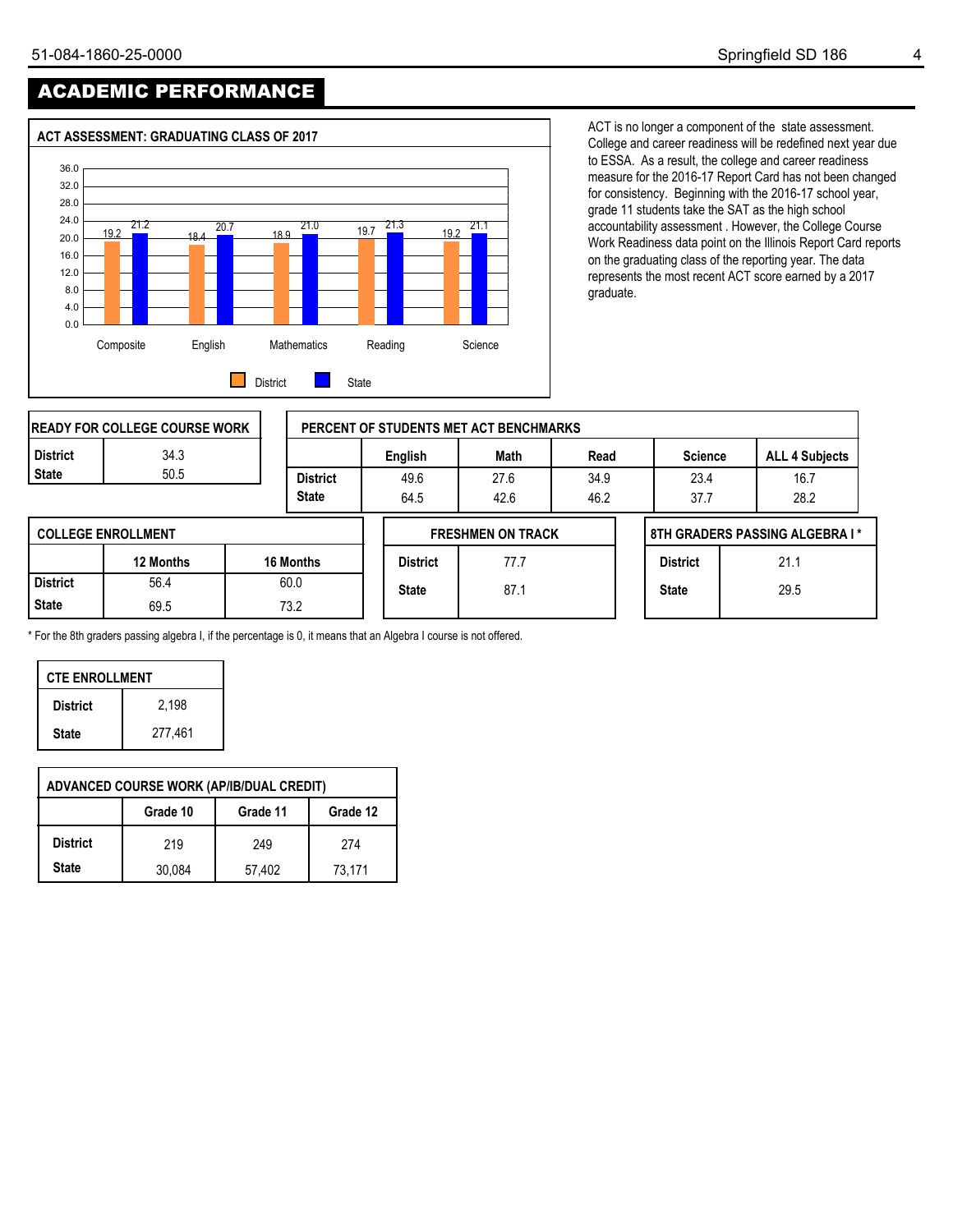| <b>ADVANCED COURSE WORK</b>                |               |                                                      |               |                |                                                               |            |                       |                                |                        |
|--------------------------------------------|---------------|------------------------------------------------------|---------------|----------------|---------------------------------------------------------------|------------|-----------------------|--------------------------------|------------------------|
|                                            |               | <b>ADVANCED PLACEMENT (AP)</b><br><b>COURSE WORK</b> |               |                | <b>INTERNATIONAL BACCALAUREATE (IB)</b><br><b>COURSE WORK</b> |            |                       | <b>DUAL CREDIT COURSE WORK</b> |                        |
|                                            | Grade10       | Grade11                                              | Grade12       | Grade10        | Grade11                                                       | Grade12    | Grade10               | Grade11                        | Grade12                |
| All                                        |               |                                                      |               |                |                                                               |            |                       |                                |                        |
| <b>District</b><br><b>State</b>            | 218<br>22,366 | 248<br>42,705                                        | 273<br>51,434 | 0<br>3,713     | 0<br>3,305                                                    | 0<br>2,970 | $\mathbf{1}$<br>5,374 | $\mathbf{1}$<br>17,055         | $\mathbf{1}$<br>31,731 |
| White                                      |               |                                                      |               |                |                                                               |            |                       |                                |                        |
| <b>District</b>                            | 161           | 166                                                  | 176           | 0              | 0                                                             | 0          | 0                     | 1                              | 0                      |
| <b>State</b>                               | 12,886        | 23,938                                               | 29,439        | 524            | 633                                                           | 623        | 3,003                 | 10,921                         | 19,992                 |
| <b>Black</b>                               |               |                                                      |               |                |                                                               |            |                       |                                |                        |
| <b>District</b>                            | 26            | 37                                                   | 44            | 0              | 0                                                             | 0          | $\mathbf{1}$          | 0                              | $\mathbf{1}$           |
| <b>State</b>                               | 1,413         | 3,535                                                | 4,470         | 1,158          | 898                                                           | 763        | 815                   | 1,859                          | 3,645                  |
| Hispanic                                   |               |                                                      |               |                |                                                               |            |                       |                                |                        |
| <b>District</b>                            | 4             | 10                                                   | 11            | 0              | 0                                                             | 0          | 0                     | 0                              | $\pmb{0}$              |
| <b>State</b>                               | 4,170         | 9,355                                                | 11,234        | 1,782          | 1,497                                                         | 1,317      | 1,150                 | 2,956                          | 5,737                  |
| Asian                                      |               |                                                      |               |                |                                                               |            |                       |                                |                        |
| <b>District</b>                            | 8             | 8                                                    | 14            | 0              | 0                                                             | 0          | 0                     | 0                              | 0                      |
| <b>State</b>                               | 2,992         | 4,401                                                | 4,694         | 192            | 217                                                           | 207        | 217                   | 799                            | 1,434                  |
| <b>Native Hawaiian/Pacific</b><br>Islander |               |                                                      |               |                |                                                               |            |                       |                                |                        |
| <b>District</b>                            | 0             | 0                                                    | 0             | 0              | 0                                                             | 0          | 0                     | 0                              | 0                      |
| <b>State</b>                               | 34            | 52                                                   | 56            | $\overline{7}$ | 9                                                             | 0          | 5                     | 15                             | 31                     |
| American Indian                            |               |                                                      |               |                |                                                               |            |                       |                                |                        |
| <b>District</b>                            | $\mathbf 1$   | 1                                                    | $\mathbf{1}$  | 0              | 0                                                             | 0          | 0                     | 0                              | 0                      |
| <b>State</b>                               | 51            | 106                                                  | 109           | 10             | 10                                                            | 5          | 25                    | 33                             | 76                     |
| Two or More Races                          |               |                                                      |               |                |                                                               |            |                       |                                |                        |
| <b>District</b>                            | 18            | 26                                                   | 27            | 0              | 0                                                             | 0          | 0                     | 0                              | 0                      |
| <b>State</b>                               | 790           | 1,312                                                | 1,409         | 40             | 41                                                            | 55         | 159                   | 472                            | 815                    |
| <b>LEP</b>                                 |               |                                                      |               |                |                                                               |            |                       |                                |                        |
| <b>District</b>                            | $\pmb{0}$     | $\pmb{0}$                                            | $\mathbf{1}$  | $\pmb{0}$      | 0                                                             | 0          | $\pmb{0}$             | 0                              | $\pmb{0}$              |
| <b>State</b>                               | 73            | 211                                                  | 161           | 305            | 127                                                           | 11         | 159                   | 238                            | 264                    |
| Non LEP                                    |               |                                                      |               |                |                                                               |            |                       |                                |                        |
| <b>District</b>                            | 218           | 248                                                  | 272           | 0              | 0                                                             | 0          | $\mathbf{1}$          | 1                              | $\mathbf{1}$           |
| <b>State</b>                               | 22,293        | 42,494                                               | 51,273        | 3,408          | 3,178                                                         | 2,959      | 5,215                 | 16,817                         | 31,467                 |
| <b>IEP</b>                                 |               |                                                      |               |                |                                                               |            |                       |                                |                        |
| <b>District</b>                            | 0             | $\overline{2}$                                       | 3             | 0              | $\pmb{0}$                                                     | 0          | 0                     | 0                              | $\mathbf{1}$           |
| <b>State</b>                               | 209           | 470                                                  | 861           | 432            | 199                                                           | 189        | 520                   | 1,200                          | 2,086                  |
| Non IEP                                    |               |                                                      |               |                |                                                               |            |                       |                                |                        |
| <b>District</b>                            | 218           | 246                                                  | 270           | 0              | 0                                                             | 0          | $\mathbf{1}$          | $\mathbf{1}$                   | $\pmb{0}$              |
| <b>State</b>                               | 22,157        | 42,235                                               | 50,573        | 3,281          | 3,106                                                         | 2,781      | 4,854                 | 15,855                         | 29,645                 |
| Low Income                                 |               |                                                      |               |                |                                                               |            |                       |                                |                        |
| <b>District</b>                            | 45            | 81                                                   | $77\,$        | 0              | $\pmb{0}$                                                     | 0          | $\pmb{0}$             | $\pmb{0}$                      | $\mathbf{1}$           |
| <b>State</b>                               | 5,068         | 11,705                                               | 14,549        | 3,079          | 2,348                                                         | 2,108      | 2,079                 | 5,868                          | 10,553                 |
| Non Low Income                             |               |                                                      |               |                |                                                               |            |                       |                                |                        |
| <b>District</b>                            | 173           | 167                                                  | 196           | 0              | 0                                                             | 0          | $\mathbf{1}$          | $\mathbf{1}$                   | 0                      |
| <b>State</b>                               | 17,298        | 31,000                                               | 36,885        | 634            | 957                                                           | 862        | 3,295                 | 11,187                         | 21,178                 |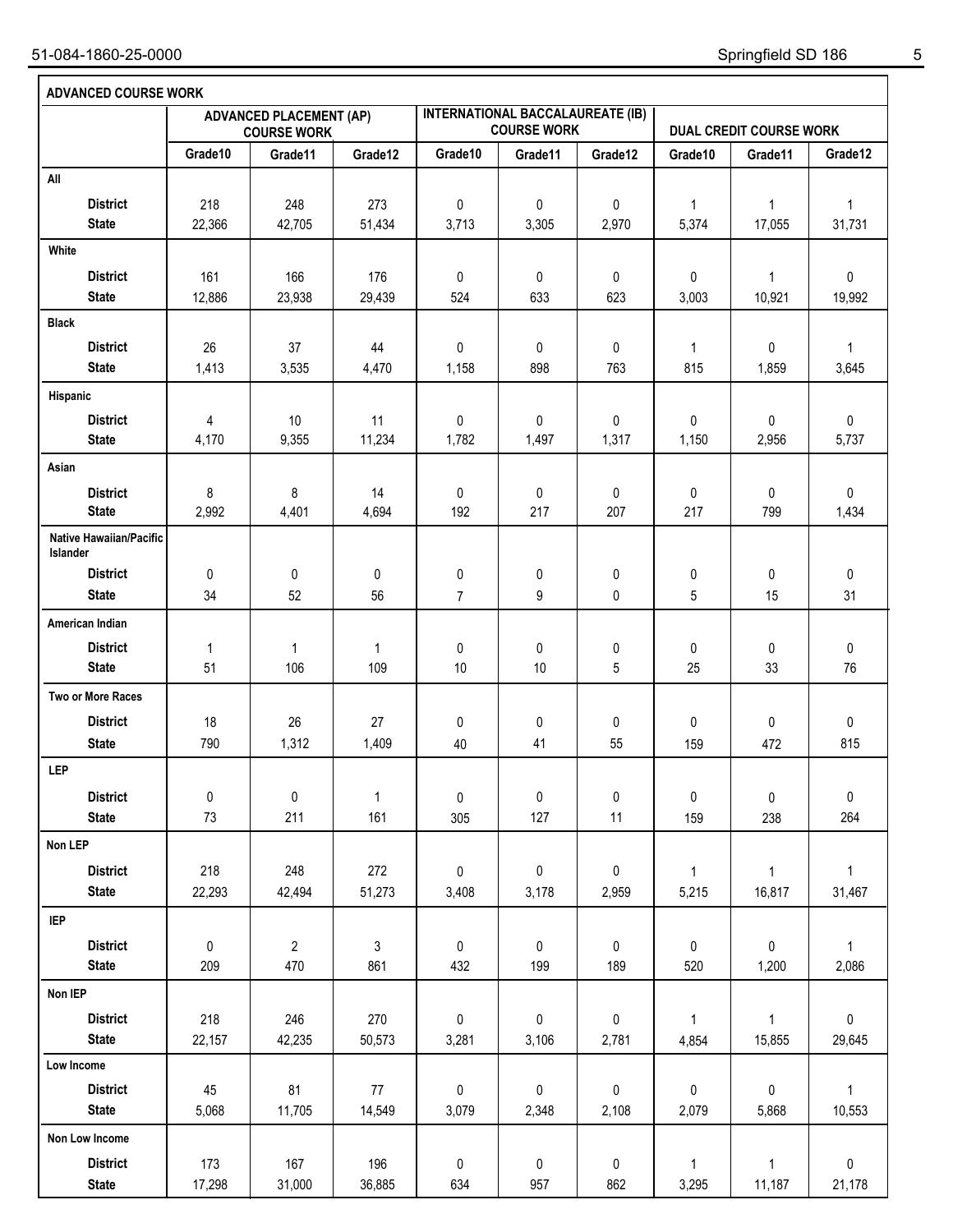|                 | <b>ADVANCE PLACEMENT (AP) EXAMS</b> |                        |                           |                                |
|-----------------|-------------------------------------|------------------------|---------------------------|--------------------------------|
|                 |                                     | <b>GRADE 10</b>        |                           |                                |
|                 | No. of AP Exams Taken               | No. of AP Exams Passed | Took One or More AP Exams | Passed One or More AP<br>Exams |
| <b>District</b> | 150                                 | 70                     | 130                       | 63                             |
| <b>State</b>    | 29,796                              | 19,566                 | 20,167                    | 13,574                         |

|                                 | <b>GRADE 11</b>       |                        |                                  |                                       |  |  |  |  |  |  |  |  |  |  |
|---------------------------------|-----------------------|------------------------|----------------------------------|---------------------------------------|--|--|--|--|--|--|--|--|--|--|
|                                 | No. of AP Exams Taken | No. of AP Exams Passed | <b>Took One or More AP Exams</b> | Passed One or More AP<br><b>Exams</b> |  |  |  |  |  |  |  |  |  |  |
| <b>District</b><br><b>State</b> | 233<br>99,391         | 104<br>63,822          | 108<br>37,893                    | 62<br>25,821                          |  |  |  |  |  |  |  |  |  |  |

|                 | <b>GRADE 12</b>       |                        |                                  |                                |  |  |  |  |  |  |  |  |  |  |
|-----------------|-----------------------|------------------------|----------------------------------|--------------------------------|--|--|--|--|--|--|--|--|--|--|
|                 | No. of AP Exams Taken | No. of AP Exams Passed | <b>Took One or More AP Exams</b> | Passed One or More AP<br>Exams |  |  |  |  |  |  |  |  |  |  |
| <b>District</b> | 309                   | 193                    | 98                               | 71                             |  |  |  |  |  |  |  |  |  |  |
| <b>State</b>    | 167,009               | 110.934                | 38,607                           | 29,530                         |  |  |  |  |  |  |  |  |  |  |

| POST-SECONDARY REMEDIATION (CLASS OF 2015) |      |  |  |  |  |  |  |  |  |  |
|--------------------------------------------|------|--|--|--|--|--|--|--|--|--|
| <b>District</b>                            | 57.3 |  |  |  |  |  |  |  |  |  |
| <b>State</b>                               | 46.8 |  |  |  |  |  |  |  |  |  |

|                 |      |      | Gender |       |              |          | Race / Ethnicity |                                                   |                     |                         |            |         |                                                | Econo-<br>mically<br>Disad-<br>vantaged |
|-----------------|------|------|--------|-------|--------------|----------|------------------|---------------------------------------------------|---------------------|-------------------------|------------|---------|------------------------------------------------|-----------------------------------------|
|                 | All  | Male | Female | White | <b>Black</b> | Hispanic | Asian            | <b>Native</b><br>Hawaiian/<br>Pacific<br>Islander | lAmerican<br>Indian | Two or<br>More<br>Races | <b>LEP</b> | Migrant | <b>Students</b><br>with<br><b>Disabilities</b> |                                         |
| <b>District</b> | 75.1 | 72.1 | 78.2   | 76.1  | 72.7         | 81.5     | 94.4             |                                                   |                     | 74.3                    |            |         | 60.2                                           | 69.2                                    |
| <b>State</b>    | 87.0 | 84.5 | 89.5   | 90.6  | 78.9         | 83.5     | 94.7             | 81.8                                              | 81.3                | 86.2                    | 73.6       | 68.8    | 71.2                                           | 79.4                                    |

|                 |      |      | Gender | Race / Ethnicity |              |                 |       |                                                                   |                           |                                |            |                |                                         |                                                |
|-----------------|------|------|--------|------------------|--------------|-----------------|-------|-------------------------------------------------------------------|---------------------------|--------------------------------|------------|----------------|-----------------------------------------|------------------------------------------------|
|                 | All  | Male | Female | White            | <b>Black</b> | <b>Hispanic</b> | Asian | <b>Native</b><br>∣Hawaiian/∣<br><b>Pacific</b><br><b>Islander</b> | <b>American</b><br>Indian | Two or<br><b>More</b><br>Races | <b>LEP</b> | <b>Migrant</b> | <b>Students</b><br>with<br>Disabilities | Econo-<br>mically<br>Disad-<br><b>vantaged</b> |
| <b>District</b> | 78.5 | 74.2 | 82.5   | 84.7             | 70.8         | 72.4            | 85.0  |                                                                   |                           | 75.8                           | 80.0       |                | 60.9                                    | 69.1                                           |
| <b>State</b>    | 88.4 | 86.3 | 90.7   | 91.7             | 80.9         | 85.5            | 95.8  | 88.4                                                              | 83.8                      | 87.6                           | 79.0       | 82.6           | 75.5                                    | 81.8                                           |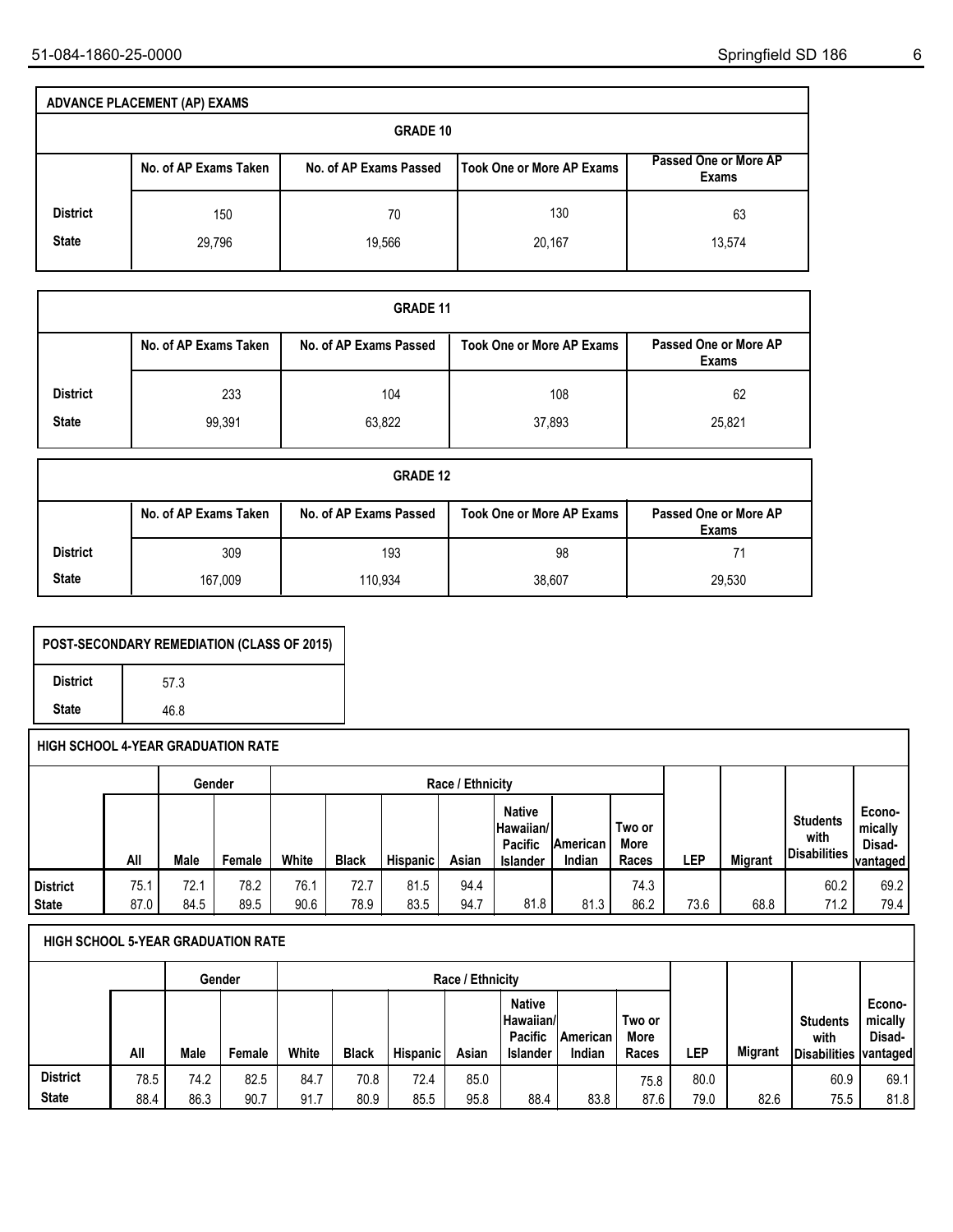#### **HIGH SCHOOL 6-YEAR GRADUATION RATE**

|                                 |      | Gender |        |       |              |          | Race / Ethnicity |                                                                 |                    |                         |      |                |                                                |                                         |
|---------------------------------|------|--------|--------|-------|--------------|----------|------------------|-----------------------------------------------------------------|--------------------|-------------------------|------|----------------|------------------------------------------------|-----------------------------------------|
|                                 | All  | Male   | Female | White | <b>Black</b> | Hispanic | Asian            | <b>Native</b><br>Hawaiian/<br><b>Pacific</b><br><b>Islander</b> | American<br>Indian | Two or<br>More<br>Races | LEP  | <b>Migrant</b> | <b>Students</b><br>with<br><b>Disabilities</b> | Econo-<br>mically<br>Disad-<br>vantaged |
| <b>District</b>                 | 80.2 | 76.1   | 84.6   | 86.1  | 71.1         | 75.0     | 81.8             |                                                                 |                    | 86.4                    |      |                | 66.1                                           | 73.3                                    |
| <b>State</b>                    | 88.6 | 86.4   | 90.8   | 91.6  | 81.3         | 85.7     | 95.7             | 89.1                                                            | 84.6               | 87.9                    | 80.4 | 40.0           | 76.9                                           | 83.3                                    |
|                                 |      |        |        |       |              |          |                  |                                                                 |                    |                         |      |                |                                                |                                         |
| <b>HIGH SCHOOL DROPOUT RATE</b> |      |        |        |       |              |          |                  |                                                                 |                    |                         |      |                |                                                |                                         |

|                 |                |      | Gender | Race / Ethnicity |              |          |       |                                                                 |                            |                         |            |                |                                         |                                        |
|-----------------|----------------|------|--------|------------------|--------------|----------|-------|-----------------------------------------------------------------|----------------------------|-------------------------|------------|----------------|-----------------------------------------|----------------------------------------|
|                 | All            | Male | Female | White            | <b>Black</b> | Hispanic | Asian | <b>Native</b><br>Hawaiian/<br><b>Pacific</b><br><b>Islander</b> | <b>IAmerican</b><br>Indian | Two or<br>More<br>Races | <b>LEP</b> | <b>Migrant</b> | <b>Students</b><br>with<br>Disabilities | Econo-<br>mically<br>Disad-<br>vantage |
| <b>District</b> | 2.2            | 2.4  | 2.0    | 1.6              | 2.8          | 2.4      | 0.0   |                                                                 | 0.0                        | 2.8                     | 3.8        |                | 3.6                                     | 2.6                                    |
| <b>State</b>    | $\Omega$<br>۷. | 2.3  | 1.8    | 1.2              | 4.2          | 2.7      | 0.4   | 1.2                                                             | 2.7                        | 2.1                     | 3.6        | 2.5            | 3.6                                     | 3.6                                    |

### *OVERALL STUDENT PERFORMANCE*

These charts present the overall percentage of state test scores categorized as meeting or exceeding the PARCC expectations, SAT standards or DLM-AA Standards for your district, and the state.





**Economically Disadvantaged**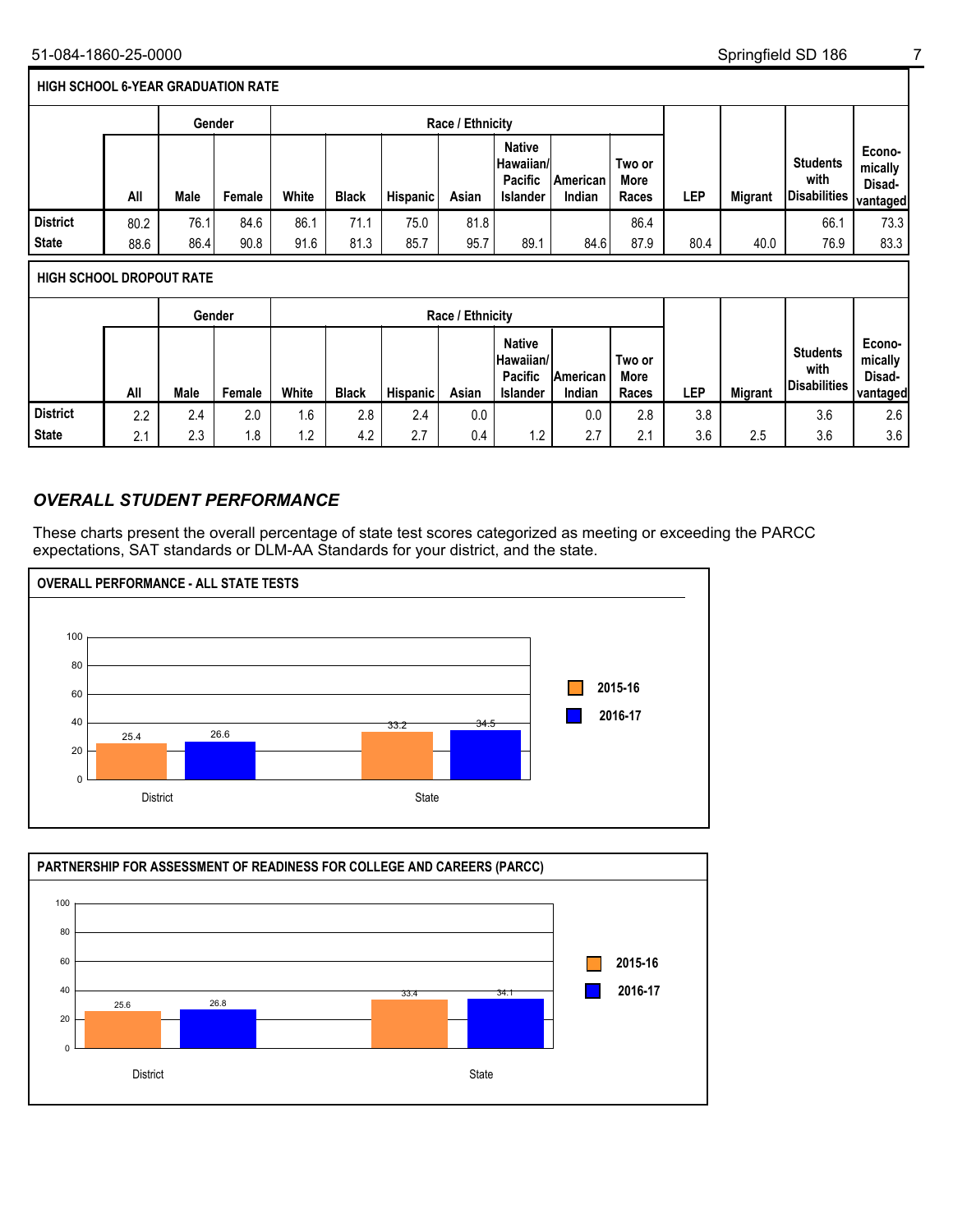

DLM-AA scores in the Progressing and Attaining performance levels count the same, respectively, as meeting or exceeding state standards.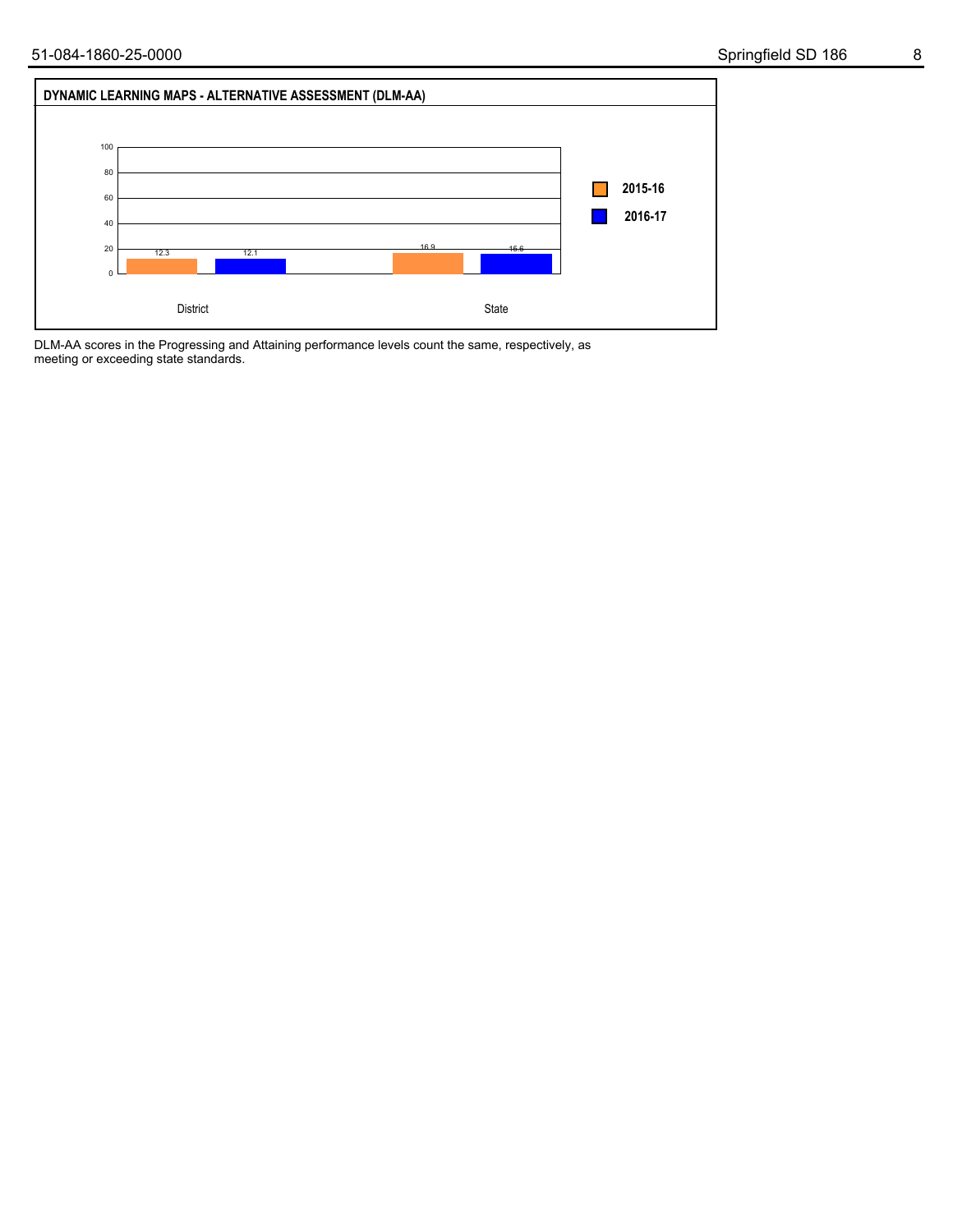### **PARCC PERFORMANCE**

These charts show the percentage of student scores meeting or exceeding expectations for the grades and subjects tested on PARCC that have demonstrated readiness for the next grade level/course and, ultimately, are on track for college and careers.





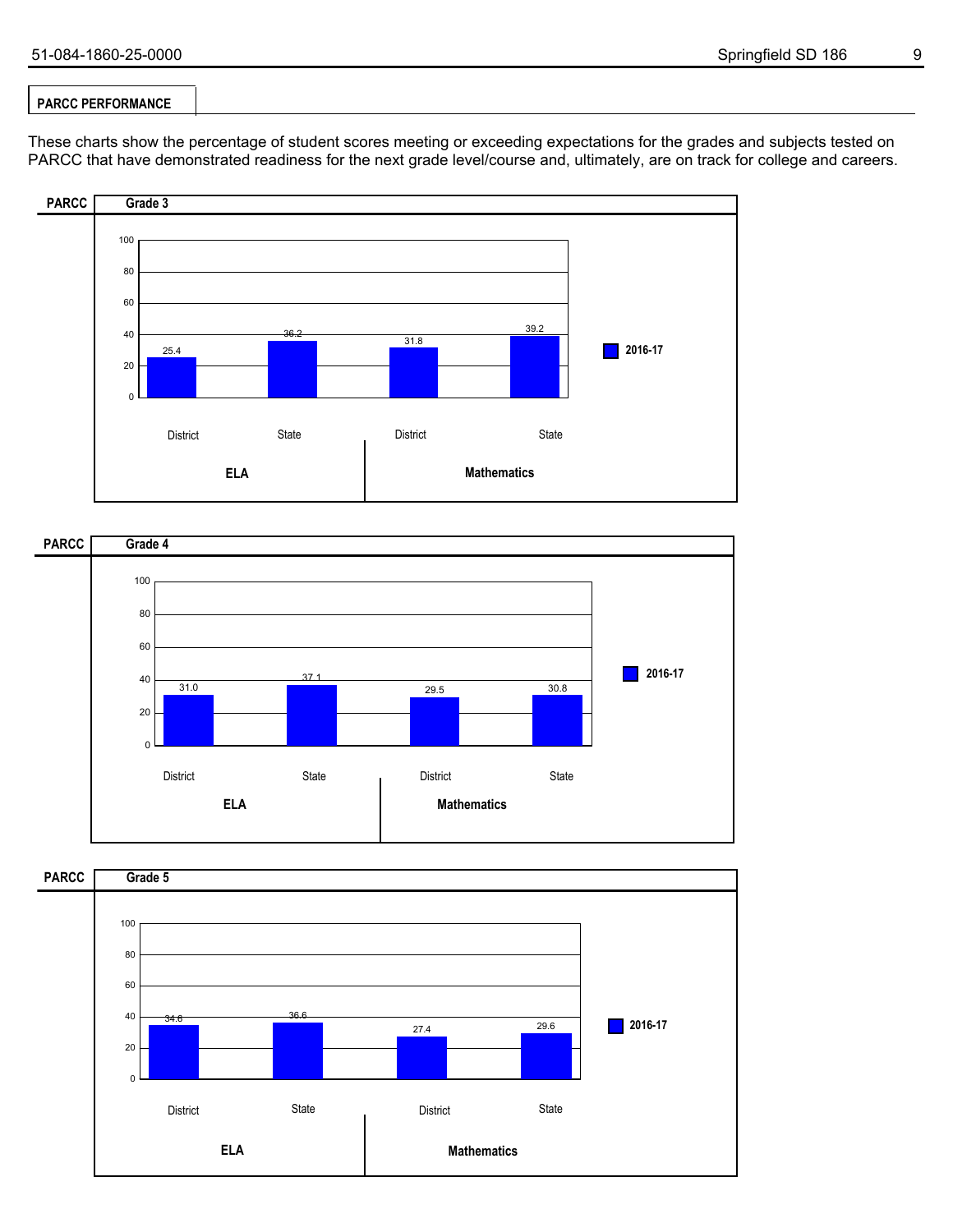



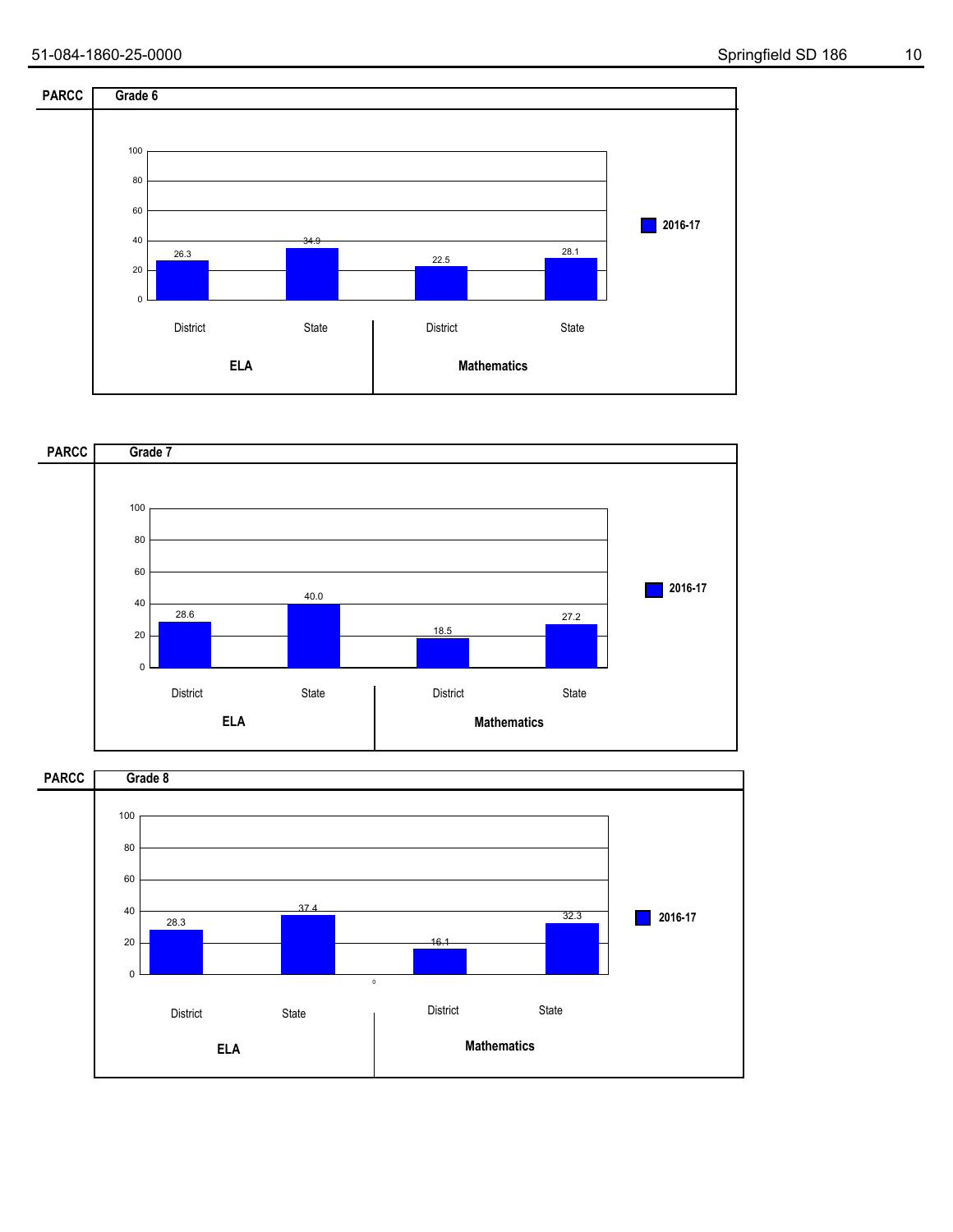#### **SAT PERFORMANCE**

These show the percentage of student scores meeting or exceeding Standards for the grades and subjects tested on SAT



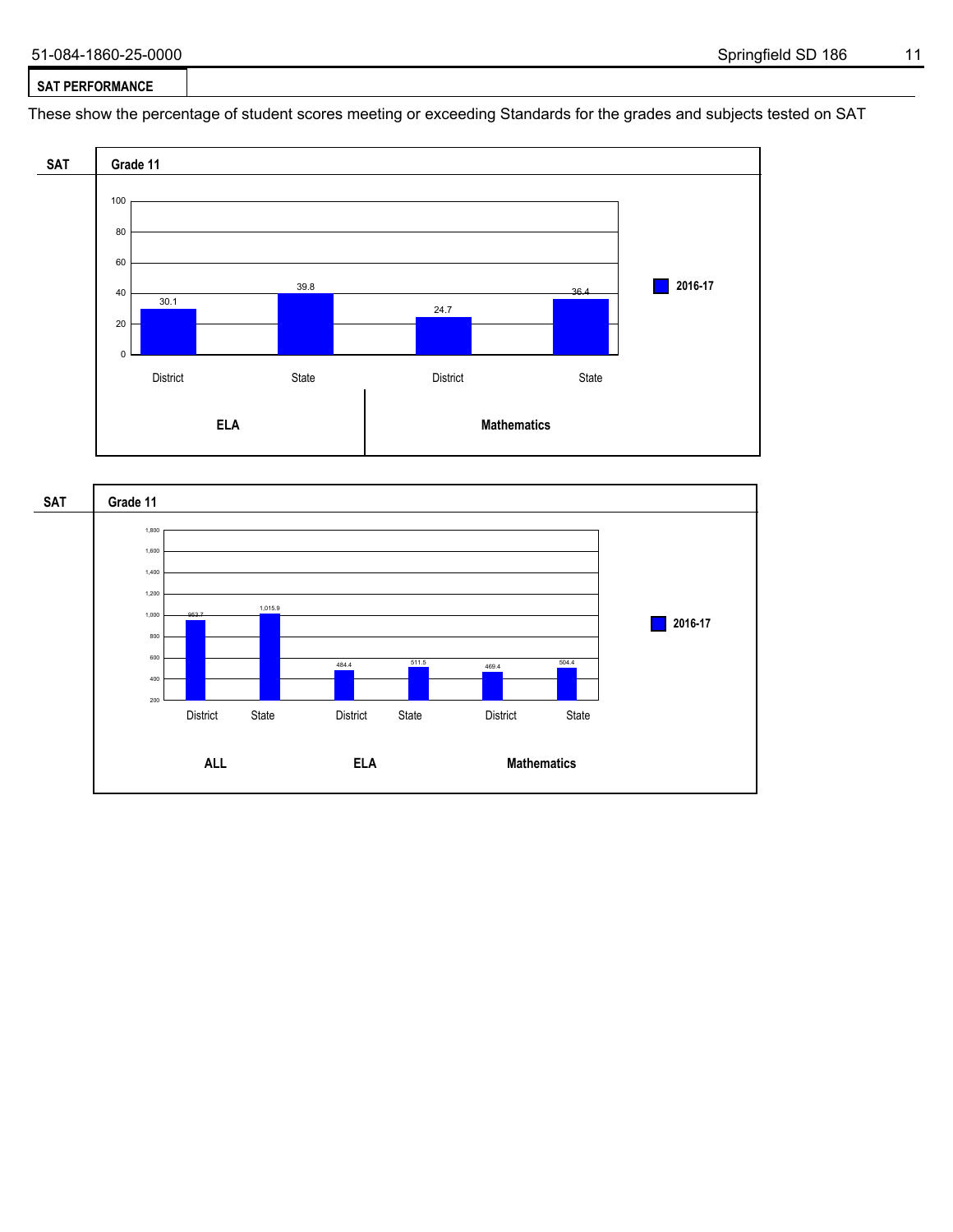### **DLM-AA PERFORMANCE**

These show the percentage of student scores meeting or exceeding Standards for the grades and subjects tested on DLM-AA



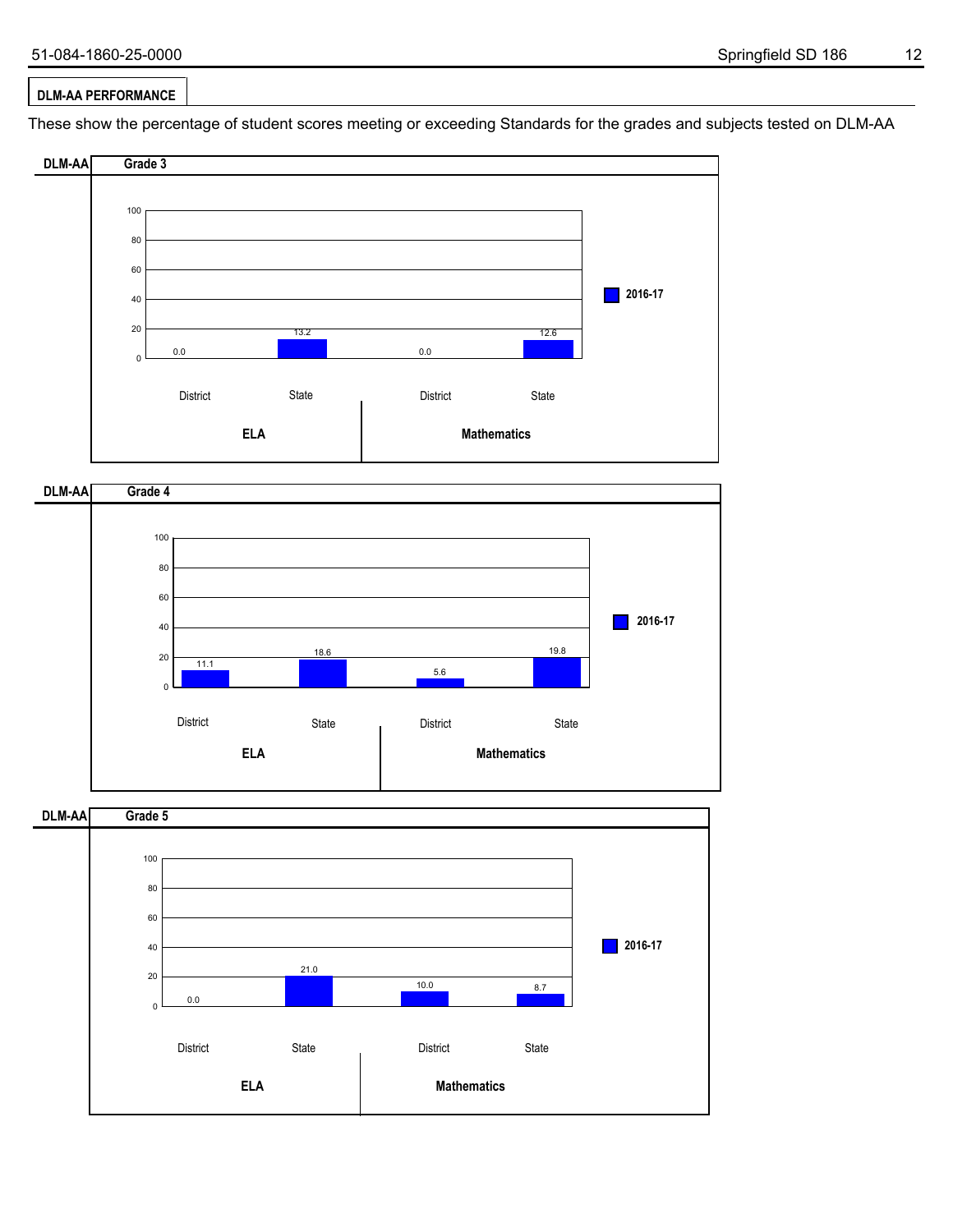



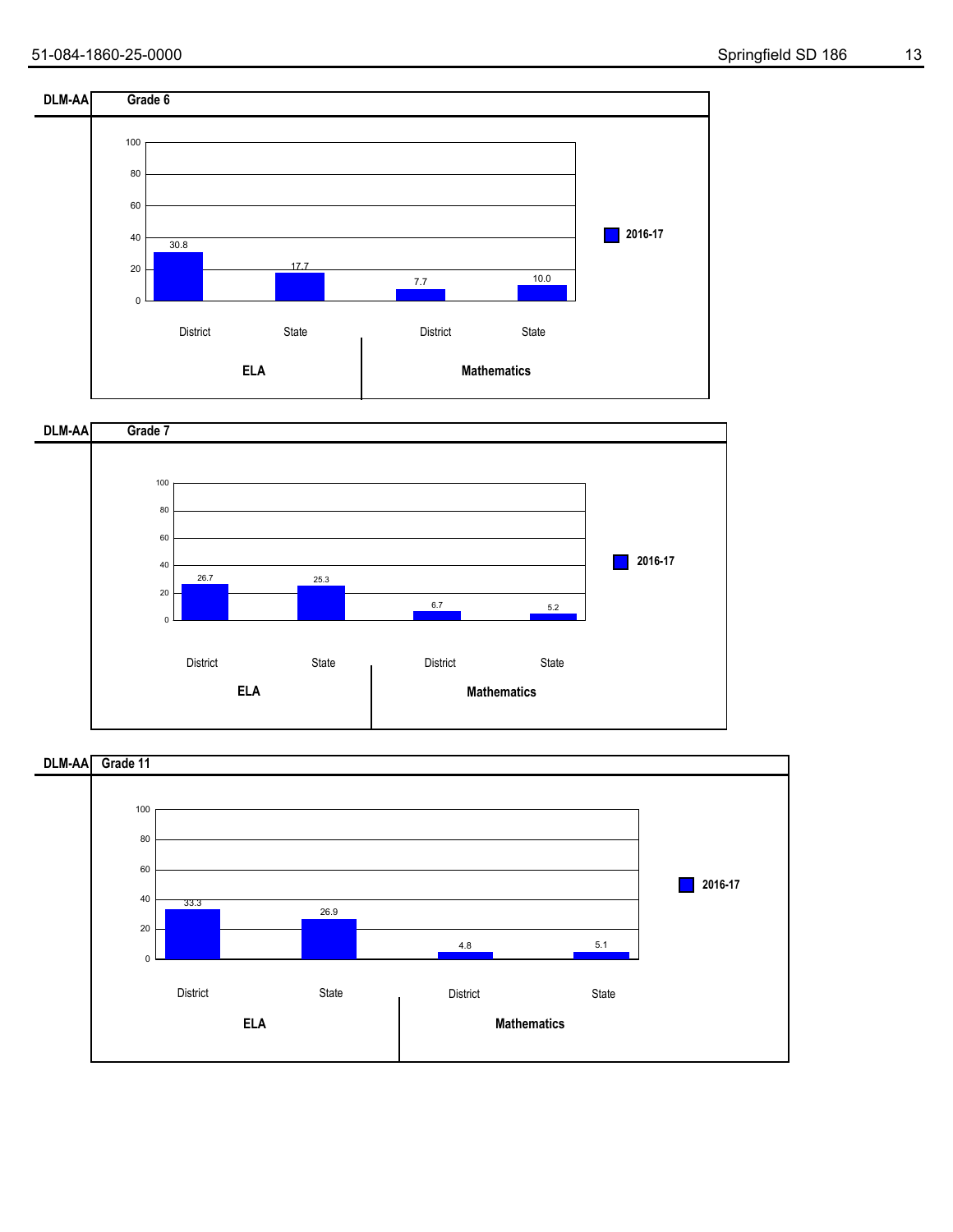## PERFORMANCE ON STATE ASSESSMENTS

Federal law requires that student achievement results for schools providing Title I services be reported to the general public.

The PARCC is administered to students in grade 3 through 8. SAT is is administered to students in grade 11. The DLM-AA is administered to students in grade 3 through 8 and 11 with disabilities whose Individualized Education Programs (IEPs) indicate that participation in the PARCC or SAT would not be appropriate.

Students with disabilities have an IEP. An IEP is a written plan for a child with a disability who is eligible to receive special education services under the Individuals with Disabilities Education Act.

In order to protect students' identities, test data for groups of fewer than ten students are not reported.

|                 | PERCENTAGE OF STUDENTS NOT TESTED IN STATE TESTING PROGRAMS FOR ELA |           |         |         |         |                                 |                 |        |                                                                 |                      |                         |        |     |                                                 |                                         |
|-----------------|---------------------------------------------------------------------|-----------|---------|---------|---------|---------------------------------|-----------------|--------|-----------------------------------------------------------------|----------------------|-------------------------|--------|-----|-------------------------------------------------|-----------------------------------------|
|                 |                                                                     |           |         | Gender  |         | <b>Racial/Ethnic Background</b> |                 |        |                                                                 |                      |                         |        |     |                                                 |                                         |
|                 |                                                                     | All       | Male    | Female  | White   | <b>Black</b>                    | <b>Hispanic</b> | Asian  | <b>Native</b><br><b>Hawaiian</b><br>/Pacific<br><b>Islander</b> | ∣American∣<br>Indian | Two or<br>More<br>Races | LEP    |     | <b>Students</b><br>with<br>Migrant Disabilities | Econo-<br>mically<br>Disadv-<br>antaged |
|                 | l*Enrollmentl                                                       | 7,351     | 3,703   | 3,648   | 3,203   | 2,956                           | 243             | 184    | 8                                                               | 8                    | 749                     | 60     |     | 1,516                                           | 4,609                                   |
| <b>District</b> | Reading                                                             | 0.6       | 0.6     | 0.6     | 0.7     | 0.7                             | 0.4             | 0.0    |                                                                 |                      | 0.5                     | 0.0    |     | 1.1                                             | 0.7                                     |
| State           | l*Enrollment l                                                      | 1,044,459 | 533.974 | 510,468 | 505,668 | 175.154                         | 271,875         | 51.312 | 1,081                                                           | 4.730                | 34,569                  | 90.576 | 126 |                                                 | 143,863 530,039                         |
|                 | Reading                                                             | ا8.،      | 1.8     | 1.8     | 1.7     | 2.4                             | 1.7             | 1.2    | 3.4                                                             | 1.1                  | 2.1                     | 1.9    | 1.6 | 3.0                                             | 1.9                                     |

\* Enrollment as reported during the testing windows for grades 3-8 and grade 11

**Number of LEP Students who have attended schools in the U.S. for less than 12 months and are not assessed on the State's reading/language arts test: 0**

|              | PERCENTAGE OF STUDENTS NOT TESTED IN STATE TESTING PROGRAMS FOR MATHEMATICS |       |                 |        |         |              |                          |        |                                                   |                           |                         |                  |     |                                                         |                              |
|--------------|-----------------------------------------------------------------------------|-------|-----------------|--------|---------|--------------|--------------------------|--------|---------------------------------------------------|---------------------------|-------------------------|------------------|-----|---------------------------------------------------------|------------------------------|
|              |                                                                             |       |                 | Gender |         |              | Racial/Ethnic Background |        |                                                   |                           |                         |                  |     |                                                         |                              |
|              |                                                                             | All   | <b>Male</b>     | Female | White   | <b>Black</b> | Hispanic                 | Asian  | <b>Native</b><br>Hawaiian<br>/Pacific<br>Islander | American<br><b>Indian</b> | Two or<br>More<br>Races | LEP              |     | <b>Students</b><br>with<br>Migrant Disabilities antaged | Econo-<br>mically<br>Disadv- |
|              | *Enrollment                                                                 | 7,358 | 3.712           | 3,646  | 3,203   | 2,955        | 249                      | 186    | 8                                                 | 8                         | 749                     | 71               | 0   | 1,515                                                   | 4,611                        |
| District!    | <b>Mathematics</b>                                                          | 0.7   | 0.7             | 0.7    | 0.7     | 0.8          | 0.4                      | 0.0    |                                                   |                           | 0.7                     | 0.0 <sub>1</sub> |     | 1.3                                                     | 0.7                          |
| <b>State</b> | Enrollment 1,046,615                                                        |       | 535,114 511,484 |        | 506,264 | 175,213      | 272.641                  | 52,002 | 1,091                                             | 4,739                     | 34,592                  | 93,048           | 127 |                                                         | 143,785 531,314              |
|              | <b>IMathematics</b>                                                         | 1.8   | 1.8             | 1.8    | 1.7     | 2.5          | 1.7                      | 1.0    | 2.7                                               | 1.1                       | 2.2                     | $1.4^{\circ}$    | 1.6 | 3.1                                                     | 1.8                          |

\* Enrollment as reported during the testing windows for grades 3-8 and grade 11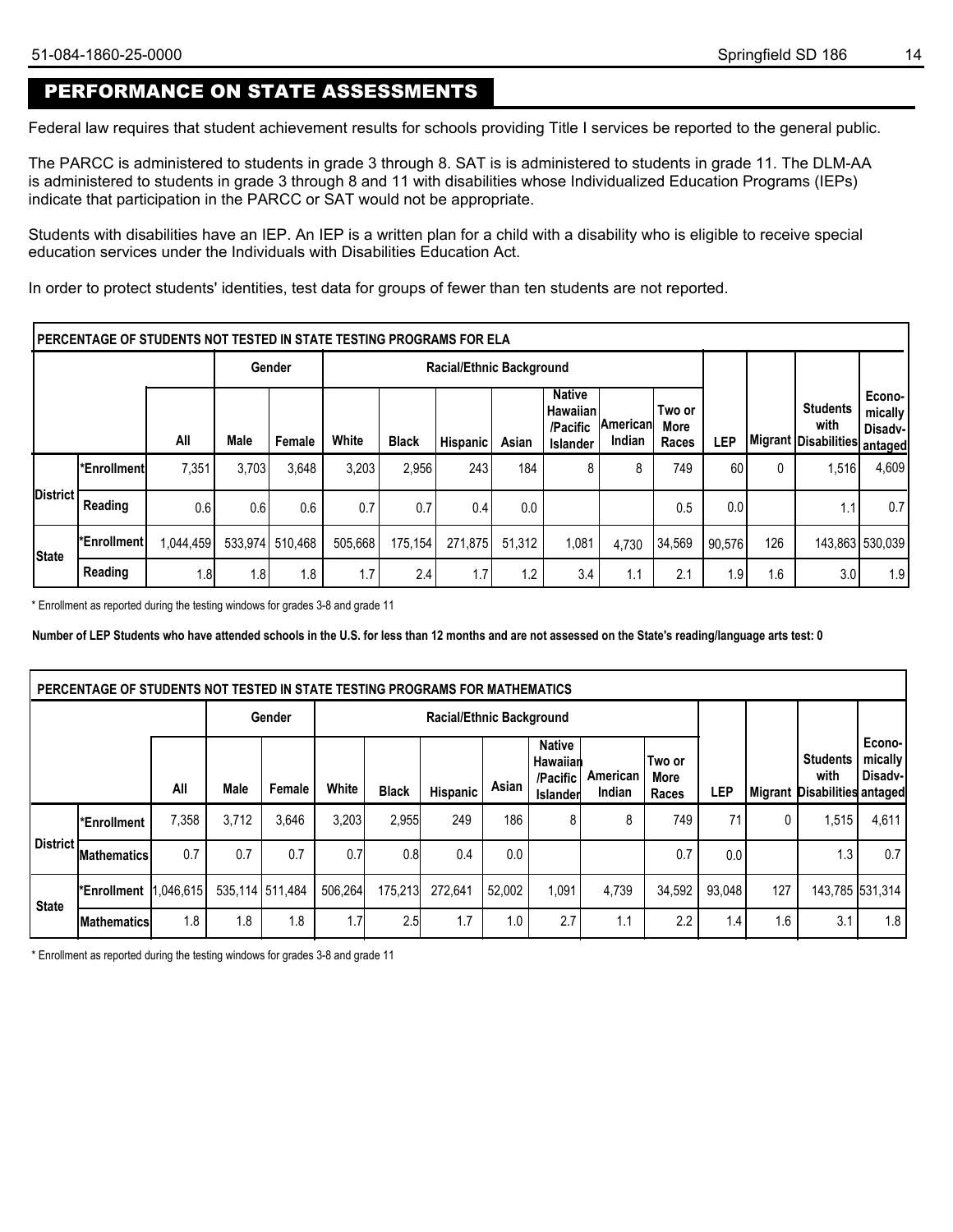### **Partnership for Assessment of Readiness for College and Careers** (PARCC)

Each Performance Level is a broad, categorical level defined by a student's overall scale score and used to report overall student performance by describing how well students met the expectations for their grade level/course. Each Performance Level is defined by a range of overall scale scores for the assessment. There are five Performance Levels for PARCC assessments:

- **•** Level 1: Did not yet meet expectations
- **•** Level 2: Partially met expectations
- **•** Level 3: Approached expectations
- **•** Level 4: Met expectations
- **•** Level 5: Exceeded expectations

Students performing at levels 4 and 5 met or exceeded expectations, have demonstrated readiness for the next grade level/course and, ultimately, are on track for college and careers.Performance Level Descriptors (PLDs) describe the knowledge, skills, and practices that students should know and be able to demonstrate at each Performance Level in each content area (ELA and mathematics), and at each grade level/course. PLDs are available at http://avocet.pearson.com/PARCC/Home.

### **Grade 3**

**Grade 3 - All**

|                                 |              |              | ELA          |              |            | <b>Mathematics</b> |              |              |              |            |  |
|---------------------------------|--------------|--------------|--------------|--------------|------------|--------------------|--------------|--------------|--------------|------------|--|
| Levels                          |              | -            |              |              | ۰.         |                    |              |              |              |            |  |
| <b>District</b><br><b>State</b> | 30.5<br>21.0 | 22.6<br>19.4 | 21.5<br>23.5 | 23.0<br>33.2 | 2.3<br>2.9 | 19.6<br>13.6       | 23.1<br>19.8 | 25.5<br>27.4 | 24.3<br>30.9 | 7.5<br>8.3 |  |

#### **Grade 3 - Gender**

|             |                 |      | ELA  |      |      |     |      | <b>Mathematics</b> |      |      |     |  |  |
|-------------|-----------------|------|------|------|------|-----|------|--------------------|------|------|-----|--|--|
|             | Levels          |      | u    |      |      |     |      |                    | υ    |      |     |  |  |
| <b>Male</b> | <b>District</b> | 33.3 | 21.7 | 21.5 | 21.0 | 2.5 | 20.4 | 21.7               | 24.2 | 25.8 | 7.9 |  |  |
|             | <b>State</b>    | 24.1 | 20.5 | 23.6 | 29.9 | 2.0 | 14.7 | 19.2               | 26.3 | 30.9 | 8.9 |  |  |
| Female      | <b>District</b> | 27.7 | 23.5 | 21.5 | 25.1 | 2.2 | 18.8 | 24.6               | 26.8 | 22.8 | 7.1 |  |  |
|             | <b>State</b>    | 17.8 | 18.3 | 23.3 | 36.7 | 3.9 | 12.5 | 20.5               | 28.5 | 30.8 | 7.7 |  |  |

#### **Grade 3 - Racial/Ethnic Background**

|                   |                                                                   |      |                | <b>ELA</b> |      |                 |      |      | <b>Mathematics</b> |      |      |
|-------------------|-------------------------------------------------------------------|------|----------------|------------|------|-----------------|------|------|--------------------|------|------|
|                   | Levels                                                            | 1    | $\overline{2}$ | 3          | 4    | $5\phantom{.0}$ | 1    | 2    | 3                  | 4    | 5    |
| White             | <b>District</b>                                                   | 21.5 | 21.1           | 25.4       | 29.6 | 2.4             | 15.2 | 18.0 | 24.8               | 31.1 | 10.9 |
|                   | <b>State</b>                                                      | 12.2 | 16.3           | 25.4       | 42.3 | 3.8             | 7.5  | 15.0 | 27.2               | 39.0 | 11.3 |
| <b>Black</b>      | <b>District</b>                                                   | 42.3 | 25.4           | 18.3       | 13.4 | 0.7             | 26.3 | 28.5 | 28.3               | 15.3 | 1.6  |
|                   | <b>State</b>                                                      | 35.0 | 23.9           | 20.6       | 19.4 | 1.0             | 26.3 | 27.7 | 26.9               | 17.2 | 1.9  |
| Hispanic          | <b>District</b>                                                   | 20.6 | 23.5           | 26.5       | 29.4 | 0.0             | 20.6 | 17.6 | 14.7               | 41.2 | 5.9  |
|                   | <b>State</b>                                                      | 29.5 | 23.7           | 22.7       | 22.8 | 1.3             | 17.6 | 25.4 | 30.0               | 23.7 | 3.3  |
| Asian             | <b>District</b>                                                   | 11.8 | 0.0            | 11.8       | 50.0 | 26.5            | 2.9  | 2.9  | 8.8                | 38.2 | 47.1 |
|                   | <b>State</b>                                                      | 7.5  | 10.1           | 19.0       | 53.4 | 10.0            | 3.8  | 7.0  | 17.0               | 42.6 | 29.6 |
| <b>Islander</b>   | <b>Native Hawaiian/Pacific</b><br><b>District</b><br><b>State</b> | 15.8 | 12.7           | 25.9       | 39.2 | 6.3             | 11.2 | 11.8 | 27.3               | 34.8 | 14.9 |
| American Indian   | <b>District</b><br><b>State</b>                                   | 33.1 | 25.6           | 21.1       | 19.5 | 0.8             | 18.5 | 25.1 | 32.3               | 20.9 | 3.2  |
| Two or More Races | <b>District</b>                                                   | 30.0 | 23.8           | 20.8       | 23.1 | 2.3             | 16.9 | 29.2 | 25.4               | 23.1 | 5.4  |
|                   | <b>State</b>                                                      | 18.7 | 17.7           | 24.4       | 35.3 | 4.0             | 13.1 | 18.8 | 26.0               | 31.8 | 10.3 |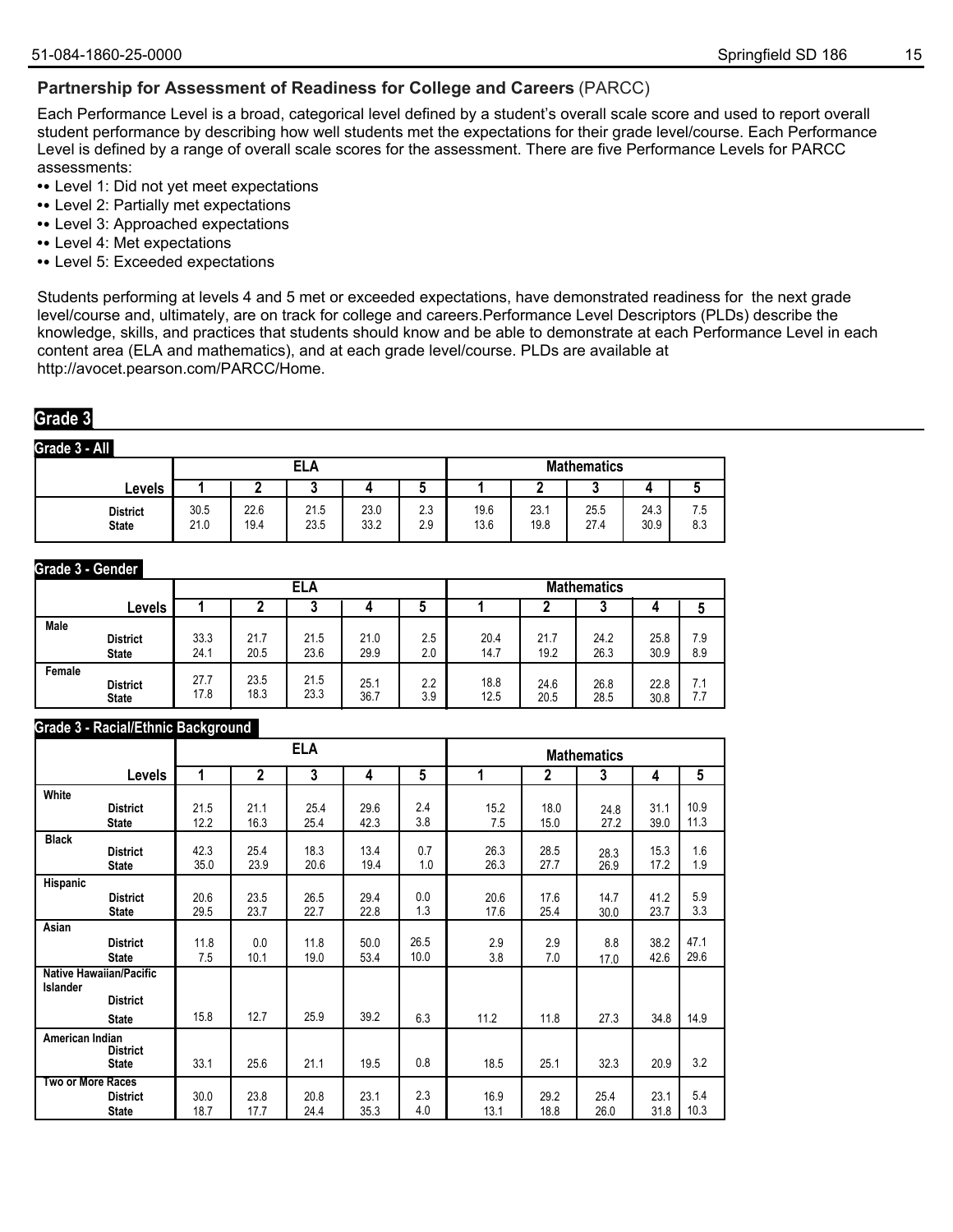### **Grade 3 - Limited-English-Proficient**

|                 |      |      | FI<br>ELA |      |     | <b>Mathematics</b> |      |      |      |                      |  |
|-----------------|------|------|-----------|------|-----|--------------------|------|------|------|----------------------|--|
| Levels          |      | -    |           |      | ີ   |                    |      | u    |      |                      |  |
| <b>District</b> | 33.3 | 16.7 | 33.3      | 16.7 | 0.0 | 20.8               | 20.8 | 25.0 | 25.0 | c o<br>υ.υ           |  |
| <b>State</b>    | 33.4 | 25.0 | 21.8      | 18.9 | 0.8 | 19.1               | 25.5 | 28.9 | 22.9 | $\sim$ $\sim$<br>ບ.ບ |  |

### **Grade 3 - Students with Disabilities**

|         |                 |      |      | <b>ELA</b> |      |     | <b>Mathematics</b> |      |        |      |     |
|---------|-----------------|------|------|------------|------|-----|--------------------|------|--------|------|-----|
|         | Levels          |      | n    | J          | 4    | C   |                    |      | n<br>u | 4    |     |
| IEP     |                 |      |      |            |      |     |                    |      |        |      |     |
|         | <b>District</b> | 60.0 | 14.2 | 13.5       | 11.9 | 0.4 | 44.4               | 27.0 | 13.9   | 12.0 | 2.7 |
|         | <b>State</b>    | 51.9 | 21.6 | 14.5       | 11.3 | 0.6 | 35.3               | 26.9 | 20.7   | 14.3 | 2.7 |
| Non-IEP |                 |      |      |            |      |     |                    |      |        |      |     |
|         | <b>District</b> | 21.5 | 25.1 | 24.0       | 26.4 | 2.9 | 12.0               | 21.9 | 29.0   | 28.1 | 9.0 |
|         | <b>State</b>    | 16.5 | 19.1 | 24.8       | 36.4 | 3.3 | 10.4               | 18.8 | 28.3   | 33.3 | 9.2 |

### **Grade 3 - Economically Disadvantaged**

|                                   |      | - -    | ELA  |      |     | <b>Mathematics</b> |      |      |      |      |  |
|-----------------------------------|------|--------|------|------|-----|--------------------|------|------|------|------|--|
| Levels                            |      | b<br>u |      |      |     |                    |      | u    | 4    |      |  |
| <b>Free/Reduced Price Lunch  </b> |      |        |      |      |     |                    |      |      |      |      |  |
| <b>District</b>                   | 38.4 | 24.8   | 20.7 | 15.3 | 0.8 | 24.3               | 28.1 | 27.5 | 18.1 | 2.0  |  |
| <b>State</b>                      | 30.5 | 23.9   | 22.9 | 21.7 | 1.0 | 20.2               | 25.9 | 29.1 | 21.8 | 2.9  |  |
| <b>Not Eligible</b>               |      |        |      |      |     |                    |      |      |      |      |  |
| <b>District</b>                   | 14.3 | 18.1   | 23.1 | 39.0 | 5.5 | 9.9                | 13.0 | 21.3 | 37.0 | 18.8 |  |
| <b>State</b>                      | 9.6  | 14.0   | 24.1 | 47.0 | 5.3 | 5.7                | 12.6 | 25.3 | 41.7 | 14.8 |  |

## **Grade 4**

### **Grade 4 - All**

|                                 |              | <b>ELA</b>   |              |              |            |              | <b>Mathematics</b> |              |              |                         |  |  |
|---------------------------------|--------------|--------------|--------------|--------------|------------|--------------|--------------------|--------------|--------------|-------------------------|--|--|
| Levels                          |              |              |              |              |            |              |                    |              |              |                         |  |  |
| <b>District</b><br><b>State</b> | 20.2<br>14.2 | 21.8<br>20.4 | 27.0<br>28.3 | 25.8<br>31.1 | 5.2<br>5.9 | 19.0<br>15.7 | 25.5<br>25.3       | 26.0<br>28.2 | 27.1<br>27.6 | つに<br>ں ے<br>റ റ<br>J.Z |  |  |

#### **Grade 4 - Gender**

|        |                 |      |      | ELA  |      |     | <b>Mathematics</b> |      |      |      |     |  |
|--------|-----------------|------|------|------|------|-----|--------------------|------|------|------|-----|--|
|        | Levels          |      |      |      |      |     |                    |      | u    |      |     |  |
| Male   | <b>District</b> | 25.8 | 24.5 | 23.5 | 22.9 | 3.3 | 21.9               | 24.6 | 26.3 | 24.4 | 2.9 |  |
|        | <b>State</b>    | 17.1 | 22.0 | 28.2 | 28.4 | 4.2 | 16.5               | 24.6 | 27.3 | 28.2 | 3.3 |  |
| Female | <b>District</b> | 15.2 | 19.3 | 30.1 | 28.4 | 7.0 | 16.4               | 26.4 | 25.7 | 29.5 | 2.1 |  |
|        | <b>State</b>    | 11.1 | 18.8 | 28.4 | 34.0 | 7.7 | 14.8               | 26.0 | 29.2 | 26.9 | 3.1 |  |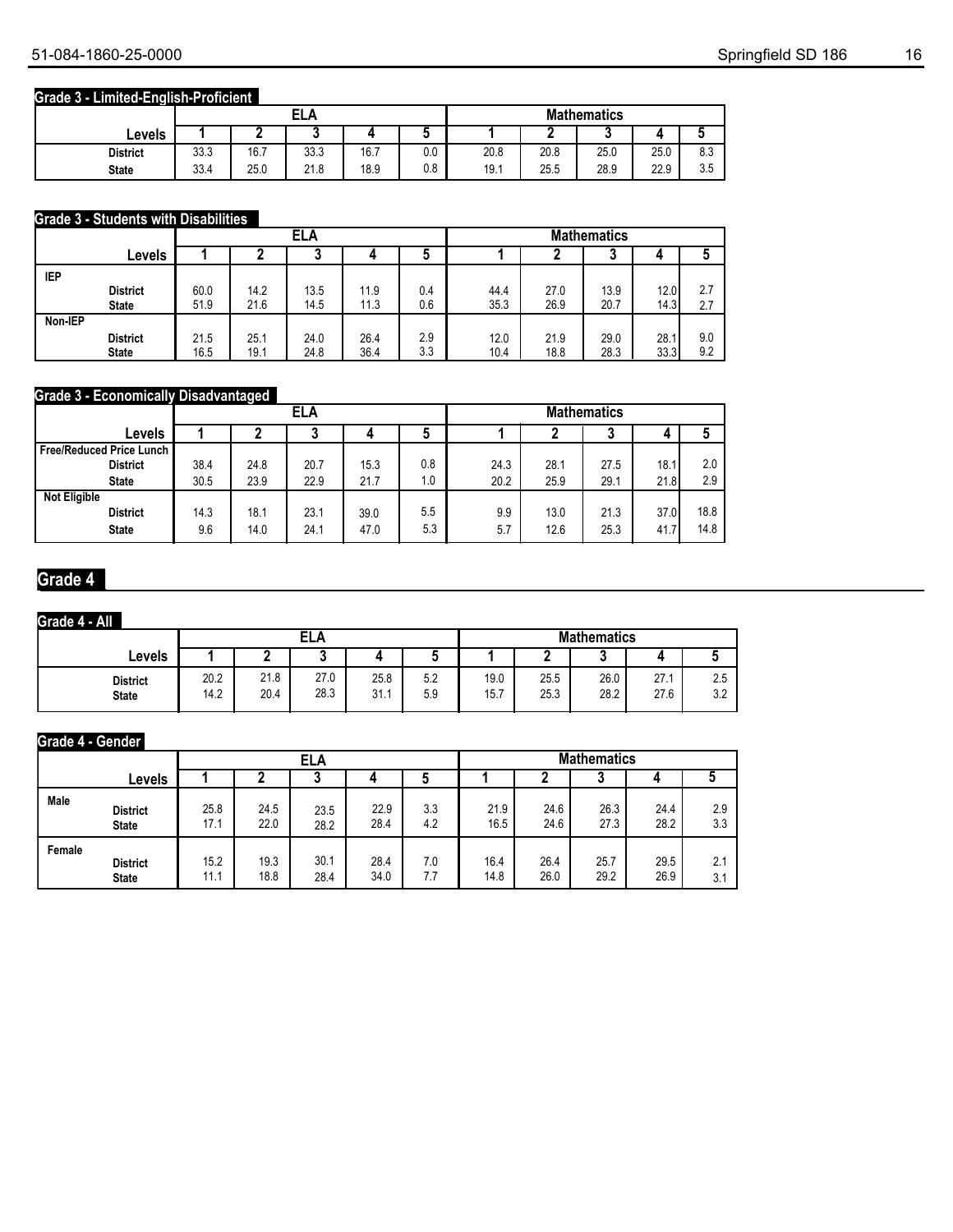### **Grade 4 - Racial/Ethnic Background**

|                   |                                                                   |      |              | <b>ELA</b> |      |      |      |              | <b>Mathematics</b> |      |                |
|-------------------|-------------------------------------------------------------------|------|--------------|------------|------|------|------|--------------|--------------------|------|----------------|
|                   | <b>Levels</b>                                                     | 1    | $\mathbf{2}$ | 3          | 4    | 5    | 1    | $\mathbf{2}$ | 3                  | 4    | $\overline{5}$ |
| White             | <b>District</b>                                                   | 11.0 | 15.9         | 29.1       | 35.8 | 8.2  | 9.5  | 19.0         | 29.4               | 38.3 | 3.8            |
|                   | <b>State</b>                                                      | 8.2  | 15.8         | 28.4       | 39.6 | 8.1  | 8.7  | 19.7         | 30.6               | 37.0 | 4.0            |
| <b>Black</b>      | <b>District</b>                                                   | 32.2 | 28.8         | 23.4       | 14.5 | 1.1  | 31.2 | 32.1         | 23.1               | 13.6 | 0.0            |
|                   | <b>State</b>                                                      | 25.5 | 28.2         | 27.7       | 17.1 | 1.5  | 30.7 | 33.7         | 23.7               | 11.4 | 0.5            |
| Hispanic          | <b>District</b>                                                   | 10.5 | 21.1         | 42.1       | 21.1 | 5.3  | 15.4 | 23.1         | 25.6               | 30.8 | 5.1            |
|                   | <b>State</b>                                                      | 19.2 | 25.7         | 30.1       | 22.5 | 2.5  | 20.5 | 32.6         | 28.2               | 17.7 | 1.1            |
| Asian             | <b>District</b>                                                   | 0.0  | 8.0          | 16.0       | 52.0 | 24.0 | 4.0  | 4.0          | 24.0               | 44.0 | 24.0           |
|                   | <b>State</b>                                                      | 4.7  | 8.7          | 20.4       | 46.7 | 19.5 | 4.0  | 10.0         | 20.7               | 49.1 | 16.1           |
| Islander          | <b>Native Hawaiian/Pacific</b><br><b>District</b><br><b>State</b> | 10.4 | 14.6         | 22.0       | 39.6 | 13.4 | 11.0 | 16.5         | 31.1               | 32.3 | 9.1            |
| American Indian   | <b>District</b><br><b>State</b>                                   | 22.4 | 24.8         | 29.0       | 21.7 | 2.1  | 19.8 | 32.0         | 32.1               | 15.2 | 0.8            |
| Two or More Races | <b>District</b>                                                   | 18.0 | 21.8         | 29.3       | 25.6 | 5.3  | 15.0 | 29.3         | 24.8               | 30.1 | 0.8            |
|                   | <b>State</b>                                                      | 13.0 | 19.1         | 27.5       | 33.3 | 7.1  | 14.6 | 24.3         | 28.6               | 28.9 | 3.6            |

### **Grade 4 - Students with Disabilities**

|         |                 |      |      | ELA  |      |     | <b>Mathematics</b> |      |      |      |     |  |
|---------|-----------------|------|------|------|------|-----|--------------------|------|------|------|-----|--|
|         | Levels          |      |      |      |      |     |                    |      |      |      |     |  |
| IEP     | <b>District</b> | 50.6 | 20.7 | 14.7 | 11.6 | 2.4 | 45.2               | 30.4 | 10.4 | 13.2 | 0.8 |  |
|         | <b>State</b>    | 46.0 | 27.6 | 16.6 | 8.8  | 1.0 | 42.8               | 31.6 | 16.1 | 8.8  | 0.6 |  |
| Non-IEP | <b>District</b> | 11.2 | 22.1 | 30.6 | 30.0 | 6.7 | 11.3               | 24.1 | 30.6 | 31.2 | 3.0 |  |
|         | <b>State</b>    | 9.3  | 19.3 | 30.1 | 34.6 | 6.7 | 11.6               | 24.4 | 30.1 | 30.4 | 3.6 |  |

## **Grade 4 - Economically Disadvantaged**

|                                                               |              |              | <b>ELA</b>   |              |              | <b>Mathematics</b> |              |              |              |            |  |
|---------------------------------------------------------------|--------------|--------------|--------------|--------------|--------------|--------------------|--------------|--------------|--------------|------------|--|
| ∟evels                                                        |              |              |              |              | b            |                    |              |              |              |            |  |
| Free/Reduced Price Lunch I<br><b>District</b><br><b>State</b> | 25.4<br>21.2 | 27.3<br>26.7 | 28.2<br>29.6 | 17.1<br>20.6 | 2.0<br>1.9   | 24.5<br>23.6       | 31.5<br>32.5 | 26.0<br>27.2 | 17.6<br>15.9 | 0.4<br>0.9 |  |
| <b>Not Eligible</b><br><b>District</b><br><b>State</b>        | 10.6<br>6.1  | 11.7<br>13.2 | 24.7<br>26.9 | 41.8<br>43.3 | 11.2<br>10.6 | 8.8<br>6.6         | 14.5<br>17.0 | 26.0<br>29.4 | 44.4<br>41.0 | 6.2<br>5.9 |  |

# **Grade 5**

| Grade 5 - All                   |              |              |              |              |            |              |              |                    |              |            |
|---------------------------------|--------------|--------------|--------------|--------------|------------|--------------|--------------|--------------------|--------------|------------|
|                                 |              |              | ELA          |              |            |              |              | <b>Mathematics</b> |              |            |
| Levels                          |              |              |              |              |            |              |              |                    |              |            |
| <b>District</b><br><b>State</b> | 14.3<br>14.1 | 23.3<br>21.4 | 27.8<br>27.9 | 29.9<br>33.7 | 4.7<br>2.9 | 18.2<br>13.3 | 28.6<br>26.6 | 25.9<br>30.5       | 22.5<br>25.6 | 4.8<br>3.9 |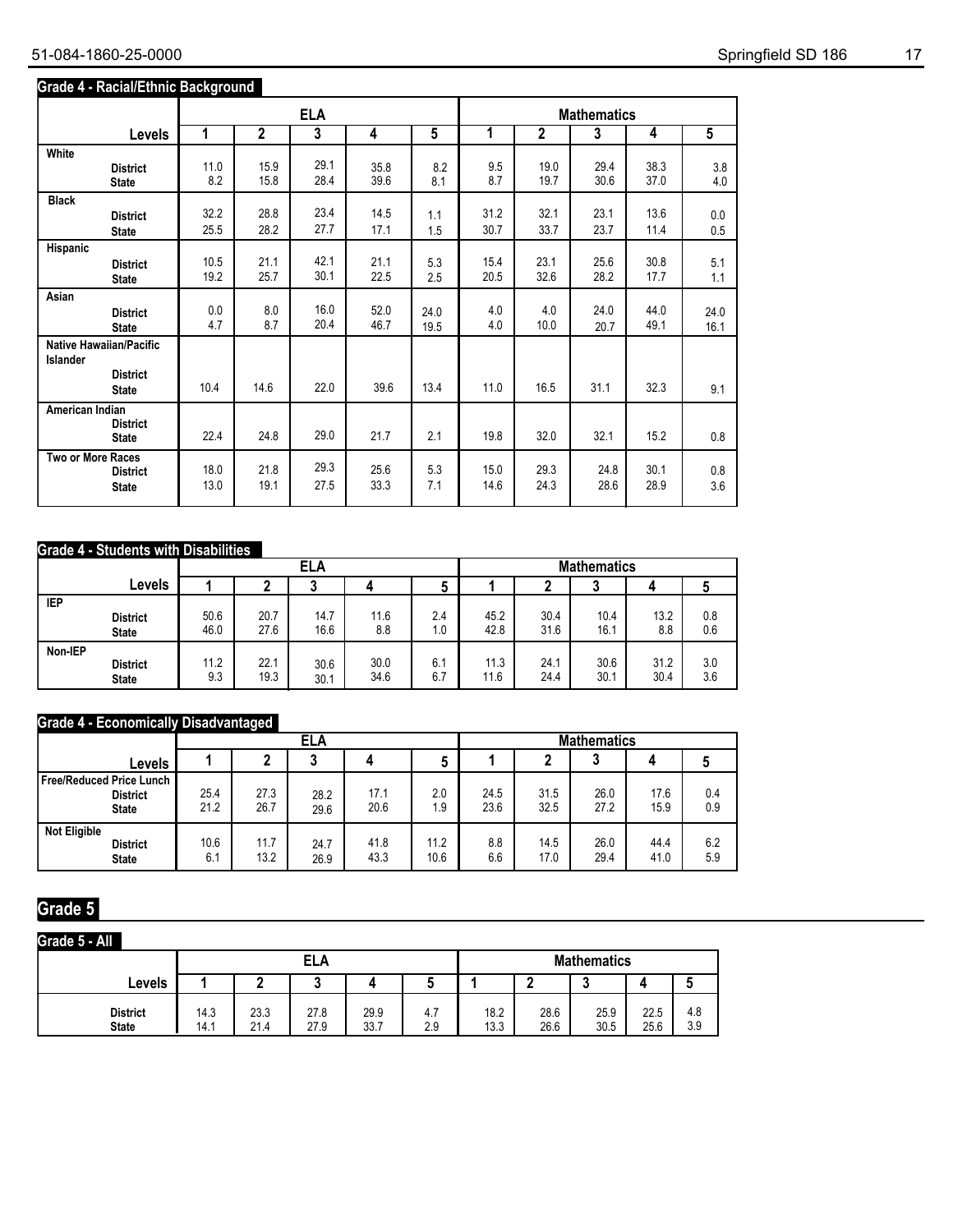## **Grade 5 - Gender**

|        |                 |      |        | ELA  |      |     |      |      | <b>Mathematics</b> |      |     |
|--------|-----------------|------|--------|------|------|-----|------|------|--------------------|------|-----|
|        | Levels          |      | u<br>w |      |      |     |      |      |                    |      |     |
| Male   | <b>District</b> | 18.1 | 24.2   | 27.8 | 26.4 | 3.5 | 22.4 | 24.7 | 23.7               | 23.3 | 5.9 |
|        | <b>State</b>    | 17.1 | 23.9   | 28.4 | 28.9 | 1.7 | 14.9 | 26.5 | 28.6               | 25.6 | 4.4 |
| Female | <b>District</b> | 10.8 | 22.4   | 27.9 | 33.2 | 5.7 | 14.3 | 32.2 | 27.8               | 21.8 | 3.8 |
|        | <b>State</b>    | 10.9 | 18.8   | 27.5 | 38.6 | 4.2 | 11.7 | 26.7 | 32.4               | 25.7 | 3.5 |

### **Grade 5 - Racial/Ethnic Background**

|                   |                                 |      | <b>Mathematics</b><br><b>ELA</b> |      |      |      |      |              |      |      |      |
|-------------------|---------------------------------|------|----------------------------------|------|------|------|------|--------------|------|------|------|
|                   | <b>Levels</b>                   | 1    | $\mathbf{2}$                     | 3    | 4    | 5    | 1    | $\mathbf{2}$ | 3    | 4    | 5    |
| White             | <b>District</b>                 | 7.7  | 20.6                             | 24.9 | 39.8 | 7.0  | 12.9 | 21.7         | 27.1 | 30.6 | 7.7  |
|                   | <b>State</b>                    | 7.8  | 16.4                             | 28.7 | 43.1 | 4.0  | 7.9  | 20.7         | 32.4 | 33.9 | 5.1  |
| <b>Black</b>      | <b>District</b>                 | 22.2 | 27.4                             | 31.5 | 18.4 | 0.5  | 24.0 | 36.7         | 27.9 | 11.4 | 0.0  |
|                   | <b>State</b>                    | 26.4 | 30.0                             | 26.1 | 16.9 | 0.5  | 26.9 | 37.0         | 25.4 | 10.2 | 0.5  |
| Hispanic          | <b>District</b>                 | 11.8 | 23.5                             | 26.5 | 38.2 | 0.0  | 20.0 | 31.4         | 14.3 | 28.6 | 5.7  |
|                   | <b>State</b>                    | 19.3 | 27.3                             | 29.4 | 23.1 | 1.0  | 16.5 | 33.7         | 32.0 | 16.8 | 1.1  |
| Asian             | <b>District</b>                 | 7.3  | 19.5                             | 19.5 | 24.4 | 29.3 | 9.5  | 16.7         | 11.9 | 33.3 | 28.6 |
|                   | <b>State</b>                    | 4.9  | 9.7                              | 19.0 | 55.8 | 10.6 | 2.9  | 9.7          | 22.2 | 45.8 | 19.4 |
| <b>Islander</b>   | <b>Native Hawaiian/Pacific</b>  |      |                                  |      |      |      |      |              |      |      |      |
|                   | <b>District</b><br><b>State</b> | 10.3 | 16.7                             | 29.5 | 40.4 | 3.2  | 7.6  | 21.7         | 28.0 | 31.2 | 11.5 |
| American Indian   | <b>District</b><br><b>State</b> | 21.9 | 25.6                             | 26.8 | 24.4 | 1.2  | 15.9 | 33.5         | 34.1 | 15.6 | 1.0  |
| Two or More Races | <b>District</b>                 | 16.0 | 19.0                             | 30.0 | 32.0 | 3.0  | 21.0 | 30.0         | 22.0 | 26.0 | 1.0  |
|                   | <b>State</b>                    | 12.1 | 19.6                             | 27.9 | 36.5 | 4.0  | 13.3 | 25.9         | 28.3 | 27.5 | 5.0  |

## **Grade 5 - Students with Disabilities**

|            |                                 |            |              | <b>ELA</b>   |              |            |             |              | <b>Mathematics</b> |              |            |
|------------|---------------------------------|------------|--------------|--------------|--------------|------------|-------------|--------------|--------------------|--------------|------------|
|            | Levels                          |            |              |              |              |            |             |              | u                  |              |            |
| <b>IEP</b> | <b>District</b>                 | 45.7       | 33.2         | 13.1         | 7.0          | 1.0        | 47.7        | 34.7         | 9.0                | 6.5          | 2.0        |
| Non-IEP    | <b>State</b>                    | 45.1       | 31.1         | 15.7         | 7.8          | 0.3        | 37.6        | 37.2         | 17.6               | 6.9          | 0.7        |
|            | <b>District</b><br><b>State</b> | 7.0<br>9.3 | 21.0<br>19.9 | 31.3<br>29.8 | 35.2<br>37.6 | 5.5<br>3.3 | 11.3<br>9.6 | 27.2<br>25.0 | 29.8<br>32.5       | 26.3<br>28.5 | 5.5<br>4.4 |

## **Grade 5 - Economically Disadvantaged**

|                                 |      |                             | <b>ELA</b> |      |      | <b>Mathematics</b> |      |      |      |      |  |
|---------------------------------|------|-----------------------------|------------|------|------|--------------------|------|------|------|------|--|
| Levels                          |      | Ć                           |            |      |      |                    |      | u    | 4    |      |  |
| <b>Free/Reduced Price Lunch</b> |      |                             |            |      |      |                    |      |      |      |      |  |
| <b>District</b>                 | 18.1 | 27.6                        | 31.4       | 21.6 | 1.2  | 23.0               | 35.2 | 26.5 | 14.6 | 0.8  |  |
| <b>State</b>                    | 21.4 | 28.2                        | 28.5       | 21.1 | 0.7  | 20.2               | 34.6 | 29.7 | 14.6 | 0.9  |  |
| <b>Not Eligible</b>             |      |                             |            |      |      |                    |      |      |      |      |  |
| <b>District</b>                 | 8.1  | 16.1                        | 21.9       | 43.6 | 10.3 | 10.3               | 17.8 | 24.8 | 35.6 | 11.5 |  |
| <b>State</b>                    | 5.8  | 5.3<br>13.9<br>27.3<br>47.6 |            |      |      |                    | 17.7 | 31.3 | 37.9 | 7.3  |  |

## **Grade 6**

### **Grade 6 - All**

|                                 |              |               | ELA          |              |            | <b>Mathematics</b> |              |              |              |            |  |
|---------------------------------|--------------|---------------|--------------|--------------|------------|--------------------|--------------|--------------|--------------|------------|--|
| Levels                          |              | <b>N</b><br>u |              |              |            |                    |              |              |              |            |  |
| <b>District</b><br><b>State</b> | 22.8<br>11.8 | 26.9<br>23.3  | 24.0<br>30.1 | 21.6<br>30.7 | 4.8<br>4.2 | 24.4<br>16.1       | 27.6<br>26.2 | 25.4<br>29.6 | 20.1<br>24.2 | 2.5<br>3.9 |  |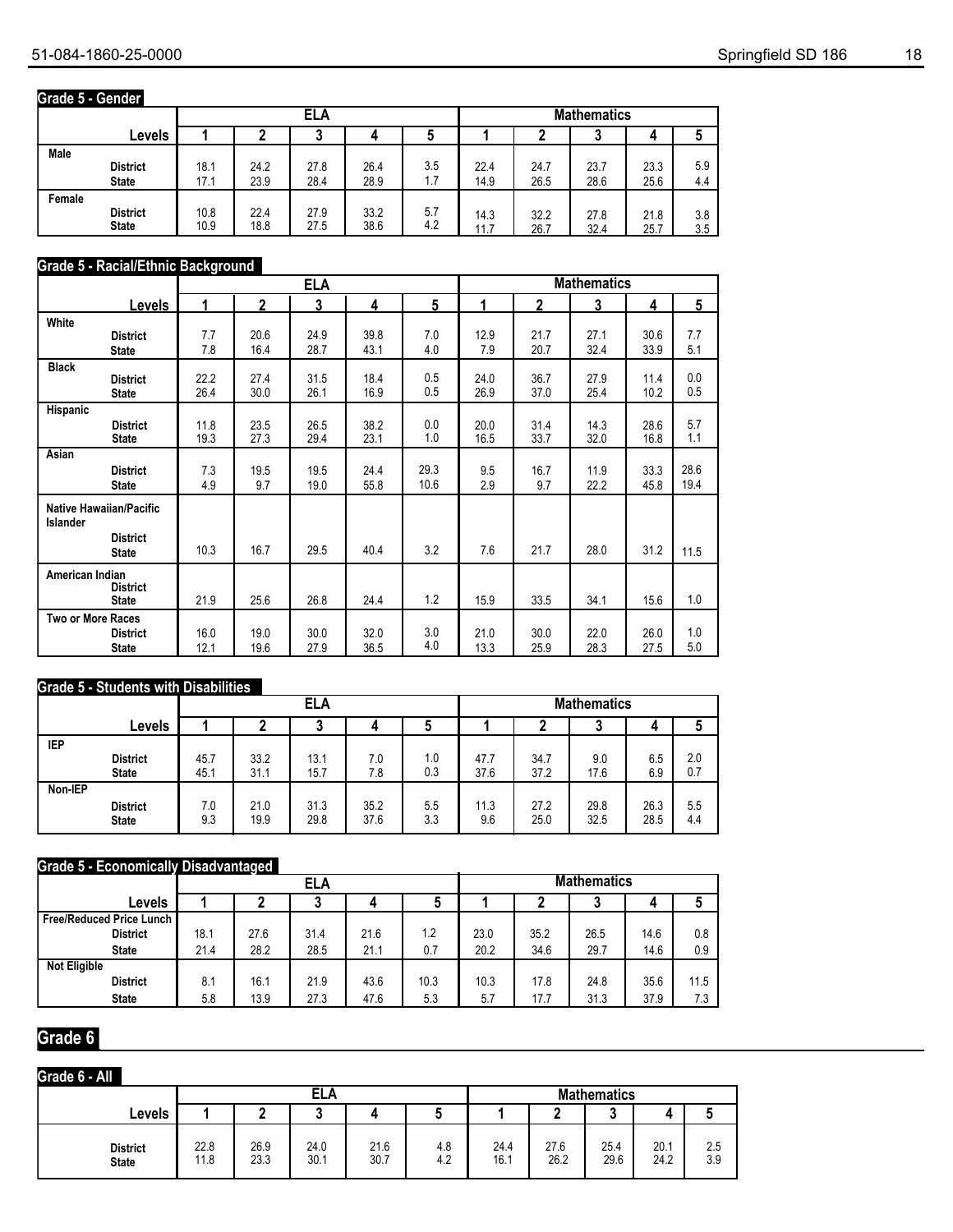## **Grade 6 - Gender**

|        |                 |      |      | <b>ELA</b> |      |     |      |      | <b>Mathematics</b> |      |     |
|--------|-----------------|------|------|------------|------|-----|------|------|--------------------|------|-----|
|        | Levels          |      |      |            |      |     |      |      | J                  | 4    |     |
| Male   | <b>District</b> | 28.1 | 27.1 | 22.6       | 18.9 | 3.2 | 27.7 | 25.3 | 23.2               | 21.3 | 2.5 |
|        | <b>State</b>    | 15.4 | 27.0 | 30.0       | 25.2 | 2.5 | 18.1 | 26.5 | 28.0               | 23.5 | 4.0 |
| Female | <b>District</b> | 16.3 | 26.6 | 25.8       | 24.7 | 6.6 | 20.5 | 30.4 | 28.2               | 18.5 | 2.4 |
|        | <b>State</b>    | 7.9  | 19.4 | 30.2       | 36.5 | 6.0 | 14.1 | 25.9 | 31.2               | 24.9 | 3.9 |

### **Grade 6 - Racial/Ethnic Background**

|                          |                                                                   |      | <b>ELA</b><br><b>Mathematics</b> |      |      |      |      |      |      |      |                |
|--------------------------|-------------------------------------------------------------------|------|----------------------------------|------|------|------|------|------|------|------|----------------|
|                          | <b>Levels</b>                                                     | 1    | $\overline{2}$                   | 3    | 4    | 5    | 1    | 2    | 3    | 4    | $\overline{5}$ |
| White                    | <b>District</b>                                                   | 16.7 | 20.4                             | 24.9 | 30.5 | 7.5  | 16.9 | 20.1 | 28.4 | 31.0 | 3.6            |
|                          | <b>State</b>                                                      | 6.9  | 17.5                             | 30.9 | 39.1 | 5.6  | 9.5  | 21.1 | 32.5 | 32.0 | 4.9            |
| <b>Black</b>             | <b>District</b>                                                   | 31.0 | 34.8                             | 21.7 | 11.4 | 1.1  | 34.5 | 34.3 | 22.7 | 8.2  | 0.2            |
|                          | <b>State</b>                                                      | 22.8 | 34.1                             | 27.9 | 14.4 | 0.8  | 32.1 | 36.1 | 22.7 | 8.6  | 0.5            |
| Hispanic                 | <b>District</b>                                                   | 12.5 | 31.3                             | 31.3 | 21.9 | 3.1  | 15.6 | 28.1 | 43.8 | 9.4  | 3.1            |
|                          | <b>State</b>                                                      | 15.4 | 29.9                             | 31.5 | 21.7 | 1.5  | 20.7 | 32.3 | 30.0 | 15.8 | 1.1            |
| Asian                    | <b>District</b>                                                   | 3.6  | 3.6                              | 10.7 | 50.0 | 32.1 | 3.4  | 3.4  | 10.3 | 55.2 | 27.6           |
|                          | <b>State</b>                                                      | 3.7  | 8.7                              | 21.6 | 50.7 | 15.2 | 4.2  | 9.5  | 21.9 | 44.8 | 19.5           |
| Islander                 | <b>Native Hawaiian/Pacific</b><br><b>District</b><br><b>State</b> | 8.5  | 12.1                             | 32.7 | 38.8 | 7.9  | 7.8  | 22.8 | 24.6 | 37.1 | 7.8            |
| American Indian          | <b>District</b><br><b>State</b>                                   | 20.6 | 25.6                             | 31.4 | 20.3 | 2.1  | 21.0 | 31.8 | 28.9 | 16.4 | 1.9            |
| <b>Two or More Races</b> | <b>District</b>                                                   | 21.6 | 25.5                             | 31.4 | 19.6 | 2.0  | 21.8 | 37.6 | 22.8 | 17.8 | 0.0            |
|                          | <b>State</b>                                                      | 10.8 | 23.0                             | 29.5 | 31.6 | 5.2  | 16.1 | 25.9 | 28.7 | 23.6 | 5.7            |

### **Grade 6 - Limited-English-Proficient**

|                 |      |           | -1<br>ᄕᅜ |      |     | <b>Mathematics</b> |      |      |      |                     |  |
|-----------------|------|-----------|----------|------|-----|--------------------|------|------|------|---------------------|--|
| Levels          |      |           |          |      |     |                    |      |      |      |                     |  |
| <b>District</b> |      |           |          |      |     | 60.0               | 10.0 | 20.0 | 10.0 | 0.0                 |  |
| <b>State</b>    | 45.0 | -<br>41., | 11.4     | ن. ا | U.1 | 49.8               | 36.1 | .    | 2.9  | $\sim$<br><b>U.</b> |  |

### **Grade 6 - Students with Disabilities**

|            |                 |      |        | ELA  |      |     |      |      | <b>Mathematics</b> |      |     |
|------------|-----------------|------|--------|------|------|-----|------|------|--------------------|------|-----|
|            | Levels          |      | J<br>u |      |      |     |      |      | J                  |      |     |
| <b>IEP</b> | <b>District</b> | 58.5 | 27.2   | 10.7 | 3.6  | 0.0 | 59.3 | 30.1 | 7.1                | 3.1  | 0.4 |
|            | <b>State</b>    | 42.3 | 36.5   | 15.6 | 5.3  | 0.3 | 48.2 | 33.9 | 12.9               | 4.6  | 0.4 |
| Non-IEP    | <b>District</b> | 13.6 | 26.8   | 27.5 | 26.2 | 6.0 | 15.4 | 27.0 | 30.2               | 24.5 | 3.0 |
|            | <b>State</b>    | 7.2  | 21.3   | 32.2 | 34.5 | 4.8 | 11.4 | 25.0 | 32.0               | 27.1 | 4.4 |

### **Grade 6 - Economically Disadvantaged**

|                          |      |      | ELA  |      |      | <b>Mathematics</b> |      |      |      |     |
|--------------------------|------|------|------|------|------|--------------------|------|------|------|-----|
| Levels                   |      |      |      |      |      |                    |      | υ    |      |     |
| Free/Reduced Price Lunch |      |      |      |      |      |                    |      |      |      |     |
| <b>District</b>          | 28.8 | 31.9 | 25.5 | 12.8 | 1.0  | 30.7               | 32.7 | 24.9 | 11.2 | 0.6 |
| <b>State</b>             | 17.9 | 31.3 | 30.5 | 19.1 | 1.3  | 24.4               | 33.9 | 27.6 | 13.3 | 0.9 |
| <b>Not Eligible</b>      |      |      |      |      |      |                    |      |      |      |     |
| <b>District</b>          | 11.8 | 17.7 | 21.3 | 37.5 | 11.6 | 13.1               | 18.5 | 26.4 | 36.2 | 5.9 |
| <b>State</b>             | 5.3  | 14.8 | 29.6 | 43.0 | 7.3  | 7.4                | 18.0 | 31.6 | 35.8 | 7.2 |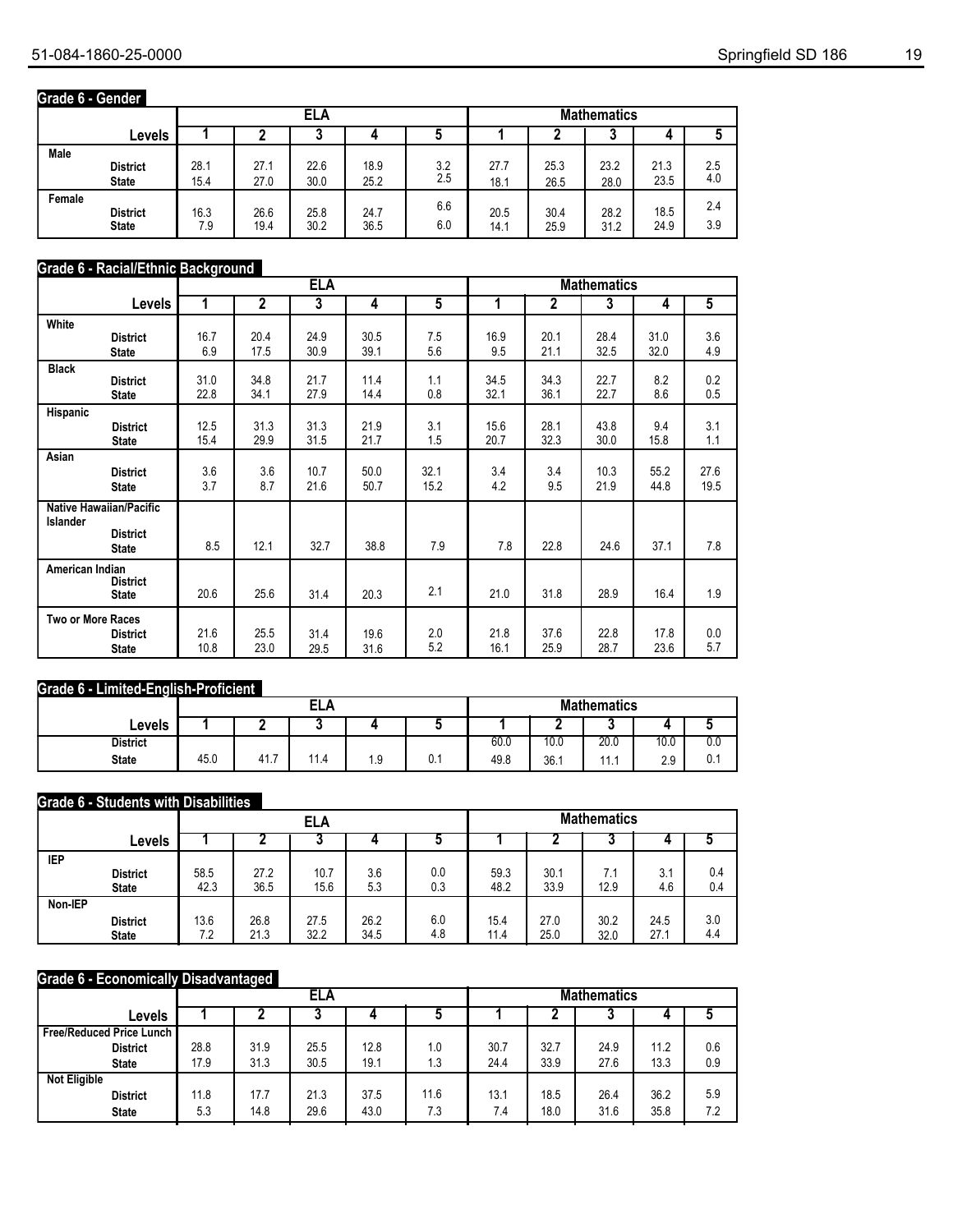## **Grade 7**

**Grade 7 - All**

| Grade 7 - All   |                           |      |      |      |      |      |      |      |      |     |  |  |
|-----------------|---------------------------|------|------|------|------|------|------|------|------|-----|--|--|
|                 | ELA<br><b>Mathematics</b> |      |      |      |      |      |      |      |      |     |  |  |
| Levels          |                           |      | u    |      |      |      | c    | w    |      |     |  |  |
| <b>District</b> | 27.4                      | 23.0 | 21.0 | 19.3 | 9.2  | 16.1 | 32.9 | 32.5 | 17.8 | 0.7 |  |  |
| <b>State</b>    | 15.4                      | 18.4 | 26.2 | 29.8 | 10.2 | 11.4 | 27.1 | 34.2 | 24.0 | 3.2 |  |  |

## **Grade 7 - Gender**

|        |                 |      |      | ELA  |      |      | <b>Mathematics</b> |      |      |      |     |
|--------|-----------------|------|------|------|------|------|--------------------|------|------|------|-----|
|        | Levels          |      |      | u    | 4    |      |                    |      | ν    |      |     |
| Male   | <b>District</b> | 32.8 | 24.9 | 19.6 | 17.2 | 5.5  | 18.1               | 30.4 | 33.3 | 17.4 | 0.8 |
|        | <b>State</b>    | 20.5 | 21.4 | 26.5 | 25.2 | 6.3  | 12.8               | 27.8 | 32.7 | 23.3 | 3.4 |
| Female | <b>District</b> | 21.6 | 21.0 | 22.5 | 21.6 | 13.3 | 13.9               | 35.6 | 31.5 | 18.2 | 0.6 |
|        | <b>State</b>    | 10.0 | 15.2 | 25.9 | 34.7 | 14.2 | 10.0               | 26.4 | 35.8 | 24.8 | 3.0 |

## **Grade 7 - Racial/Ethnic Background**

|                   |                                                                   |      | <b>ELA</b><br><b>Mathematics</b> |      |      |      |      |      |      |      |                |
|-------------------|-------------------------------------------------------------------|------|----------------------------------|------|------|------|------|------|------|------|----------------|
|                   | Levels                                                            | 1    | $\overline{2}$                   | 3    | 4    | 5    | 1    | 2    | 3    | 4    | $\overline{5}$ |
| White             | <b>District</b>                                                   | 19.0 | 20.1                             | 20.6 | 25.3 | 15.0 | 11.2 | 26.2 | 34.4 | 27.2 | 0.9            |
|                   | <b>State</b>                                                      | 9.4  | 14.5                             | 26.3 | 36.5 | 13.3 | 7.0  | 20.8 | 36.9 | 31.4 | 3.9            |
| <b>Black</b>      | <b>District</b>                                                   | 38.6 | 27.4                             | 19.5 | 11.9 | 2.5  | 23.2 | 41.2 | 28.5 | 7.1  | 0.0            |
|                   | <b>State</b>                                                      | 28.7 | 26.5                             | 25.5 | 16.5 | 2.8  | 22.6 | 40.7 | 28.0 | 8.5  | 0.3            |
| Hispanic          | <b>District</b>                                                   | 14.3 | 20.0                             | 34.3 | 25.7 | 5.7  | 5.6  | 33.3 | 38.9 | 22.2 | 0.0            |
|                   | <b>State</b>                                                      | 20.4 | 22.7                             | 28.2 | 23.6 | 5.1  | 14.5 | 33.9 | 34.9 | 15.8 | 0.9            |
| Asian             | <b>District</b>                                                   | 15.8 | 0.0                              | 10.5 | 31.6 | 42.1 | 5.3  | 15.8 | 15.8 | 52.6 | 10.5           |
|                   | <b>State</b>                                                      | 5.3  | 7.5                              | 18.1 | 39.3 | 29.8 | 3.4  | 9.8  | 24.9 | 44.5 | 17.3           |
| Islander          | <b>Native Hawaiian/Pacific</b><br><b>District</b><br><b>State</b> | 8.4  | 12.1                             | 26.2 | 35.5 | 17.8 | 9.6  | 14.8 | 40.0 | 33.9 | 1.7            |
| American Indian   |                                                                   |      |                                  |      |      |      |      |      |      |      |                |
|                   | <b>District</b><br><b>State</b>                                   | 22.3 | 22.3                             | 27.1 | 22.1 | 6.3  | 15.9 | 31.9 | 32.8 | 18.0 | 1.5            |
| Two or More Races | <b>District</b>                                                   | 26.8 | 23.7                             | 24.7 | 18.6 | 6.2  | 15.5 | 30.9 | 41.2 | 11.3 | 1.0            |
|                   | <b>State</b>                                                      | 14.2 | 18.4                             | 26.0 | 30.5 | 10.9 | 11.2 | 28.4 | 32.0 | 24.7 | 3.8            |

## **Grade 7 - Students with Disabilities**

|            |                                 |              |      | ELA  |              |      | <b>Mathematics</b> |      |              |              |            |  |
|------------|---------------------------------|--------------|------|------|--------------|------|--------------------|------|--------------|--------------|------------|--|
|            | Levels                          |              |      |      | 4            | ა    |                    |      | ◠<br>J       |              | u          |  |
| <b>IEP</b> |                                 |              |      |      |              |      |                    |      |              |              |            |  |
|            | <b>District</b>                 | 72.3         | 19.9 | 5.4  | 2.4          | 0.0  | 46.4               | 43.4 | 7.8          | 2.4          | 0.0        |  |
|            | <b>State</b>                    | 51.3         | 26.3 | 15.5 | 5.9          | 0.9  | 37.5               | 42.4 | 15.5         | 4.2          | 0.4        |  |
| Non-IEP    |                                 |              |      |      |              |      |                    |      |              |              |            |  |
|            |                                 |              | 17.2 | 27.8 |              | 11.5 | 7.7                | 24.9 |              |              |            |  |
|            | <b>District</b><br><b>State</b> | 18.2<br>10.2 | 23.7 | 24.2 | 22.8<br>33.3 | 11.2 | 9.9                | 30.7 | 37.5<br>36.9 | 20.9<br>26.9 | 0.9<br>3.6 |  |

### **Grade 7 - Economically Disadvantaged**

|                                                             |              |              | <b>ELA</b>   |              |              | <b>Mathematics</b> |              |              |              |            |  |
|-------------------------------------------------------------|--------------|--------------|--------------|--------------|--------------|--------------------|--------------|--------------|--------------|------------|--|
| Levels                                                      |              |              |              | 4            |              |                    |              |              |              |            |  |
| Free/Reduced Price Lunch<br><b>District</b><br><b>State</b> | 33.2<br>23.4 | 26.7<br>24.2 | 24.2<br>27.5 | 12.4<br>20.8 | 3.6<br>4.1   | 20.0<br>17.4       | 39.3<br>36.2 | 30.7<br>32.7 | 9.7<br>13.0  | 0.3<br>0.7 |  |
| <b>Not Eligible</b><br><b>District</b><br><b>State</b>      | 18.6<br>7.4  | 17.3<br>12.5 | 16.0<br>25.0 | 30.1<br>38.8 | 18.1<br>16.3 | 10.2<br>5.5        | 23.0<br>18.0 | 35.2<br>35.6 | 30.3<br>35.1 | 1.3<br>5.7 |  |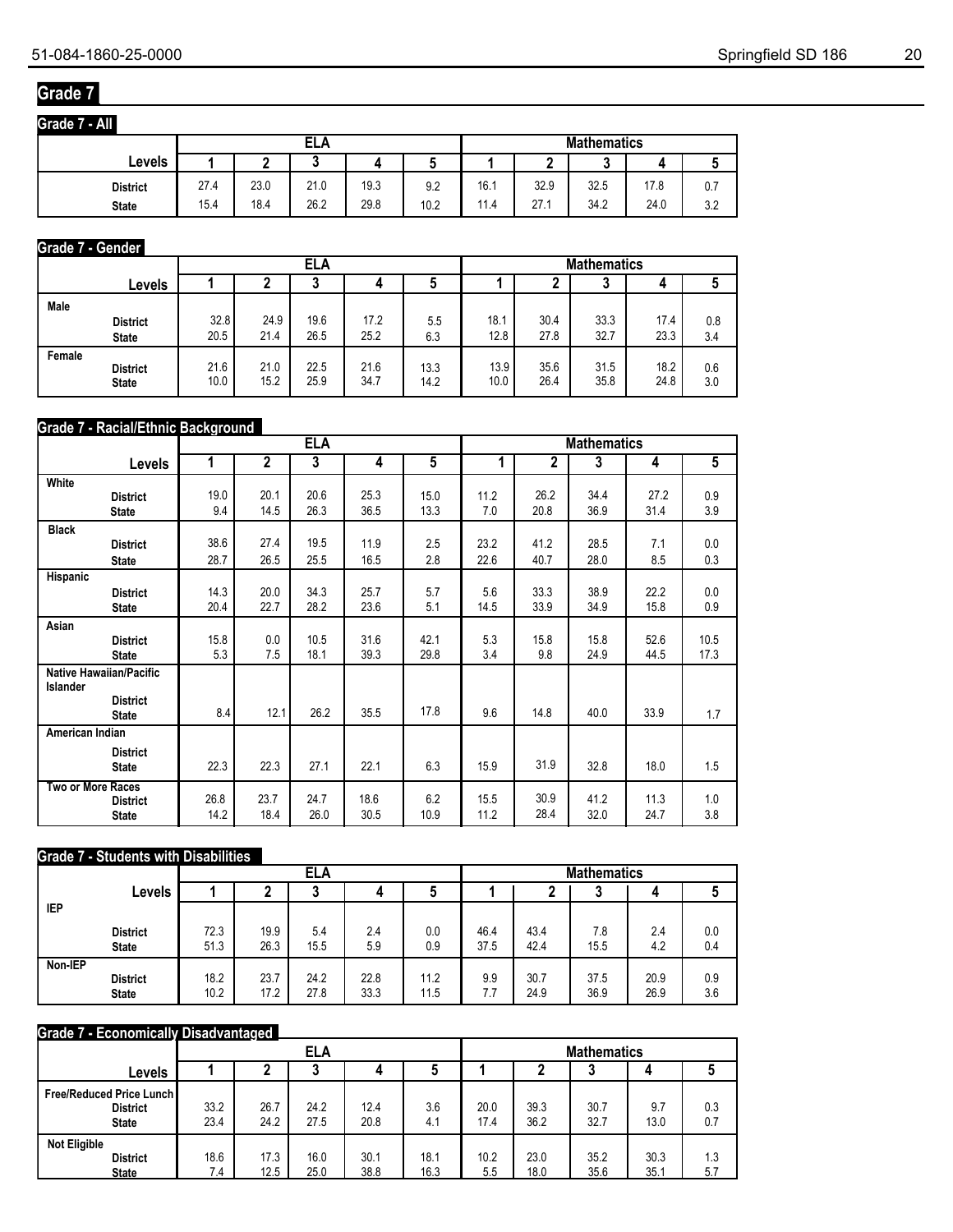## **Grade 8**

| Grade 8 - All                   |              |              |              |              |            |                    |              |              |              |            |  |
|---------------------------------|--------------|--------------|--------------|--------------|------------|--------------------|--------------|--------------|--------------|------------|--|
|                                 |              |              | ELA          |              |            | <b>Mathematics</b> |              |              |              |            |  |
| <b>Levels</b>                   |              |              |              |              |            |                    |              |              |              |            |  |
| <b>District</b><br><b>State</b> | 28.2<br>16.6 | 23.6<br>19.9 | 19.8<br>26.1 | 22.9<br>31.2 | 5.5<br>6.2 | 33.7<br>23.6       | 25.0<br>20.6 | 25.2<br>23.6 | 15.6<br>27.7 | 0.5<br>4.6 |  |

### **Grade 8 - Gender**

|        |                 |      |      | ELA  |      |     | <b>Mathematics</b> |      |      |      |     |
|--------|-----------------|------|------|------|------|-----|--------------------|------|------|------|-----|
|        | Levels          |      |      |      |      |     |                    |      |      |      |     |
| Male   | <b>District</b> | 35.7 | 23.0 | 18.6 | 18.9 | 3.7 | 37.3               | 22.2 | 24.7 | 15.3 | 0.6 |
|        | <b>State</b>    | 22.4 | 23.0 | 25.8 | 25.2 | 3.6 | 26.3               | 20.8 | 22.3 | 25.8 | 4.7 |
| Female | <b>District</b> | 20.7 | 24.2 | 21.1 | 26.8 | 7.2 | 30.2               | 27.8 | 25.7 | 16.0 | 0.4 |
|        | <b>State</b>    | 10.5 | 16.6 | 26.4 | 37.6 | 8.8 | 20.6               | 20.3 | 24.8 | 29.8 | 4.4 |

### **Grade 8 - Racial/Ethnic Background**

|                          |                                                                   |      |              | <b>ELA</b> |      |                | <b>Mathematics</b> |              |      |      |                |
|--------------------------|-------------------------------------------------------------------|------|--------------|------------|------|----------------|--------------------|--------------|------|------|----------------|
|                          | <b>Levels</b>                                                     | 1    | $\mathbf{2}$ | 3          | 4    | $\overline{5}$ | 1                  | $\mathbf{2}$ | 3    | 4    | $\overline{5}$ |
| White                    | <b>District</b>                                                   | 19.3 | 19.3         | 20.2       | 33.2 | 8.1            | 24.0               | 21.3         | 29.9 | 24.3 | 0.4            |
|                          | <b>State</b>                                                      | 11.1 | 16.6         | 26.5       | 37.9 | 7.8            | 15.5               | 17.5         | 25.7 | 35.7 | 5.6            |
| <b>Black</b>             | <b>District</b>                                                   | 40.5 | 30.0         | 17.6       | 10.7 | 1.2            | 47.1               | 28.0         | 20.1 | 4.8  | 0.0            |
|                          | <b>State</b>                                                      | 29.4 | 27.0         | 25.1       | 17.1 | 1.4            | 43.4               | 25.9         | 18.8 | 11.2 | 0.7            |
| Hispanic                 | <b>District</b>                                                   | 27.3 | 24.2         | 27.3       | 18.2 | 3.0            | 25.0               | 41.7         | 19.4 | 13.9 | 0.0            |
|                          | <b>State</b>                                                      | 21.1 | 24.1         | 27.5       | 24.5 | 2.8            | 29.5               | 25.5         | 23.9 | 19.7 | 1.4            |
| Asian                    | <b>District</b>                                                   | 0.0  | 5.3          | 10.5       | 26.3 | 57.9           | 0.0                | 10.5         | 31.6 | 47.4 | 10.5           |
|                          | <b>State</b>                                                      | 5.1  | 7.5          | 18.6       | 46.8 | 22.0           | 6.6                | 8.3          | 16.5 | 45.7 | 22.9           |
| Islander                 | <b>Native Hawaiian/Pacific</b><br><b>District</b><br><b>State</b> | 9.5  | 13.1         | 25.5       | 43.8 | 8.0            | 16.4               | 10.7         | 27.1 | 40.0 | 5.7            |
| American Indian          | <b>District</b><br><b>State</b>                                   | 23.1 | 23.3         | 24.2       | 25.3 | 4.2            | 31.0               | 22.1         | 22.8 | 21.0 | 3.1            |
| <b>Two or More Races</b> | <b>District</b>                                                   | 22.9 | 20.0         | 26.7       | 27.6 | 2.9            | 30.5               | 25.7         | 26.7 | 16.2 | 1.0            |
|                          | <b>State</b>                                                      | 16.5 | 18.5         | 25.7       | 31.3 | 8.0            | 24.4               | 19.7         | 22.6 | 27.4 | 6.0            |

### **Grade 8 - Students with Disabilities**

|            |                                 |              |              | ELA          |              |            | <b>Mathematics</b> |              |              |              |            |
|------------|---------------------------------|--------------|--------------|--------------|--------------|------------|--------------------|--------------|--------------|--------------|------------|
|            | Levels                          |              |              | u            |              | C          |                    |              | υ            |              |            |
| <b>IEP</b> |                                 |              |              |              |              |            |                    |              |              |              |            |
|            | <b>District</b>                 | 70.4         | 19.6         | 5.8          | 4.2          | 0.0        | 78.5               | 11.8         | 7.5          | 2.2          | 0.0        |
|            | <b>State</b>                    | 54.2         | 26.4         | 13.4         | 5.4          | 0.6        | 63.3               | 21.8         | 9.6          | 4.8          | 0.5        |
| Non-IEP    |                                 |              |              |              |              |            |                    |              |              |              |            |
|            | <b>District</b><br><b>State</b> | 18.7<br>11.3 | 24.6<br>19.0 | 23.0<br>27.9 | 27.1<br>34.9 | 6.7<br>6.9 | 23.7<br>17.9       | 27.9<br>20.4 | 29.1<br>25.5 | 18.6<br>31.0 | 0.6<br>5.2 |

### **Grade 8 - Economically Disadvantaged**

|                                   |      |      | ELA  |      |      | <b>Mathematics</b> |      |      |      |     |
|-----------------------------------|------|------|------|------|------|--------------------|------|------|------|-----|
| Levels                            |      |      | J    |      |      |                    |      |      | 4    |     |
| <b>Free/Reduced Price Lunch  </b> |      |      |      |      |      |                    |      |      |      |     |
| <b>District</b>                   | 35.0 | 29.5 | 21.2 | 13.8 | 0.6  | 40.3               | 28.9 | 22.4 | 8.3  | 0.0 |
| <b>State</b>                      | 24.7 | 25.3 | 26.5 | 21.3 | 2.2  | 34.5               | 25.5 | 22.1 | 16.7 | 1.2 |
| <b>Not Eligible</b>               |      |      |      |      |      |                    |      |      |      |     |
| <b>District</b>                   | 17.1 | 14.0 | 17.6 | 37.8 | 13.5 | 22.7               | 18.6 | 29.7 | 27.6 | 1.3 |
| <b>State</b>                      | 8.7  | 14.6 | 25.7 | 41.0 | 10.0 | 12.8               | 15.7 | 25.0 | 38.5 | 7.9 |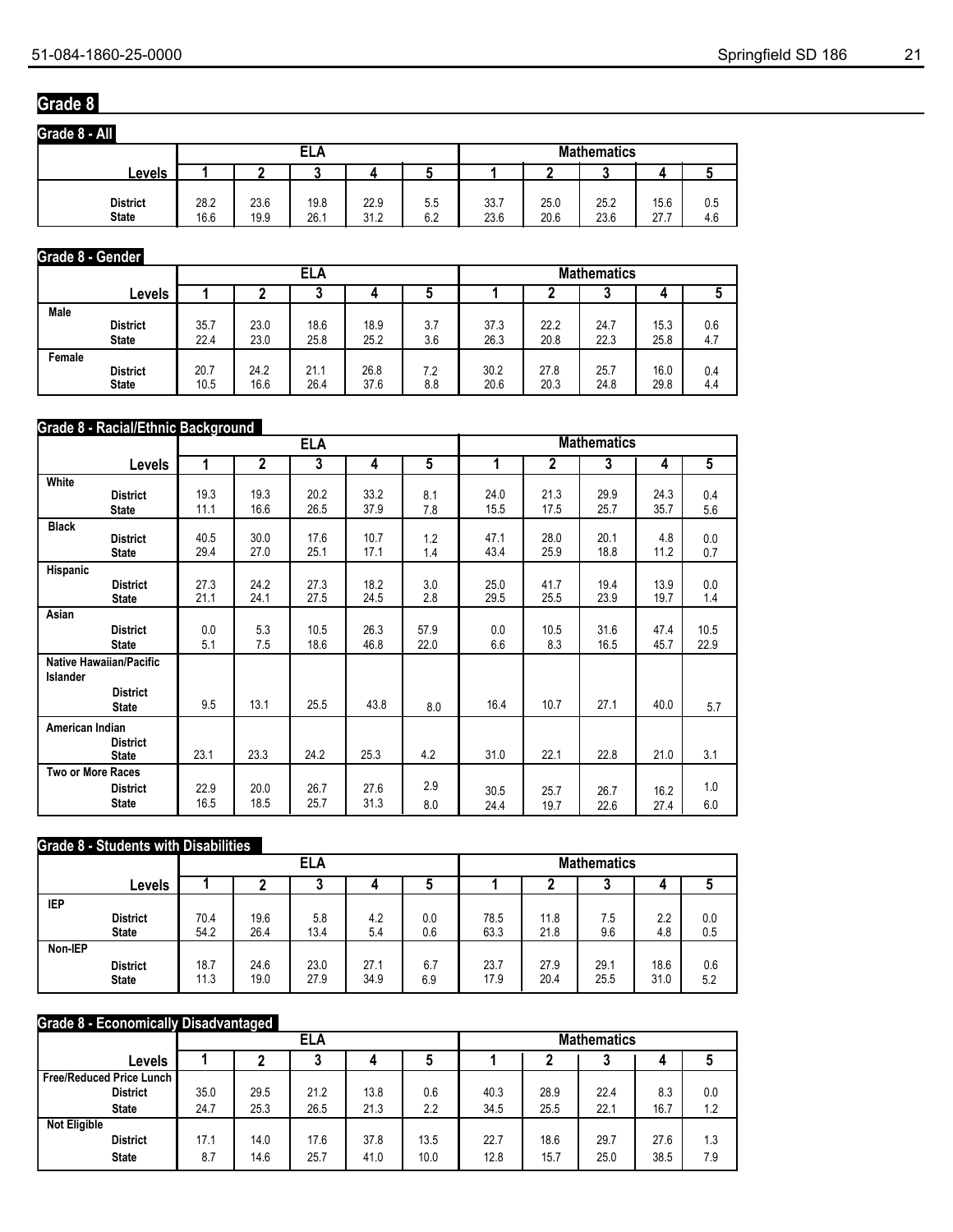### **SAT**

Each Performance Level is a broad, categorical level defined by a student's score and used to report overall student performance by describing how well students met the expectations for their grade level/course. Each Performance Level is defined by a range of overall scores for the assessment. There are four Performance Levels for SAT:

| Level 1 -- Partially Meets Standards | The student has only partially met standards & demonstrates a minimal understanding of the knowledge & skills<br>needed relative to the Illinois Learning Standards.                |
|--------------------------------------|-------------------------------------------------------------------------------------------------------------------------------------------------------------------------------------|
| Level 2 -- Approaching Standards     | The student is approaching the proficiency level & demonstrates an <b>incomplete</b> understanding of the knowledge &<br>skills needed relative to the Illinois Learning Standards. |
| Level 3 -- Meets Standards           | The student has met the proficiency level & demonstrates <b>adequate</b> understanding of the knowledge & skills<br>needed relative to the Illinois Learning Standards.             |
| Level 4 -- Exceeds Standards         | The student has exceeded the proficiency level & demonstrates a <b>thorough</b> understanding of the knowledge & skills<br>needed relative to the Illinois Learning Standards.      |

### **SAT**

#### **SAT- All**

|                 |      | ELA  |      |      | <b>Mathematics</b> |           |                           |     |  |  |
|-----------------|------|------|------|------|--------------------|-----------|---------------------------|-----|--|--|
| Levels          |      |      |      |      |                    | $\bullet$ | $\ddot{\phantom{0}}$<br>w |     |  |  |
| <b>District</b> | 33.9 | 36.0 | 20.5 | 9.6  | 44.9               | 30.4      | 20.3                      | 4.4 |  |  |
| <b>State</b>    | 22.8 | 37.4 | 26.7 | 13.1 | 31.0               | 32.6      | 28.5                      | 7.9 |  |  |

| <b>SAT</b> - Gender |                                 |              |              |              |             |              |              |              |            |
|---------------------|---------------------------------|--------------|--------------|--------------|-------------|--------------|--------------|--------------|------------|
|                     |                                 |              |              | ELA          |             |              |              |              |            |
|                     | Levels                          |              |              | J.           | 4           |              |              | ٠J           |            |
| Male                | <b>District</b><br><b>State</b> | 40.4<br>26.1 | 34.1<br>36.4 | 15.5<br>25.0 | 9.9<br>12.5 | 46.0<br>30.6 | 27.4<br>31.0 | 21.5<br>28.9 | 5.1<br>9.5 |
| Female              | <b>District</b><br><b>State</b> | 27.9<br>19.5 | 37.8<br>38.4 | 25.2<br>28.5 | 9.2<br>13.6 | 43.8<br>31.3 | 33.3<br>34.3 | 19.1<br>28.2 | 3.8<br>6.2 |

### **SAT - Racial/Ethnic Background**

|                          |                                 |              | <b>ELA</b>     |              |              |              |                | <b>Mathematics</b> |             |  |  |  |
|--------------------------|---------------------------------|--------------|----------------|--------------|--------------|--------------|----------------|--------------------|-------------|--|--|--|
|                          | Levels                          | 1            | $\overline{2}$ | 3            | 4            | 1            | $\overline{2}$ | 3                  | 4           |  |  |  |
| White                    |                                 |              |                |              |              |              |                |                    |             |  |  |  |
|                          | <b>District</b><br><b>State</b> | 22.1<br>14.7 | 34.1<br>34.2   | 27.5<br>33.2 | 16.2<br>17.8 | 30.4<br>20.9 | 32.2<br>31.9   | 30.4<br>36.8       | 7.1<br>10.4 |  |  |  |
| <b>Black</b>             |                                 |              |                |              |              |              |                |                    |             |  |  |  |
|                          | <b>District</b><br><b>State</b> | 52.3<br>41.4 | 38.3<br>41.8   | 8.8<br>13.8  | 0.6<br>3.0   | 66.9<br>56.3 | 27.6<br>32.0   | 5.2<br>10.9        | 0.3<br>0.8  |  |  |  |
| Hispanic                 |                                 |              |                |              |              |              |                |                    |             |  |  |  |
|                          | <b>District</b><br><b>State</b> | 27.3<br>31.5 | 48.5<br>44.4   | 18.2<br>19.4 | 6.1<br>4.7   | 48.5<br>41.1 | 24.2<br>37.3   | 21.2<br>19.5       | 6.1<br>2.1  |  |  |  |
| Asian                    |                                 |              |                |              |              |              |                |                    |             |  |  |  |
|                          | <b>District</b>                 | 23.5         | 35.3           | 35.3         | 5.9          | 29.4         | 29.4           | 29.4               | 11.8        |  |  |  |
|                          | <b>State</b>                    | 10.2         | 24.5           | 33.5         | 31.8         | 10.7         | 22.1           | 38.8               | 28.3        |  |  |  |
| Islander                 | <b>Native Hawaiian/Pacific</b>  |              |                |              |              |              |                |                    |             |  |  |  |
|                          | <b>District</b>                 |              |                |              |              |              |                |                    |             |  |  |  |
|                          | <b>State</b>                    | 16.2         | 39.7           | 26.5         | 17.6         | 28.7         | 27.2           | 33.1               | 11.0        |  |  |  |
| American Indian          |                                 |              |                |              |              |              |                |                    |             |  |  |  |
|                          | <b>District</b><br><b>State</b> | 28.2         | 41.7           | 20.4         | 9.7          | 40.9         | 29.6           | 24.7               | 4.8         |  |  |  |
| <b>Two or More Races</b> | <b>District</b><br><b>State</b> | 31.0<br>18.8 | 31.0<br>35.9   | 26.8<br>27.9 | 11.3<br>17.5 | 39.4<br>28.1 | 35.2<br>31.6   | 21.1<br>29.8       | 4.2<br>10.6 |  |  |  |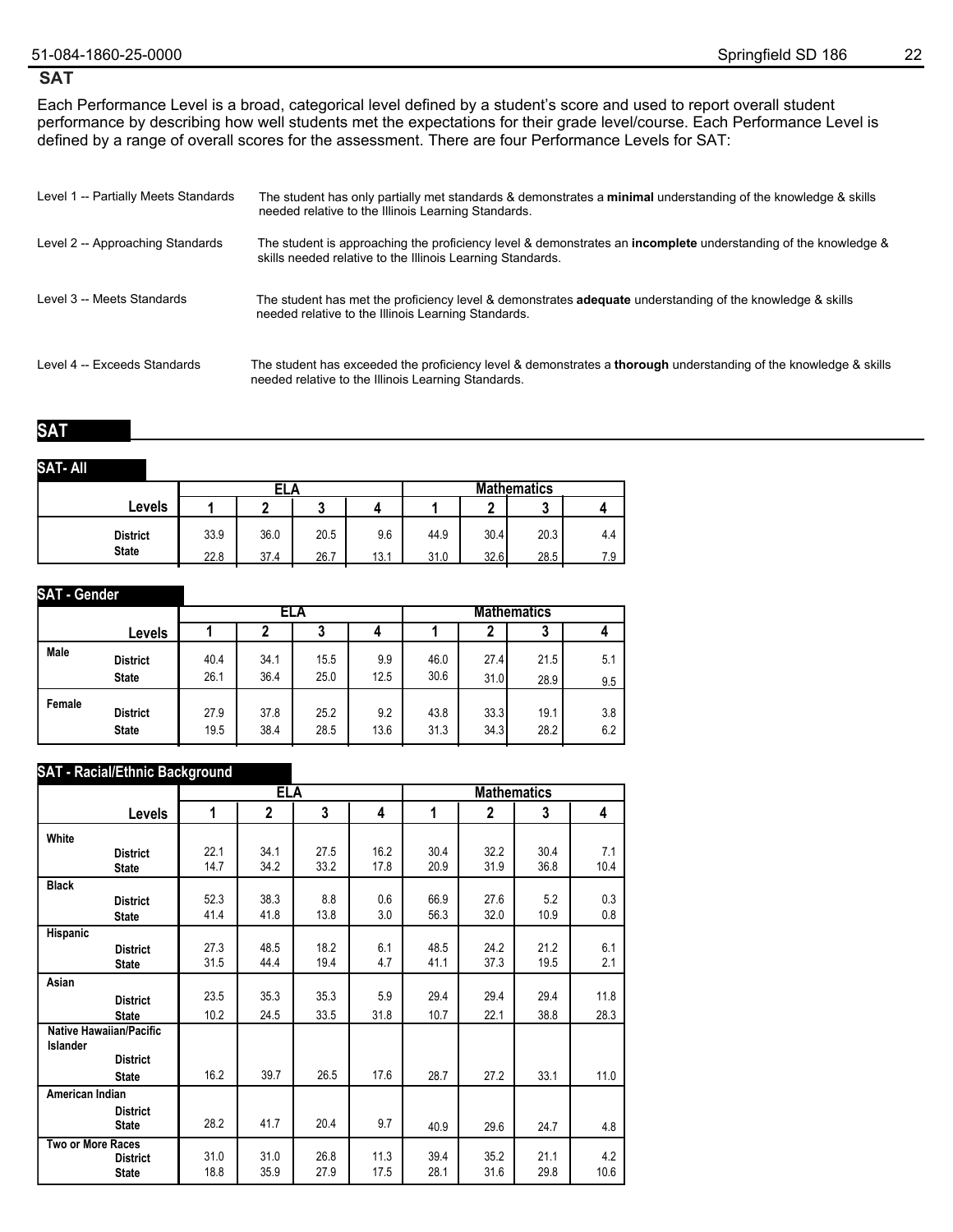#### **SAT - Students with Disabilities**

|            |                 |      | ELA  |      |      |      | <b>Mathematics</b> |      |     |  |
|------------|-----------------|------|------|------|------|------|--------------------|------|-----|--|
|            | Levels          |      |      | 3    |      |      | າ                  | 3    |     |  |
| <b>IEP</b> | <b>District</b> | 79.3 | 16.2 | 4.5  | 0.0  | 86.5 | 11.7               | 1.8  | 0.0 |  |
|            | <b>State</b>    | 66.1 | 25.6 | 6.3  | 2.1  | 76.0 | 17.1               | 5.8  | 1.1 |  |
| Non-IEP    | <b>District</b> | 27.2 | 39.0 | 22.9 | 11.0 | 38.7 | 33.2               | 23.0 | 5.1 |  |
|            | <b>State</b>    | 17.5 | 38.8 | 29.2 | 14.4 | 25.5 | 34.5               | 31.3 | 8.7 |  |

### **SAT - Economically Disadvantaged**

|                                 |              | <b>ELA</b>   |              |              |              | <b>Mathematics</b> |              |             |  |
|---------------------------------|--------------|--------------|--------------|--------------|--------------|--------------------|--------------|-------------|--|
| Levels                          |              |              | 3            | 4            |              |                    | J            |             |  |
| <b>Free/Reduced Price Lunch</b> | 46.2         | 37.1         | 13.8         | 2.9          | 57.1         | 29.5               | 12.5         | 0.9         |  |
| <b>District</b><br><b>State</b> | 36.1         | 42.9         | 17.1         | 3.9          | 47.0         | 34.6               | 16.5         | 1.9         |  |
| <b>Not Eligible</b>             |              |              |              |              |              |                    |              |             |  |
| <b>District</b><br><b>State</b> | 20.1<br>13.2 | 34.7<br>33.4 | 28.0<br>33.8 | 17.1<br>19.7 | 31.0<br>19.3 | 31.5<br>31.2       | 29.0<br>37.3 | 8.4<br>12.2 |  |

## **Dynamic Learning Maps - Alternative Assessment (DLM-AA)**

DLM results are not based on raw or scale scores; all data is based on diagnostic classification modeling. Standard setting allows us to look at patterns of number of linkage levels mastered across the tested Essential Elements, to which we can apply cut points to define categories of student performance. This performance are reported using the four performance levels approved by the consortium:

| Level 1 -- Emerging              | The student demonstrates emerging understanding of and ability to apply content knowledge and skills represented by the<br><b>Essential Elements.</b>          |
|----------------------------------|----------------------------------------------------------------------------------------------------------------------------------------------------------------|
| Level 2 -- Approaching<br>Target | The student's understanding of and ability to apply targeted content knowledge and skills represented by the Essential Elements is<br>approaching the target.  |
| Level 3 -- At Target             | - The student's understanding of and ability to apply content knowledge and skills represented by the Essential Elements is at<br>target.                      |
| Level 4 -- Advanced              | The student demonstrates <i>advanced</i> understanding of and ability to apply targeted content knowledge and skills represented by<br>the Essential Elements. |

### **Grade 3**

#### **Grade 3 - All**

|                 |       | ELA  |        |     | <b>Mathematics</b> |                  |      |     |
|-----------------|-------|------|--------|-----|--------------------|------------------|------|-----|
| Levels          |       |      | n<br>w |     |                    |                  | u    |     |
| <b>District</b> | 100.0 | 0.0  | 0.0    | 0.0 | 92.3               | $\mathfrak{c}$ . | 0.0  | 0.0 |
| <b>State</b>    | 74.7  | 12.0 | 11.9   | 1.3 | 74.6               | 12.8             | 10.3 | 2.3 |

#### **Grade 3 - Gender**

|        |                                 |               | ELA         |             |            | <b>Mathematics</b> |             |             |            |  |
|--------|---------------------------------|---------------|-------------|-------------|------------|--------------------|-------------|-------------|------------|--|
|        | Levels                          |               | 3           |             |            |                    | 2           | 3           |            |  |
| Male   | <b>District</b><br><b>State</b> | 100.0<br>74.2 | 0.0<br>12.1 | 0.0<br>12.2 | 0.0<br>1.5 | 91.7<br>73.5       | 8.3<br>11.8 | 0.0<br>11.8 | 0.0<br>3.0 |  |
| Female | <b>District</b><br><b>State</b> | 75.8          | 12.0        | 11.2        | 1.0        | 76.8               | 15.0        | 7.4         | 0.8        |  |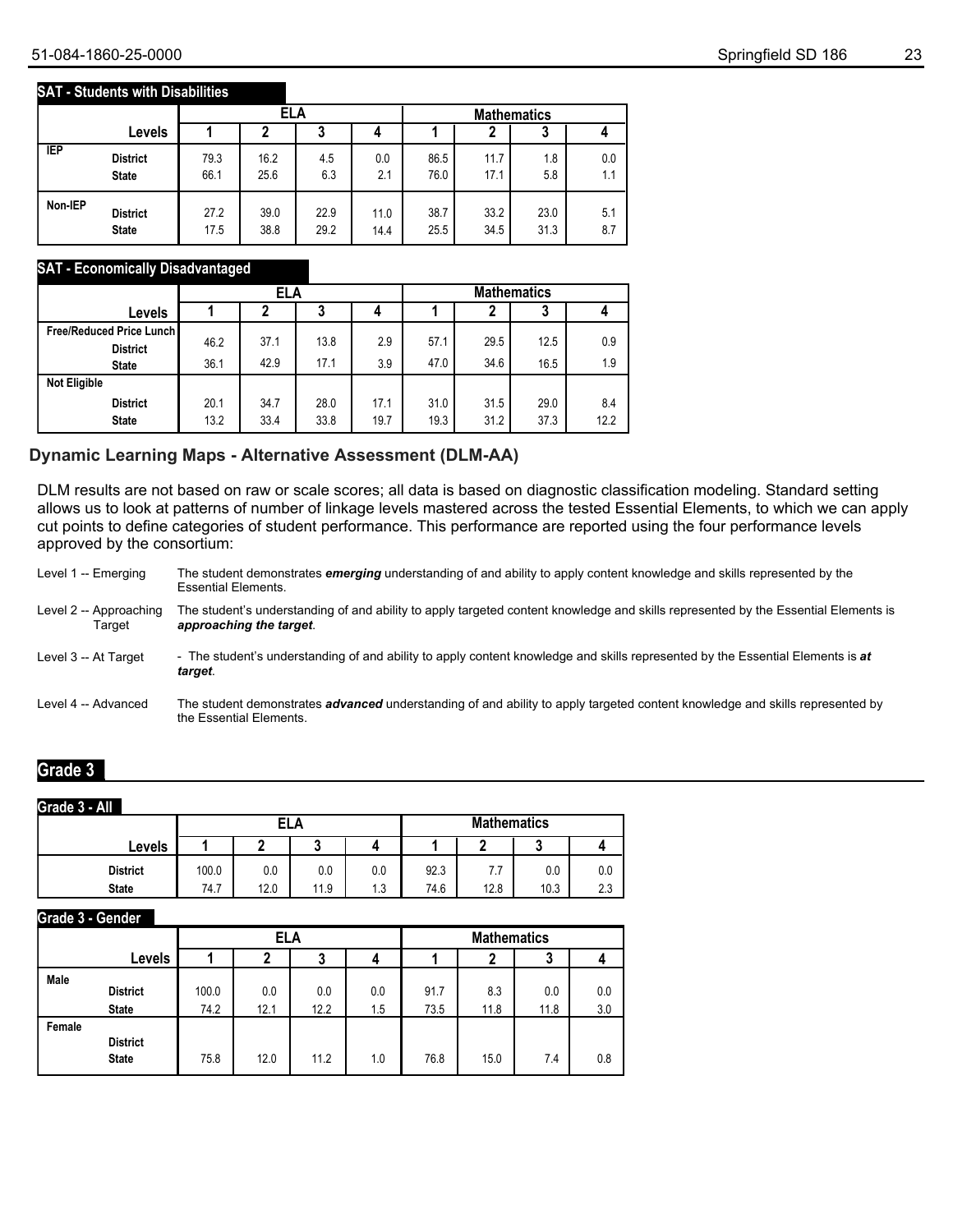| 51-084-1860-25-0000 | Springfield SD 186 | 24 |
|---------------------|--------------------|----|
|---------------------|--------------------|----|

### **Grade 3 - Racial/Ethnic Background**

|                                            |                                 |       | <b>ELA</b>  |      |     |       | <b>Mathematics</b> |      |     |
|--------------------------------------------|---------------------------------|-------|-------------|------|-----|-------|--------------------|------|-----|
|                                            | <b>Levels</b>                   | 1     | $\mathbf 2$ | 3    | 4   | 1     | $\mathbf 2$        | 3    | 4   |
| White                                      |                                 |       |             |      |     |       |                    |      |     |
|                                            | <b>District</b>                 |       |             |      |     |       |                    |      |     |
|                                            | <b>State</b>                    | 73.8  | 12.9        | 12.3 | 1.0 | 73.2  | 15.1               | 9.7  | 2.0 |
| <b>Black</b>                               | <b>District</b>                 |       |             |      |     |       |                    |      |     |
|                                            | <b>State</b>                    | 70.5  | 13.9        | 14.5 | 1.1 | 72.2  | 12.0               | 12.6 | 3.2 |
| Hispanic                                   |                                 |       |             |      |     |       |                    |      |     |
|                                            | <b>District</b>                 |       |             |      |     |       |                    |      |     |
|                                            | <b>State</b>                    | 79.4  | 9.3         | 9.6  | 1.7 | 77.8  | 10.6               | 9.4  | 2.2 |
| Asian                                      |                                 |       |             |      |     |       |                    |      |     |
|                                            | <b>District</b>                 |       |             |      |     |       |                    |      |     |
|                                            | <b>State</b>                    | 81.5  | 7.7         | 9.2  | 1.5 | 80.0  | 9.2                | 9.2  | 1.5 |
| <b>Native Hawaiian/Pacific</b><br>Islander |                                 |       |             |      |     |       |                    |      |     |
|                                            | <b>District</b><br><b>State</b> |       |             |      |     |       |                    |      |     |
| American Indian                            | <b>District</b>                 |       |             |      |     |       |                    |      |     |
|                                            | <b>State</b>                    | 100.0 | 0.0         | 0.0  | 0.0 | 100.0 | 0.0                | 0.0  | 0.0 |
| Two or More Races                          | <b>District</b>                 |       |             |      |     |       |                    |      |     |
|                                            | <b>State</b>                    | 61.0  | 19.5        | 14.6 | 4.9 | 68.3  | 14.6               | 14.6 | 2.4 |

## **Grade 4**

### **Grade 4 - All**

|                                 |              |             | <b>ELA</b>          |            | <b>Mathematics</b> |             |             |            |
|---------------------------------|--------------|-------------|---------------------|------------|--------------------|-------------|-------------|------------|
| Levels                          |              |             | ◠<br>               |            |                    |             |             |            |
| <b>District</b><br><b>State</b> | 83.3<br>61.8 | 5.6<br>19.6 | 11<br>1 L L<br>16.8 | 0.0<br>1.8 | 88.9<br>63.3       | 5.6<br>16.9 | 5.6<br>16.9 | 0.0<br>2.9 |

## **Grade 4 - Gender**

|        |                 |      | ELA  |      |     |      | <b>Mathematics</b> |      |               |  |
|--------|-----------------|------|------|------|-----|------|--------------------|------|---------------|--|
|        | Levels          |      |      | 3    |     |      |                    | J    |               |  |
| Male   |                 |      |      |      |     |      |                    |      |               |  |
|        | <b>District</b> | 83.3 | 8.3  | 8.3  | 0.0 | 83.3 | 8.3                | 8.3  | 0.0           |  |
|        | <b>State</b>    | 61.1 | 19.5 | 17.3 | 2.2 | 61.9 | 17.8               | 17.0 | 3.3           |  |
| Female |                 |      |      |      |     |      |                    |      |               |  |
|        | <b>District</b> |      |      |      |     |      |                    |      |               |  |
|        | <b>State</b>    | 63.0 | 20.0 | 15.9 | 1.1 | 65.8 | 15.4               | 16.6 | $2.2^{\circ}$ |  |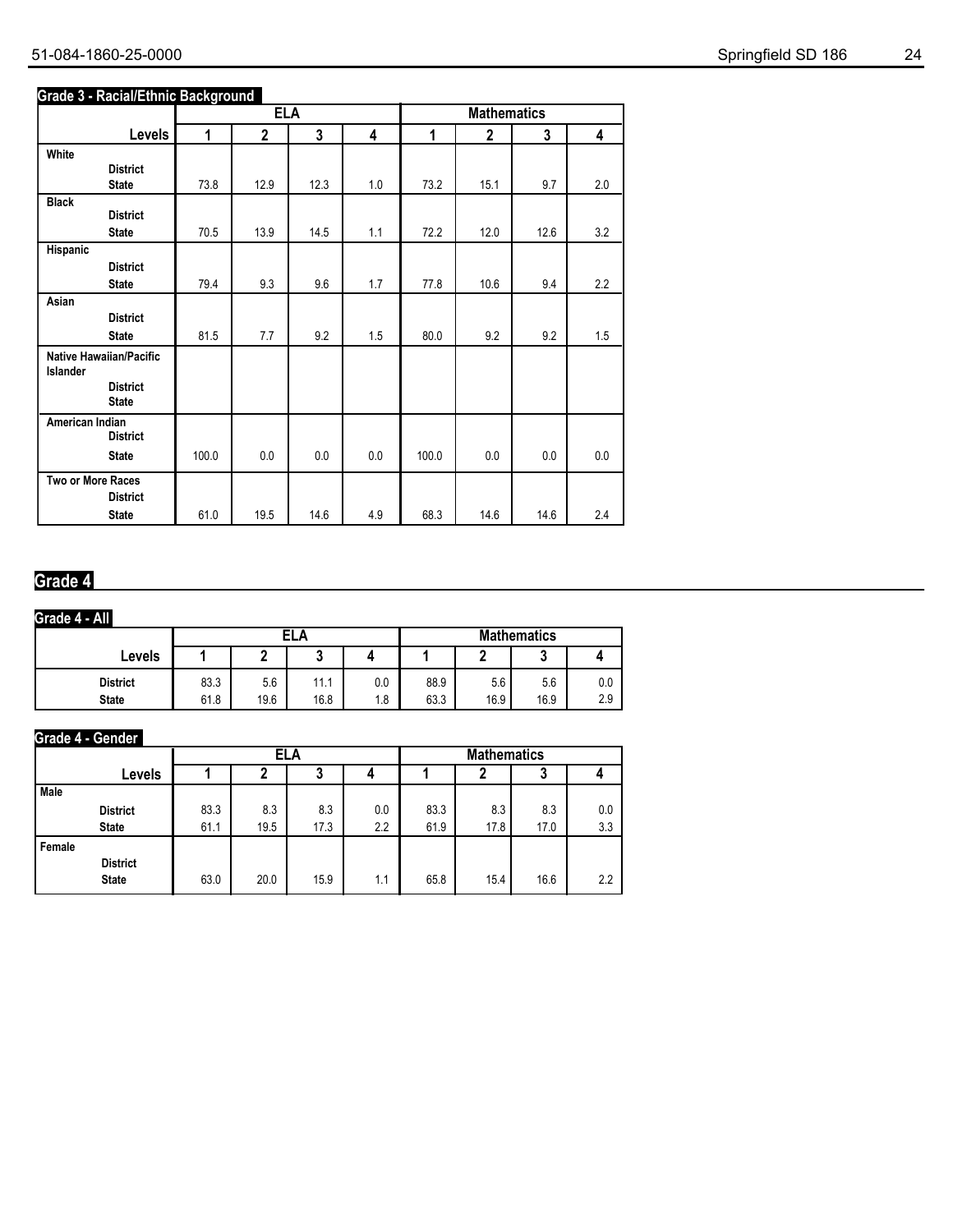### **Grade 4 - Racial/Ethnic Background**

|                                     |                 |      | <b>ELA</b>     |                         |     |      | <b>Mathematics</b> |                         |                         |
|-------------------------------------|-----------------|------|----------------|-------------------------|-----|------|--------------------|-------------------------|-------------------------|
|                                     | Levels          | 1    | $\overline{2}$ | $\overline{\mathbf{3}}$ | 4   | 1    | 2                  | $\overline{\mathbf{3}}$ | $\overline{\mathbf{4}}$ |
| White                               |                 |      |                |                         |     |      |                    |                         |                         |
| <b>State</b>                        | <b>District</b> | 57.7 | 21.3           | 18.9                    | 2.1 | 61.8 | 16.9               | 19.0                    | 2.2                     |
| <b>Black</b>                        |                 |      |                |                         |     |      |                    |                         |                         |
|                                     | <b>District</b> |      |                |                         |     |      |                    |                         |                         |
| <b>State</b>                        |                 | 61.0 | 20.6           | 16.9                    | 1.4 | 63.3 | 16.1               | 17.5                    | 3.1                     |
| <b>Hispanic</b>                     |                 |      |                |                         |     |      |                    |                         |                         |
|                                     | <b>District</b> |      |                |                         |     |      |                    |                         |                         |
| <b>State</b>                        |                 | 66.4 | 18.3           | 13.6                    | 1.6 | 65.9 | 16.2               | 14.4                    | 3.5                     |
| Asian                               |                 |      |                |                         |     |      |                    |                         |                         |
|                                     | <b>District</b> |      |                |                         |     |      |                    |                         |                         |
| <b>State</b>                        |                 | 73.2 | 12.7           | 14.1                    | 0.0 | 66.2 | 21.1               | 7.0                     | 5.6                     |
| Native Hawaiian/Pacific<br>Islander |                 |      |                |                         |     |      |                    |                         |                         |
|                                     | <b>District</b> |      |                |                         |     |      |                    |                         |                         |
| <b>State</b>                        |                 |      |                |                         |     |      |                    |                         |                         |
| <b>American Indian</b>              |                 |      |                |                         |     |      |                    |                         |                         |
|                                     | <b>District</b> |      |                |                         |     |      |                    |                         |                         |
| <b>State</b>                        |                 |      |                |                         |     |      |                    |                         |                         |
| <b>Two or More Races</b>            |                 |      |                |                         |     |      |                    |                         |                         |
|                                     | <b>District</b> |      |                |                         |     |      |                    |                         |                         |
| <b>State</b>                        |                 | 63.8 | 12.8           | 19.1                    | 4.3 | 57.4 | 19.1               | 21.3                    | 2.1                     |

### **Grade 4 - Economically Disadvantaged**

|                                 |      |      | <b>ELA</b> |     | <b>Mathematics</b> |      |      |     |
|---------------------------------|------|------|------------|-----|--------------------|------|------|-----|
| Levels                          |      |      | ν          |     |                    |      |      |     |
| <b>Free/Reduced Price Lunch</b> |      |      |            |     |                    |      |      |     |
| <b>District</b>                 | 80.0 | 6.7  | 13.3       | 0.0 | 86.7               | 6.7  | 6.7  | 0.0 |
| <b>State</b>                    | 61.4 | 20.1 | 16.6       | 1.9 | 63.2               | 16.6 | 17.3 | 2.9 |
| <b>Not Eligible</b>             |      |      |            |     |                    |      |      |     |
| <b>District</b>                 |      |      |            |     |                    |      |      |     |
| <b>State</b>                    | 62.6 | 18.8 | 17.2       | 1.5 | 63.4               | 17.6 | 16.1 | 2.9 |

# **Grade 5**

### **Grade 5 - All**

|                 |      | ELA  |      |     |      | <b>Mathematics</b> |      |     |  |
|-----------------|------|------|------|-----|------|--------------------|------|-----|--|
| Levels          |      |      | u    |     |      |                    |      |     |  |
| <b>District</b> | 70.0 | 30.0 | 0.0  | 0.0 | 90.0 | 0.0                | 10.0 | 0.0 |  |
| <b>State</b>    | 61.5 | 17.5 | 18.6 | 2.4 | 67.8 | 23.5               | 5.7  | 3.0 |  |

### **Grade 5 - Gender**

|        |                 |      |      | ELA  |     | <b>Mathematics</b> |      |     |     |
|--------|-----------------|------|------|------|-----|--------------------|------|-----|-----|
|        | Levels          |      | 2    | 3    |     |                    |      | 3   |     |
| Male   |                 |      |      |      |     |                    |      |     |     |
|        | <b>District</b> |      |      |      |     |                    |      |     |     |
|        | <b>State</b>    | 62.3 | 16.5 | 18.5 | 2.7 | 67.7               | 22.4 | 6.4 | 3.5 |
| Female |                 |      |      |      |     |                    |      |     |     |
|        | <b>District</b> |      |      |      |     |                    |      |     |     |
|        | <b>State</b>    | 60.0 | 19.4 | 18.7 | 1.9 | 67.9               | 25.6 | 4.5 | 2.0 |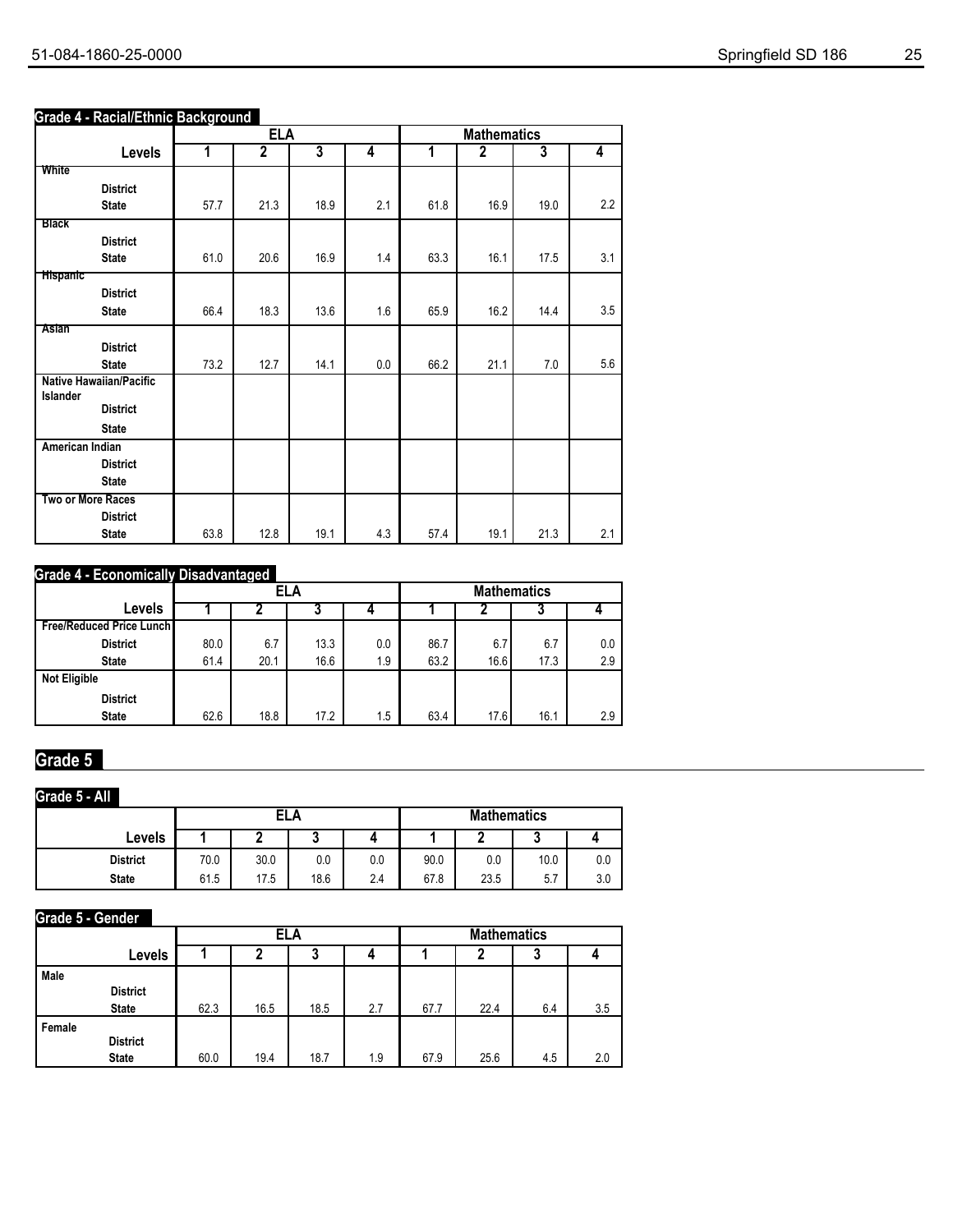## 51-084-1860-25-0000 Springfield SD 186 26

### **Grade 5 - Racial/Ethnic Background**

|                   |                                |      | <b>ELA</b>   |      |     |      | <b>Mathematics</b> |     |     |
|-------------------|--------------------------------|------|--------------|------|-----|------|--------------------|-----|-----|
|                   | <b>Levels</b>                  | 1    | $\mathbf{2}$ | 3    | 4   | 1    | $\mathbf 2$        | 3   | 4   |
| White             |                                |      |              |      |     |      |                    |     |     |
|                   | <b>District</b>                |      |              |      |     |      |                    |     |     |
|                   | <b>State</b>                   | 59.9 | 18.0         | 19.0 | 3.1 | 66.9 | 25.1               | 4.8 | 3.2 |
| <b>Black</b>      | <b>District</b>                |      |              |      |     |      |                    |     |     |
|                   | <b>State</b>                   | 56.7 | 20.2         | 20.8 | 2.3 | 65.8 | 24.2               | 6.6 | 3.4 |
| Hispanic          | <b>District</b>                |      |              |      |     |      |                    |     |     |
|                   |                                |      |              |      |     |      |                    |     |     |
|                   | <b>State</b>                   | 67.4 | 14.0         | 16.9 | 1.7 | 68.3 | 22.2               | 6.9 | 2.6 |
| Asian             |                                |      |              |      |     |      |                    |     |     |
|                   | <b>District</b>                |      |              |      |     |      |                    |     |     |
|                   | <b>State</b>                   | 68.5 | 20.5         | 9.6  | 1.4 | 80.8 | 16.4               | 2.7 | 0.0 |
| Islander          | <b>Native Hawaiian/Pacific</b> |      |              |      |     |      |                    |     |     |
|                   | <b>District</b>                |      |              |      |     |      |                    |     |     |
|                   | <b>State</b>                   |      |              |      |     |      |                    |     |     |
| American Indian   |                                |      |              |      |     |      |                    |     |     |
|                   | <b>District</b>                |      |              |      |     |      |                    |     |     |
|                   | <b>State</b>                   |      |              |      |     |      |                    |     |     |
| Two or More Races |                                |      |              |      |     |      |                    |     |     |
|                   | <b>District</b>                |      |              |      |     |      |                    |     |     |
|                   | <b>State</b>                   | 56.8 | 16.2         | 24.3 | 2.7 | 68.5 | 20.5               | 6.8 | 4.1 |

## **Grade 6**

## **Grade 6 - All**

|                 |      | ELA  |      |      |      | <b>Mathematics</b> |     |     |  |
|-----------------|------|------|------|------|------|--------------------|-----|-----|--|
| Levels          |      |      | v    |      |      |                    | u   |     |  |
| <b>District</b> | 53.8 | 15.4 | 15.4 | 15.4 | 61.5 | 30.8               | .   | 0.0 |  |
| <b>State</b>    | 59.5 | 22.8 | 12.7 | 4.9  | 69.4 | 20.6               | 6.1 | 3.9 |  |

### **Grade 6 - Gender**

|             |                                 | ELA          |              |              |             | <b>Mathematics</b> |              |             |            |
|-------------|---------------------------------|--------------|--------------|--------------|-------------|--------------------|--------------|-------------|------------|
|             | Levels                          |              |              | ა            |             |                    |              | J           |            |
| <b>Male</b> | <b>District</b><br><b>State</b> | 50.0<br>59.7 | 20.0<br>23.8 | 10.0<br>12.1 | 20.0<br>4.4 | 50.0<br>69.5       | 40.0<br>19.8 | 10.0<br>6.4 | 0.0<br>4.4 |
| Female      | <b>District</b><br><b>State</b> | 59.2         | 20.9         | 13.8         | 6.0         | 69.2               | 22.4         | 5.5         | 2.9        |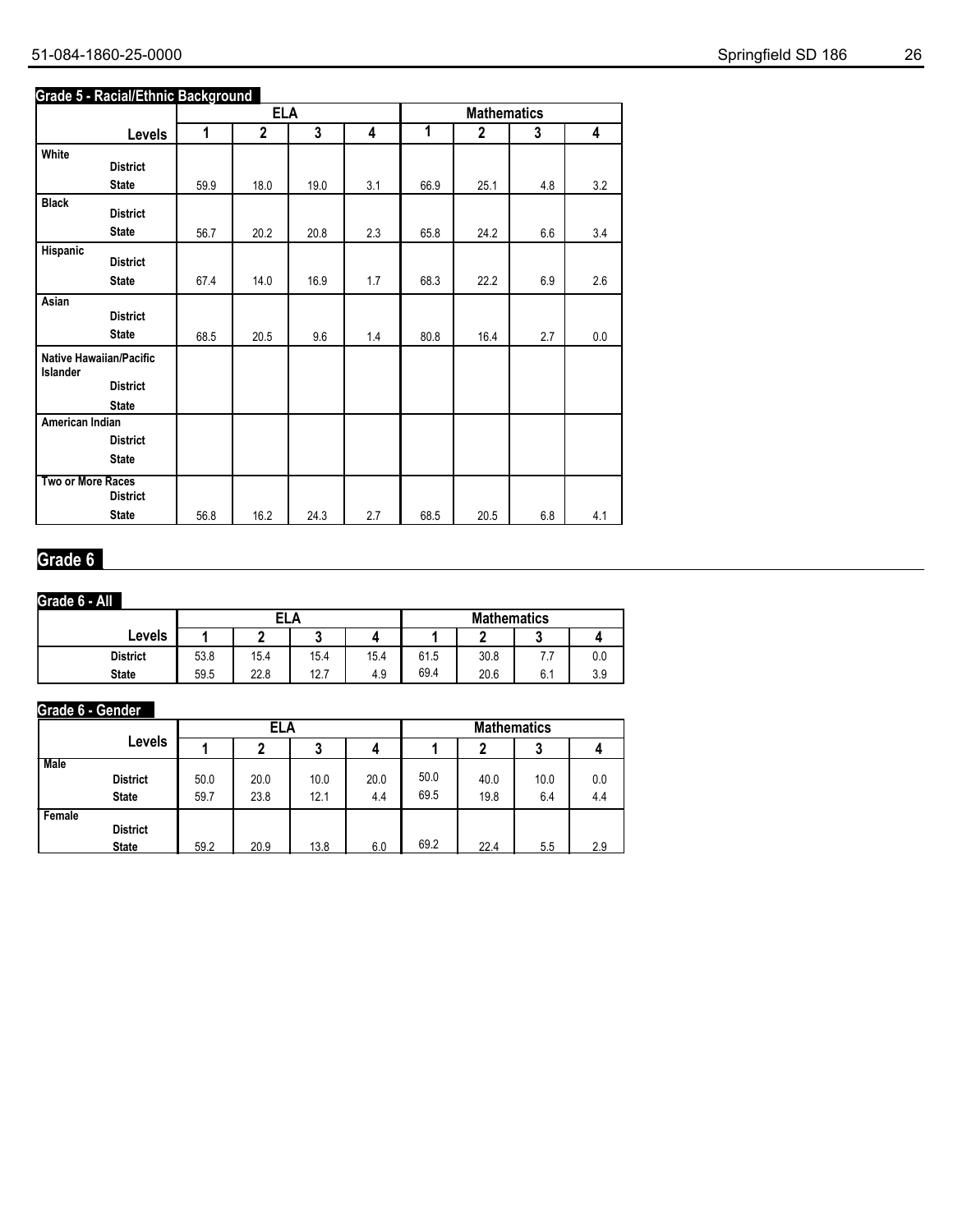## 51-084-1860-25-0000 Springfield SD 186 27

### **Grade 6 - Racial/Ethnic Background**

|                   |                         |      | <b>ELA</b>   |      |     | <b>Mathematics</b> |              |     |         |  |
|-------------------|-------------------------|------|--------------|------|-----|--------------------|--------------|-----|---------|--|
|                   | Levels                  | 1    | $\mathbf{2}$ | 3    | 4   | 1                  | $\mathbf{2}$ | 3   | 4       |  |
| White             |                         |      |              |      |     |                    |              |     |         |  |
|                   | <b>District</b>         |      |              |      |     |                    |              |     |         |  |
|                   | <b>State</b>            | 56.8 | 22.6         | 15.5 | 5.2 | 69.6               | 20.6         | 6.0 | 3.8     |  |
| <b>Black</b>      |                         |      |              |      |     |                    |              |     |         |  |
|                   | <b>District</b>         |      |              |      |     | 66.4               |              |     |         |  |
|                   | <b>State</b>            | 55.0 | 26.9         | 12.3 | 5.8 |                    | 22.4         | 5.6 | 5.6     |  |
| Hispanic          |                         |      |              |      |     |                    |              |     |         |  |
|                   | <b>District</b>         |      | 21.3         | 9.7  | 4.0 | 67.4               | 22.7         |     | 2.7     |  |
|                   | <b>State</b>            | 65.1 |              |      |     |                    |              | 7.2 |         |  |
| Asian             | <b>District</b>         |      |              |      |     |                    |              |     |         |  |
|                   |                         |      |              |      |     |                    |              |     |         |  |
|                   | <b>State</b>            | 73.8 | 15.5         | 4.8  | 6.0 | 83.3               | 8.3          | 3.6 | 4.8     |  |
| Islander          | Native Hawaiian/Pacific |      |              |      |     |                    |              |     |         |  |
|                   | <b>District</b>         |      |              |      |     |                    |              |     |         |  |
|                   | <b>State</b>            |      |              |      |     |                    |              |     |         |  |
| American Indian   |                         |      |              |      |     |                    |              |     |         |  |
|                   | <b>District</b>         |      |              |      |     |                    |              |     |         |  |
|                   | <b>State</b>            |      |              |      |     |                    |              |     |         |  |
| Two or More Races |                         |      |              |      |     |                    |              |     |         |  |
|                   | <b>District</b>         |      |              |      |     |                    |              |     |         |  |
|                   | <b>State</b>            | 66.7 | 15.6         | 15.6 | 2.2 | 82.2               | 11.1         | 6.7 | $0.0\,$ |  |

## **Grade 7**

## **Grade 7 - All**

|                 |      | ELA  |      |      |      | <b>Mathematics</b> |     |     |  |
|-----------------|------|------|------|------|------|--------------------|-----|-----|--|
| Levels          |      |      | u    |      |      |                    |     |     |  |
| <b>District</b> | 40.0 | 33.3 | 13.3 | 13.3 | 80.0 | 13.3               | 6.7 | 0.0 |  |
| <b>State</b>    | 44.8 | 29.8 | 18.5 | 6.9  | 74.9 | 20.0               | 3.3 | 1.9 |  |

## **Grade 7 - Gender**

|             |                 |      | ELA  |      |     | <b>Mathematics</b> |      |     |     |
|-------------|-----------------|------|------|------|-----|--------------------|------|-----|-----|
|             | Levels          |      |      | J    |     |                    |      | u   |     |
| <b>Male</b> |                 |      |      |      |     |                    |      |     |     |
|             | <b>District</b> |      |      |      |     |                    |      |     |     |
|             | <b>State</b>    | 45.1 | 29.4 | 18.5 | 6.9 | 75.1               | 18.7 | 3.6 | 2.7 |
| Female      |                 |      |      |      |     |                    |      |     |     |
|             | <b>District</b> |      |      |      |     |                    |      |     |     |
|             | <b>State</b>    | 44.3 | 30.8 | 18.2 | 6.7 | 74.5               | 22.4 | 2.9 | 0.2 |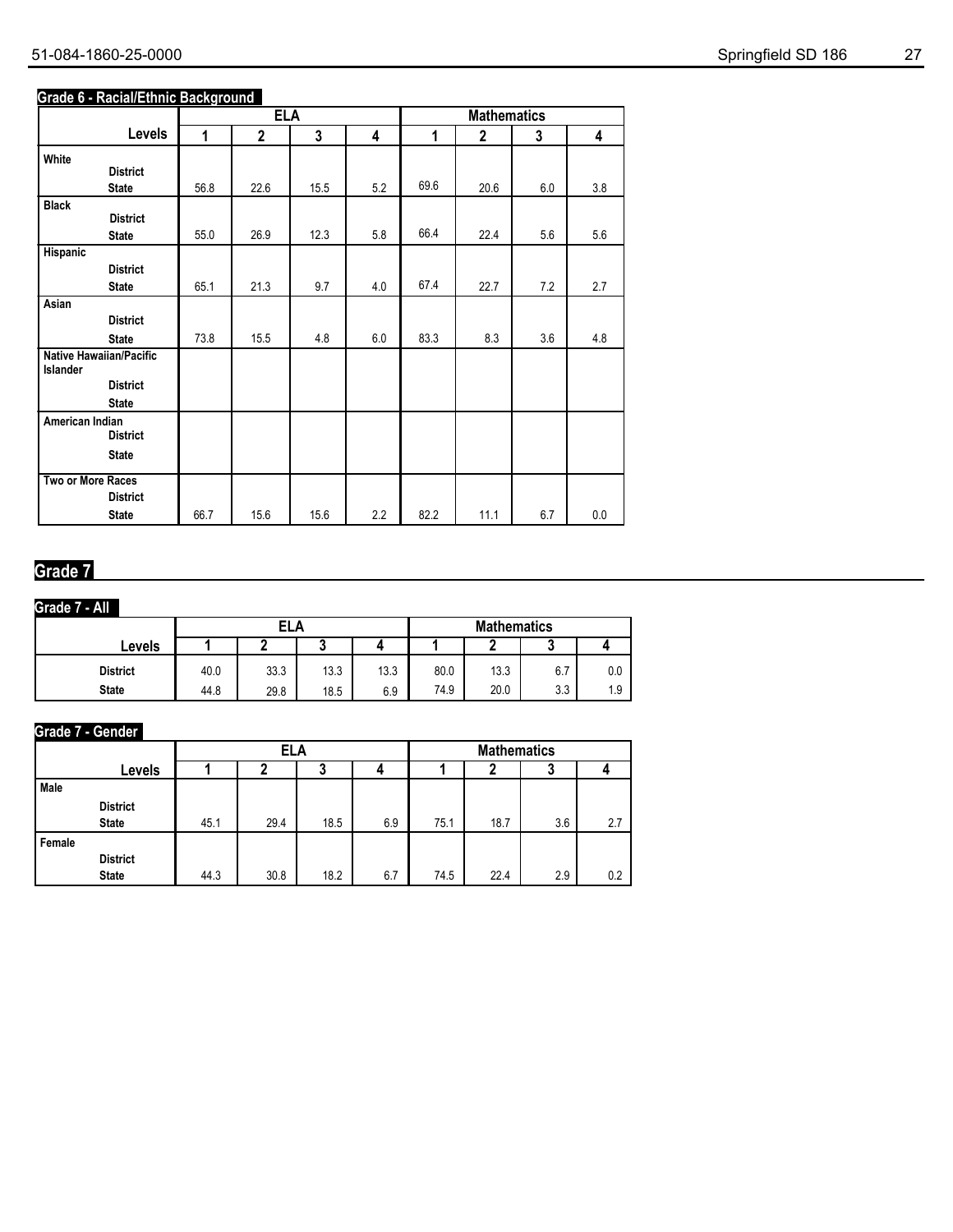## **Grade 7 - Racial/Ethnic Background**

|                                |      | <b>ELA</b>   |      |                | <b>Mathematics</b>   |              |     |     |  |
|--------------------------------|------|--------------|------|----------------|----------------------|--------------|-----|-----|--|
| <b>Levels</b>                  | 1    | $\mathbf{z}$ | 3    | $\overline{4}$ | $\blacktriangleleft$ | $\mathbf{v}$ | 3   | 4   |  |
| White                          |      |              |      |                |                      |              |     |     |  |
| <b>District</b>                |      |              |      |                |                      |              |     |     |  |
| <b>State</b>                   | 41.6 | 29.0         | 19.9 | 9.5            | 74.2                 | 20.1         | 3.7 | 2.1 |  |
| <b>Black</b>                   |      |              |      |                |                      |              |     |     |  |
| <b>District</b>                |      |              |      |                |                      |              |     |     |  |
| <b>State</b>                   | 41.9 | 32.3         | 21.2 | 4.6            | 72.7                 | 22.0         | 3.2 | 2.1 |  |
| Hispanic                       |      |              |      |                |                      |              |     |     |  |
| <b>District</b>                |      |              |      |                |                      |              |     |     |  |
| <b>State</b>                   | 51.8 | 29.5         | 14.1 | 4.6            | 77.8                 | 18.6         | 2.6 | 1.0 |  |
| Asian                          |      |              |      |                |                      |              |     |     |  |
| <b>District</b>                |      |              |      |                |                      |              |     |     |  |
| <b>State</b>                   | 59.0 | 23.0         | 13.1 | 4.9            | 77.4                 | 14.5         | 4.8 | 3.2 |  |
| <b>Native Hawaiian/Pacific</b> |      |              |      |                |                      |              |     |     |  |
| Islander<br><b>District</b>    |      |              |      |                |                      |              |     |     |  |
|                                |      |              |      |                |                      |              |     |     |  |
| <b>State</b>                   |      |              |      |                |                      |              |     |     |  |
| American Indian                |      |              |      |                |                      |              |     |     |  |
| <b>District</b>                |      |              |      |                |                      |              |     |     |  |
| <b>State</b>                   |      |              |      |                |                      |              |     |     |  |
| Two or More Races              |      |              |      |                |                      |              |     |     |  |
| <b>District</b>                |      |              |      |                |                      |              |     |     |  |
| <b>State</b>                   | 47.3 | 29.1         | 16.4 | 7.3            | 78.2                 | 18.2         | 3.6 | 0.0 |  |

### **Grade 7 - Economically Disadvantaged**

|                                 |      | ELA  |      |      |      | <b>Mathematics</b> |     |     |  |
|---------------------------------|------|------|------|------|------|--------------------|-----|-----|--|
| Levels                          |      |      | J    |      |      |                    | u   |     |  |
| <b>Free/Reduced Price Lunch</b> |      |      |      |      |      |                    |     |     |  |
| <b>District</b>                 | 30.8 | 38.5 | 15.4 | 15.4 | 76.9 | 15.4               | 7.7 | 0.0 |  |
| <b>State</b>                    | 42.2 | 31.2 | 19.6 | 7.0  | 73.4 | 21.7               | 3.6 | 1.3 |  |
| <b>Not Eligible</b>             |      |      |      |      |      |                    |     |     |  |
| <b>District</b>                 |      |      |      |      |      |                    |     |     |  |
| <b>State</b>                    | 49.0 | 27.7 | 16.7 | 6.6  | 77.2 | 17.1               | 2.9 | 2.7 |  |

# **High School**

### **High School - All**

|                 |      | ELA  |      |     |      | <b>Mathematics</b> |     |     |  |
|-----------------|------|------|------|-----|------|--------------------|-----|-----|--|
| Levels          |      |      | u    |     |      |                    |     |     |  |
|                 |      |      |      |     |      |                    |     |     |  |
| <b>District</b> | 47.6 | 19.0 | 28.6 | 4.8 | 66.7 | 28.6               | 4.8 | 0.0 |  |
| <b>State</b>    | 41.2 | 31.9 | 24.1 | 2.8 | 67.8 | 27.1               | 5.1 | 0.0 |  |

## **High School- Gender**

|             |                                 |              | ELA          |              |            | <b>Mathematics</b> |              |            |            |
|-------------|---------------------------------|--------------|--------------|--------------|------------|--------------------|--------------|------------|------------|
|             | Levels                          |              | 2            | J            | 4          |                    | 2            | 3          | 4          |
| <b>Male</b> | <b>District</b><br><b>State</b> | 40.0<br>41.1 | 20.0<br>32.1 | 33.3<br>23.8 | 6.7<br>3.0 | 66.7<br>66.8       | 26.7<br>27.2 | 6.7<br>6.0 | 0.0<br>0.0 |
| Female      | <b>District</b><br><b>State</b> | 41.4         | 31.5         | 24.7         | 2.4        | 69.9               | 26.7         | 3.4        | 0.0        |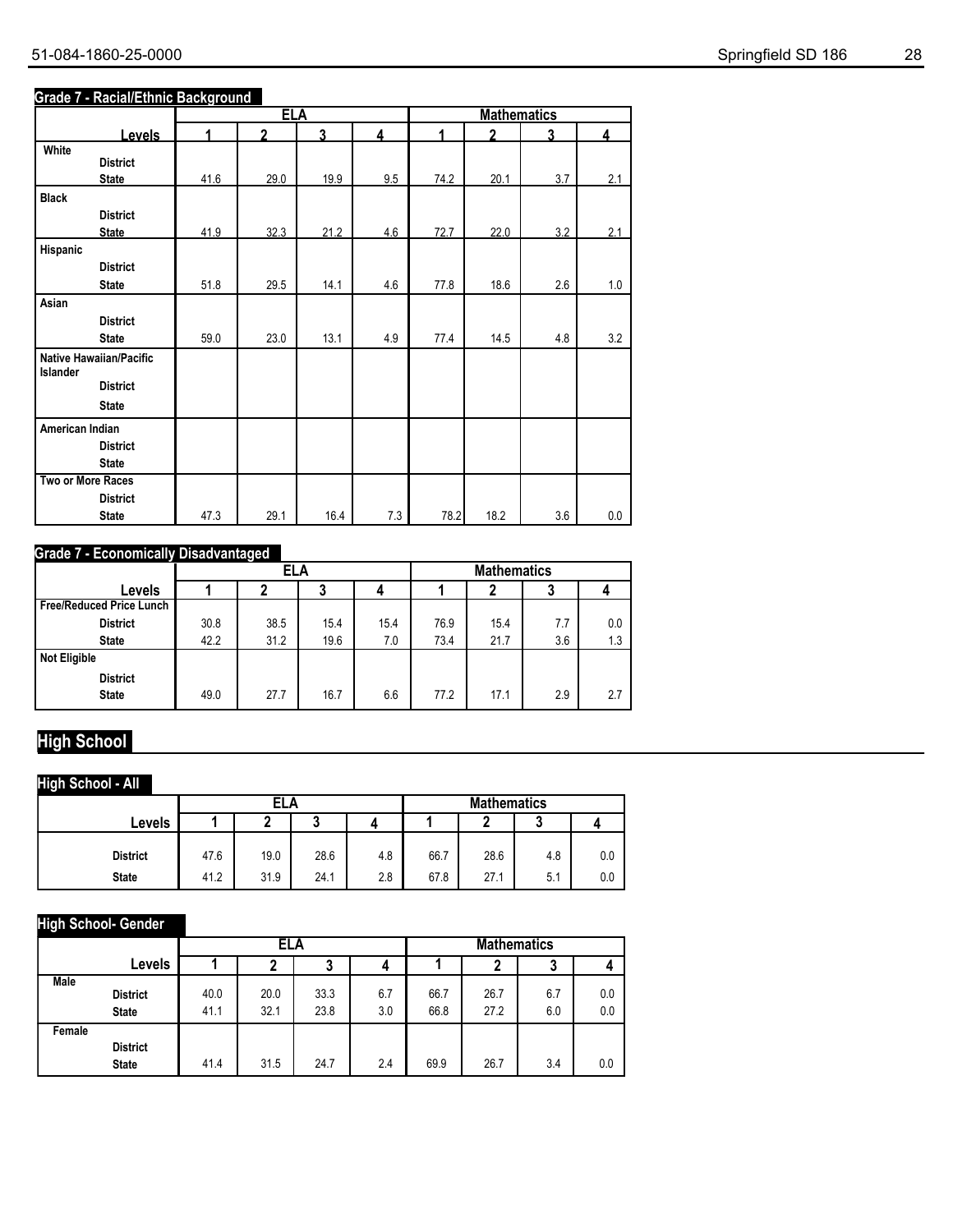### **High School - Racial/Ethnic Background**

|                   |                                |                         | ELA            |                |     | <b>Mathematics</b> |                |                         |     |
|-------------------|--------------------------------|-------------------------|----------------|----------------|-----|--------------------|----------------|-------------------------|-----|
|                   | <b>Levels</b>                  | $\overline{\mathbf{1}}$ | $\overline{2}$ | $\overline{3}$ | 4   | 1                  | $\overline{2}$ | $\overline{\mathbf{3}}$ | 4   |
| White             |                                |                         |                |                |     |                    |                |                         |     |
|                   | <b>District</b>                | 63.6                    | 9.1            | 18.2           | 9.1 | 72.7               | 18.2           | 9.1                     | 0.0 |
|                   | <b>State</b>                   | 38.3                    | 31.3           | 27.2           | 3.2 | 65.4               | 28.3           | 6.4                     | 0.0 |
| <b>Black</b>      |                                |                         |                |                |     |                    |                |                         |     |
|                   | <b>District</b>                |                         |                |                |     |                    |                |                         |     |
|                   | <b>State</b>                   | 41.6                    | 33.4           | 22.4           | 2.6 | 68.0               | 29.4           | 2.6                     | 0.0 |
| Hispanic          |                                |                         |                |                |     |                    |                |                         |     |
|                   | <b>District</b>                |                         |                |                |     |                    |                |                         |     |
|                   | <b>State</b>                   | 44.4                    | 33.9           | 19.8           | 1.9 | 72.8               | 22.0           | 5.3                     | 0.0 |
| Asian             |                                |                         |                |                |     |                    |                |                         |     |
|                   | <b>District</b>                |                         |                |                |     |                    |                |                         |     |
|                   | <b>State</b>                   | 52.8                    | 25.0           | 18.1           | 4.2 | 69.4               | 27.8           | 2.8                     | 0.0 |
| Islander          | <b>Native Hawaiian/Pacific</b> |                         |                |                |     |                    |                |                         |     |
|                   | <b>District</b>                |                         |                |                |     |                    |                |                         |     |
|                   | <b>State</b>                   |                         |                |                |     |                    |                |                         |     |
| American Indian   |                                |                         |                |                |     |                    |                |                         |     |
|                   | <b>District</b>                |                         |                |                |     |                    |                |                         |     |
|                   | <b>State</b>                   |                         |                |                |     |                    |                |                         |     |
| Two or More Races |                                |                         |                |                |     |                    |                |                         |     |
|                   | <b>District</b>                |                         |                |                |     |                    |                |                         |     |
|                   | <b>State</b>                   | 44.2                    | 30.2           | 23.3           | 2.3 | 69.8               | 25.6           | 4.7                     | 0.0 |

## **High School - Economically Disadvantaged**

|                                 | ELA  |      |      |     | <b>Mathematics</b> |      |     |     |
|---------------------------------|------|------|------|-----|--------------------|------|-----|-----|
| Levels                          |      |      | د    |     |                    | 2    | J   |     |
| <b>Free/Reduced Price Lunch</b> |      |      |      |     |                    |      |     |     |
| <b>District</b>                 | 50.0 | 18.8 | 25.0 | 6.3 | 75.0               | 18.8 | 6.3 | 0.0 |
| <b>State</b>                    | 41.4 | 32.3 | 24.1 | 2.1 | 69.8               | 26.1 | 4.2 | 0.0 |
| <b>Not Eligible</b>             |      |      |      |     |                    |      |     |     |
| <b>District</b>                 |      |      |      |     |                    |      |     |     |
| <b>State</b>                    | 40.9 | 31.4 | 24.1 | 3.7 | 65.3               | 28.3 | 6.4 | 0.0 |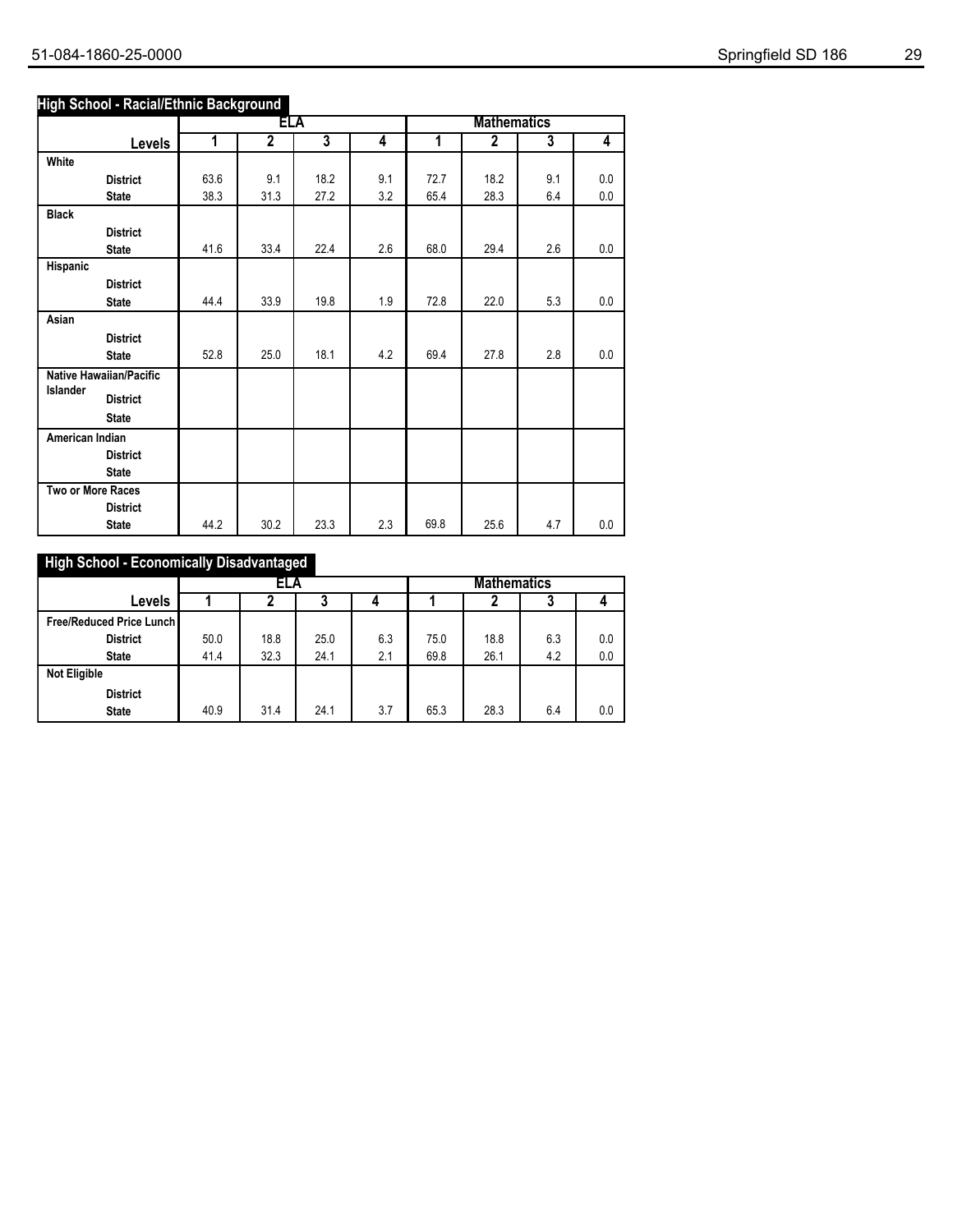# RACE/ETHNICITY AND DISABILITY CATEGORY FOR STUDENTS WITH DISABILITIES

### **Percent of Students with Disabilities by Race / Ethnicity**

|             |                           | White | <b>Black</b> | <b>Hispanic</b> | Asian         | <b>Native</b><br><b>Hawaiian</b> | <b>Native</b><br>American | Two or More  <br><b>Races</b> |
|-------------|---------------------------|-------|--------------|-----------------|---------------|----------------------------------|---------------------------|-------------------------------|
|             | All Students              | 44.2  | 39.8         | 3.2             | 2.2           | 0.1                              | 0.1                       | 10.4                          |
| District    | Students with IEPs        | 40.7  | 45.7         | 2.7             | 0.7           | 0.1                              | 0.1                       | 10.0                          |
| All Peer    | <b>All Students</b>       | 62.2  | 11.2         | 17.9            | 4.1           | 0.1                              | 0.3                       | 4.2                           |
| Districts * | Students with IEPs        | 61.5  | 14.6         | 17.0            | 2.0           | 0.1                              | 0.3                       | 4.6                           |
| State       | <b>All Students</b>       | 48.5  | 17.0         | 25.7            | 4.9           | 0.1                              | 0.4                       | 3.4                           |
|             | <b>Students with IEPs</b> | 47.9  | 20.4         | 25.2            | $2.4^{\circ}$ | 0.1                              | 0.4                       | 3.6                           |

### **Percent of Students with IEPs in Each Disability Category**

|                                     | <b>Percent of All Students</b> |                 |              | <b>Percent of Students with IEPs</b> |                 |              |
|-------------------------------------|--------------------------------|-----------------|--------------|--------------------------------------|-----------------|--------------|
|                                     |                                | <b>All Peer</b> |              |                                      | <b>All Peer</b> |              |
| <b>Disability Category</b>          | <b>District</b>                | Districts*      | <b>State</b> | <b>District</b>                      | Districts*      | <b>State</b> |
| Autism                              | 1.4                            | 1.2             | 1.2          | 6.6                                  | 7.8             | 8.4          |
| Deafness                            | 0.0                            | 0.0             | 0.0          | 0.0                                  | 0.1             | 0.2          |
| Deaf-Blindness                      | 0.0                            | 0.0             | 0.0          | 0.0                                  | 0.0             | 0.0          |
| Developmental Delay                 | 4.0                            | 1.9             | 1.8          | 18.7                                 | 12.4            | 12.6         |
| <b>Emotional Disability</b>         | 1.2                            | 0.9             | 0.9          | 5.5                                  | 6.0             | 6.4          |
| <b>Hearing Impairment</b>           | 0.2                            | 0.2             | 0.1          | 0.8                                  | 1.1             | 1.0          |
| <b>Intellectual Disability</b>      | 0.9                            | 0.8             | 0.8          | 4.4                                  | 5.0             | 5.6          |
| <b>Multiple Disabilities</b>        | 0.2                            | 0.2             | 0.1          | 0.8                                  | 1.1             | 1.0          |
| Orthopedic Impairment               | 0.0                            | 0.1             | 0.1          | 0.1                                  | 0.4             | 0.4          |
| Other Health Impairment             | 3.9                            | 2.1             | 1.7          | 18.3                                 | 13.8            | 12.2         |
| <b>Specific Learning Disability</b> | 4.3                            | 4.8             | 5.0          | 20.1                                 | 32.0            | 34.9         |
| Speech or Language Impairment       | 5.0                            | 3.0             | 2.4          | 23.5                                 | 19.6            | 16.8         |
| Traumatic Brain Injury              | 0.1                            | 0.0             | 0.0          | 0.4                                  | 0.3             | 0.2          |
| Visual Impairment                   | 0.1                            | 0.1             | 0.1          | 0.6                                  | 0.4             | 0.4          |

\*Peer districts are districts of the same type as this district: Elementary School, High School, or Unit District

\*\* Peer districts for Unit Districts do not include Chicago Public Schools

\*\*\* Students who are receiving special education and/or related services via an Individualized Service Plan (ISP) have been removed from all<br>\*\*\* Students who are receiving special education and/or related services via an I calculations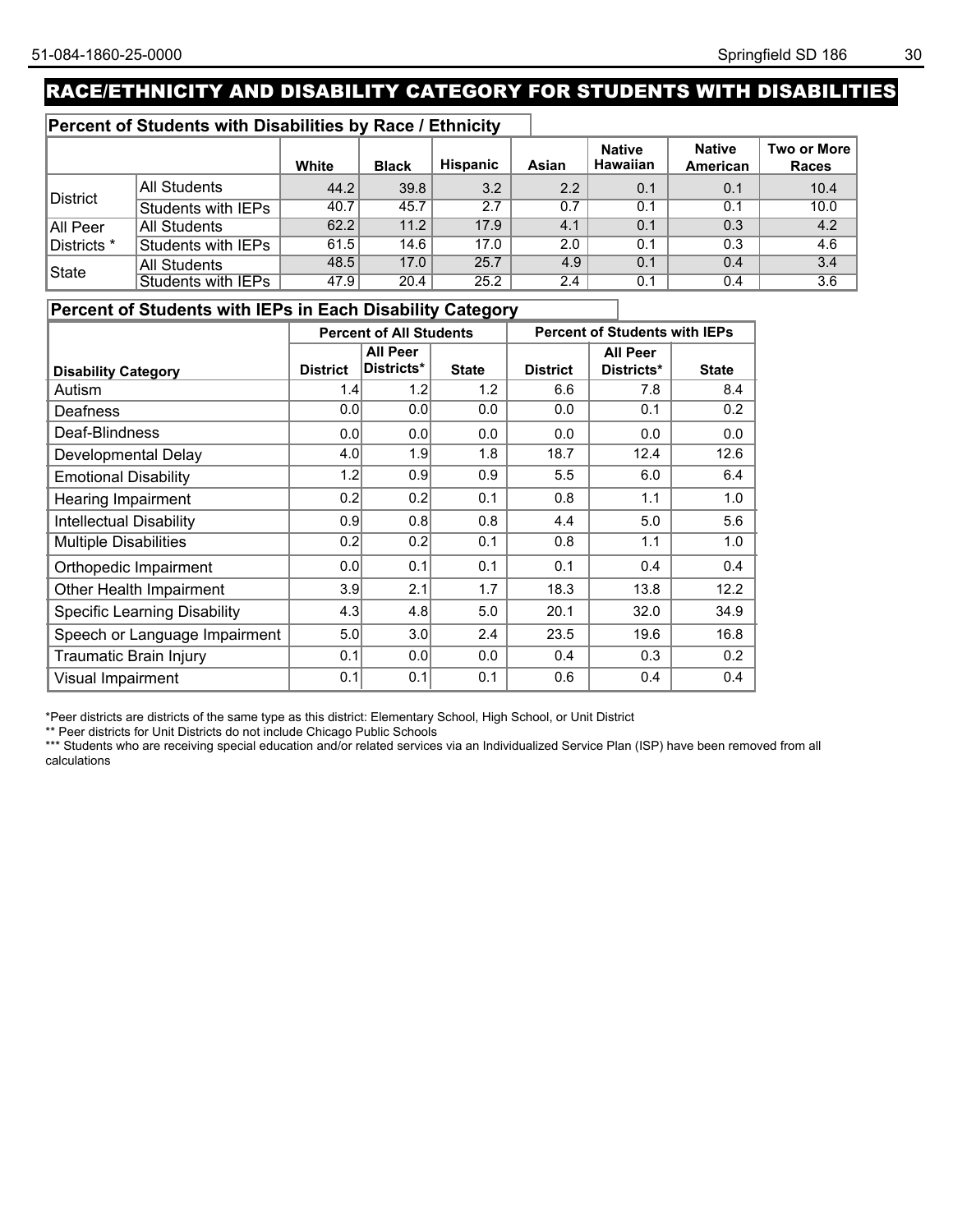## EDUCATIONAL ENVIRONMENTS FOR STUDENTS WITH DISABILITIES

Educational environment refers to the extent to which students with disabilities receive special education and related services in classes or schools with their non-disabled peers. Research has shown that students with disabilities who received their special education and/or related services in the general education environment displayed increased motivation, higher self-esteem, improved communication and socialization skills, and greater academic achievement as compared to students who received their special education and/or related services in a more restrictive, or segregated, environment.

The educational environments in which students with disabilities ages 6-21 receive their special education and/or related

services are generally classified into four settings:

- 1. Served inside the general education classroom 80% or more of the day
- 2. Served inside the general education classroom 40% to 79% of the day
- 3. Served inside the general education classroom less than 40% of the day
- 4. Served in separate educational facilities

The following information is provided for students ages 6 through 21.

| Percent of Students with Disabilities in Various Educational Environments                           |                     |      |      |      |     |  |  |
|-----------------------------------------------------------------------------------------------------|---------------------|------|------|------|-----|--|--|
| <b>Separate</b><br>Inside $<$ 40 $\%$<br>Inside $> 80\%$<br><b>Inside 40-79%</b><br><b>Facility</b> |                     |      |      |      |     |  |  |
| <b>All Students</b><br>with a Disability                                                            | <b>District</b>     | 53.3 | 15.0 | 30.7 | 1.0 |  |  |
|                                                                                                     | All Peer Districts* | 54.9 | 26.1 | 13.3 | 5.6 |  |  |
|                                                                                                     | <b>State</b>        | 53.2 | 26.8 | 13.6 | 6.4 |  |  |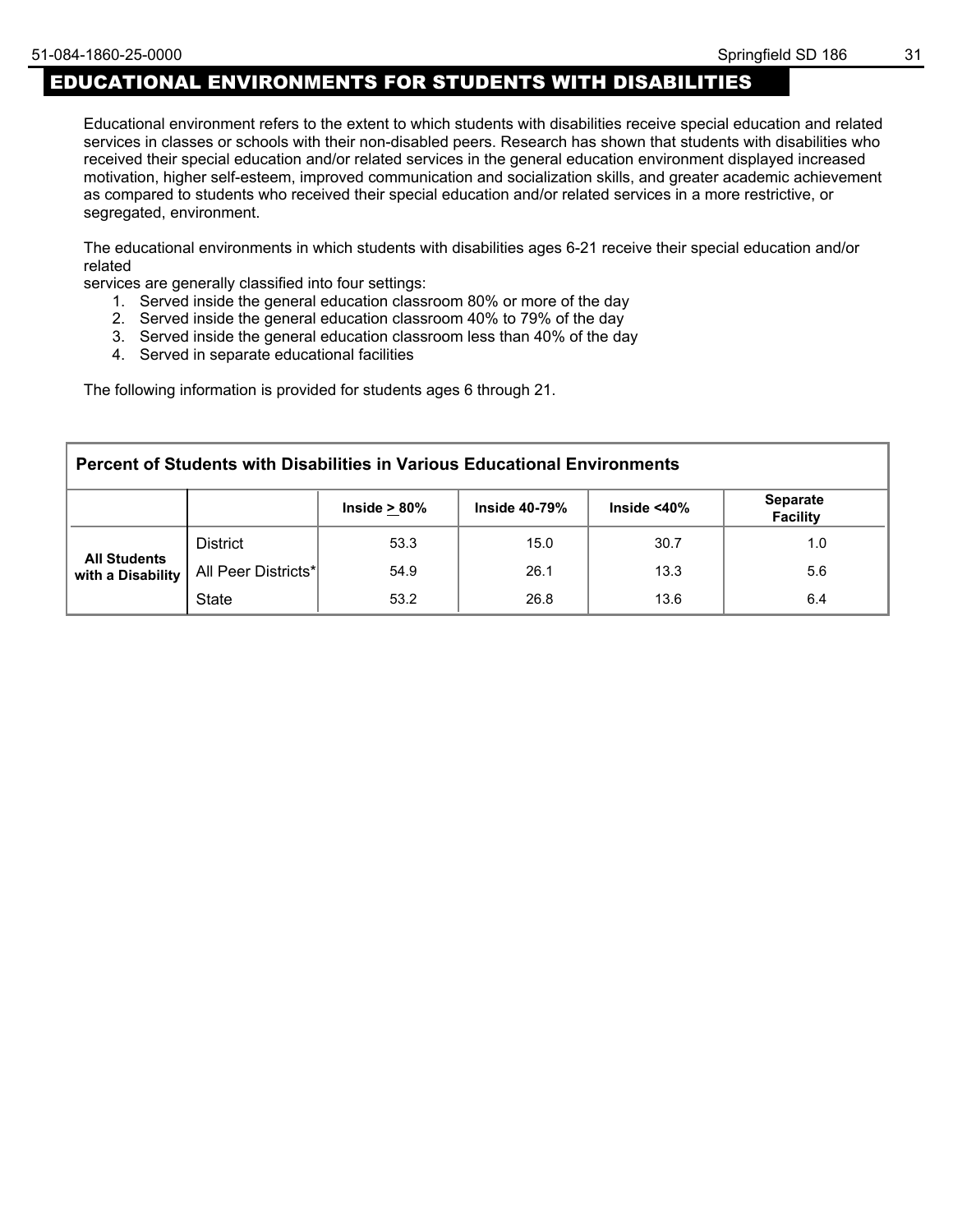|                        | <b>Educational Environments by Race / Ethnicity</b> |                    |                      |             |                                    |
|------------------------|-----------------------------------------------------|--------------------|----------------------|-------------|------------------------------------|
|                        |                                                     | Inside $\geq 80\%$ | <b>Inside 40-79%</b> | Inside <40% | <b>Separate</b><br><b>Facility</b> |
|                        | <b>District</b>                                     | 60.4               | 11.8                 | 26.2        | 1.6                                |
| White                  | All Peer Districts*                                 | 57.2               | 26.2                 | 11.1        | 5.5                                |
|                        | <b>State</b>                                        | 57.2               | 24.7                 | 11.6        | 6.5                                |
|                        | <b>District</b>                                     | 46.7               | 17.5                 | 35.3        | 0.5                                |
|                        | All Peer Districts*                                 | 46.5               | 26.1                 | 19.8        | 7.6                                |
| <b>Black</b>           | <b>State</b>                                        | 43.6               | 31.0                 | 17.3        | 8.1                                |
|                        |                                                     |                    |                      |             |                                    |
| Hispanic               | <b>District</b>                                     | 59.1               | 15.2                 | 25.8        | 0.0                                |
|                        | All Peer Districts*                                 | 54.1               | 26.8                 | 14.8        | 4.3                                |
|                        | <b>State</b>                                        | 53.7               | 28.1                 | 13.7        | 4.5                                |
|                        | <b>District</b>                                     | 64.7               | 5.9                  | 23.5        | 5.9                                |
| Asian                  | All Peer Districts*                                 | 56.8               | 18.8                 | 18.5        | 6.0                                |
|                        | <b>State</b>                                        | 54.3               | 19.5                 | 19.1        | 7.1                                |
|                        |                                                     |                    |                      |             |                                    |
| <b>Native Hawaiian</b> | <b>District</b><br>All Peer Districts*              | 46.6               | 23.9                 | 19.3        | 10.2                               |
|                        | <b>State</b>                                        | 47.1               | 24.8                 | 18.0        | 10.2                               |
|                        |                                                     |                    |                      |             |                                    |
|                        | <b>District</b>                                     |                    |                      |             |                                    |
| <b>Native American</b> | All Peer Districts*                                 | 51.6               | 30.1                 | 13.0        | 5.4                                |
|                        | <b>State</b>                                        | 53.6               | 25.3                 | 16.5        | 4.7                                |
|                        |                                                     |                    |                      |             |                                    |
| Two or More Races      | <b>District</b>                                     | 53.9               | 17.1                 | 27.9        | 1.2                                |
|                        | <b>All Peer Districts</b>                           | 54.9               | 25.0                 | 14.1        | 6.0                                |
|                        | <b>State</b>                                        | 54.4               | 24.5                 | 14.3        | 6.9                                |

\*Peer districts are districts of the same type as this district: Elementary School, High School, or Unit District

\*\* Peer districts for Unit Districts do not inlcude Chicago Public Schools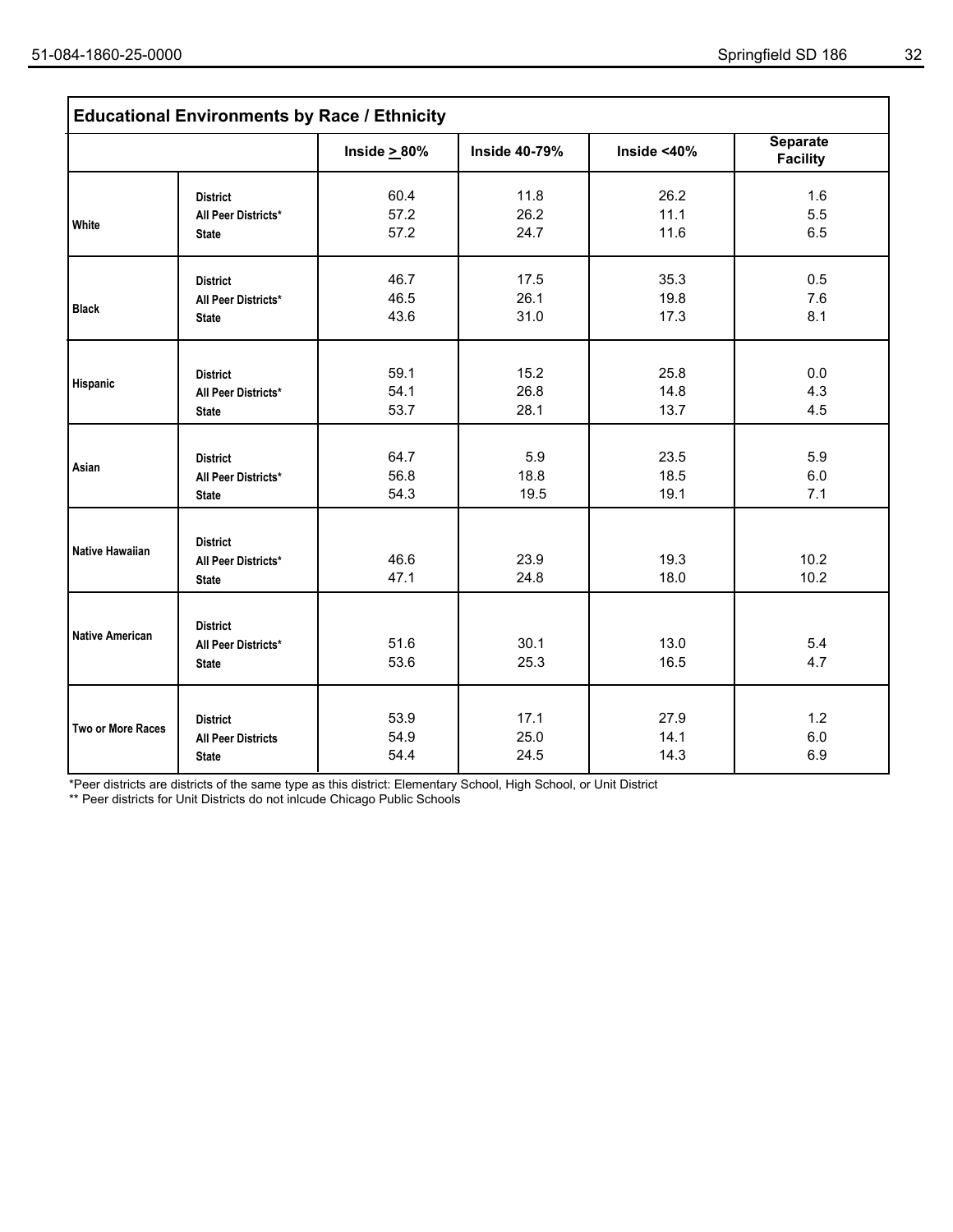| <b>Educational Environments for Selected Disabilities</b> |                                                        |                      |                      |                     |                                    |  |  |
|-----------------------------------------------------------|--------------------------------------------------------|----------------------|----------------------|---------------------|------------------------------------|--|--|
|                                                           |                                                        | Inside $\geq 80\%$   | <b>Inside 40-79%</b> | Inside $<$ 40%      | <b>Separate</b><br><b>Facility</b> |  |  |
|                                                           | <b>District</b>                                        | 35.1                 | 10.9                 | 48.9                | 5.2                                |  |  |
| <b>Autism</b>                                             | All Peer Districts*<br><b>State</b>                    | 32.9<br>30.6         | 23.3<br>22.4         | 29.5<br>31.2        | 14.2<br>15.8                       |  |  |
|                                                           | <b>District</b><br>All Peer Districts*                 | 28.2<br>29.2         | 12.6<br>21.3         | 55.7<br>19.2        | 3.4<br>30.3                        |  |  |
| <b>Emotional Disability</b>                               | <b>State</b>                                           | 33.4                 | 21.1                 | 15.7                | 29.8                               |  |  |
| <b>Intellectual Disability</b>                            | <b>District</b><br>All Peer Districts*                 | 1.4<br>4.3           | 7.9<br>29.9          | 84.9<br>54.2        | 5.8<br>11.6                        |  |  |
|                                                           | <b>State</b>                                           | 4.3                  | 28.3                 | 51.5                | 16.0                               |  |  |
| <b>Other Health Impairment</b>                            | <b>District</b><br>All Peer Districts*<br><b>State</b> | 52.4<br>56.0<br>58.0 | 17.7<br>29.4<br>27.7 | 29.5<br>10.0<br>9.7 | 0.3<br>4.6<br>4.6                  |  |  |
| <b>Specific Learning Disability</b>                       | <b>District</b><br>All Peer Districts*<br><b>State</b> | 49.2<br>55.3<br>54.8 | 22.6<br>37.0<br>37.3 | 28.2<br>6.8<br>6.8  | 0.0<br>1.0<br>1.0                  |  |  |
| Speech or Language<br>Impairment                          | <b>District</b><br>All Peer Districts*<br><b>State</b> | 89.9<br>97.8<br>96.7 | 6.0<br>1.5<br>2.3    | 4.0<br>0.6<br>0.9   | 0.0<br>0.0<br>0.1                  |  |  |

### **Early Childhood Educational Environments (ages 3-5)**

Educational environments for children ages 3 through 5 can be generally classified into one of the following settings:

- A. Children attending a regular early childhood program and receives the majority of special education and related services in the regular early childhood program.
- B. Children attending a regular early childhood program and receives the majority of special education and related services in some other location.
- C. Children receiving special education or related services full time in a separate class/facility.
- D. Children receiving special education or related services full time in the child's home.
- E. Children receiving special education or related services from a service provider, and who do not attend an early childhood or special education program.

| <b>Percent of Students with Disabilities in Various Educational Environments</b> |                                                  |                                                          |                    |                |          |  |  |  |  |
|----------------------------------------------------------------------------------|--------------------------------------------------|----------------------------------------------------------|--------------------|----------------|----------|--|--|--|--|
|                                                                                  | <b>Regular Early Childhood Program</b>           | <b>Separate</b>                                          |                    | <b>Service</b> |          |  |  |  |  |
|                                                                                  | <b>Majority of Services</b><br>Inside EC Program | <b>Majority of Services</b><br><b>Outside EC Program</b> | Class/<br>Facility | Home           | Provider |  |  |  |  |
| <b>District</b>                                                                  | 0.9                                              | 44.5                                                     | 48.9               | 0.0            | 5.7      |  |  |  |  |
| All Peer Districts*                                                              | 36.0                                             | 32.9                                                     | 23.5               | 0.4            | 7.1      |  |  |  |  |
| <b>State</b>                                                                     | 40.0                                             | 26.1                                                     | 26.8               | 0.3            | 6.9      |  |  |  |  |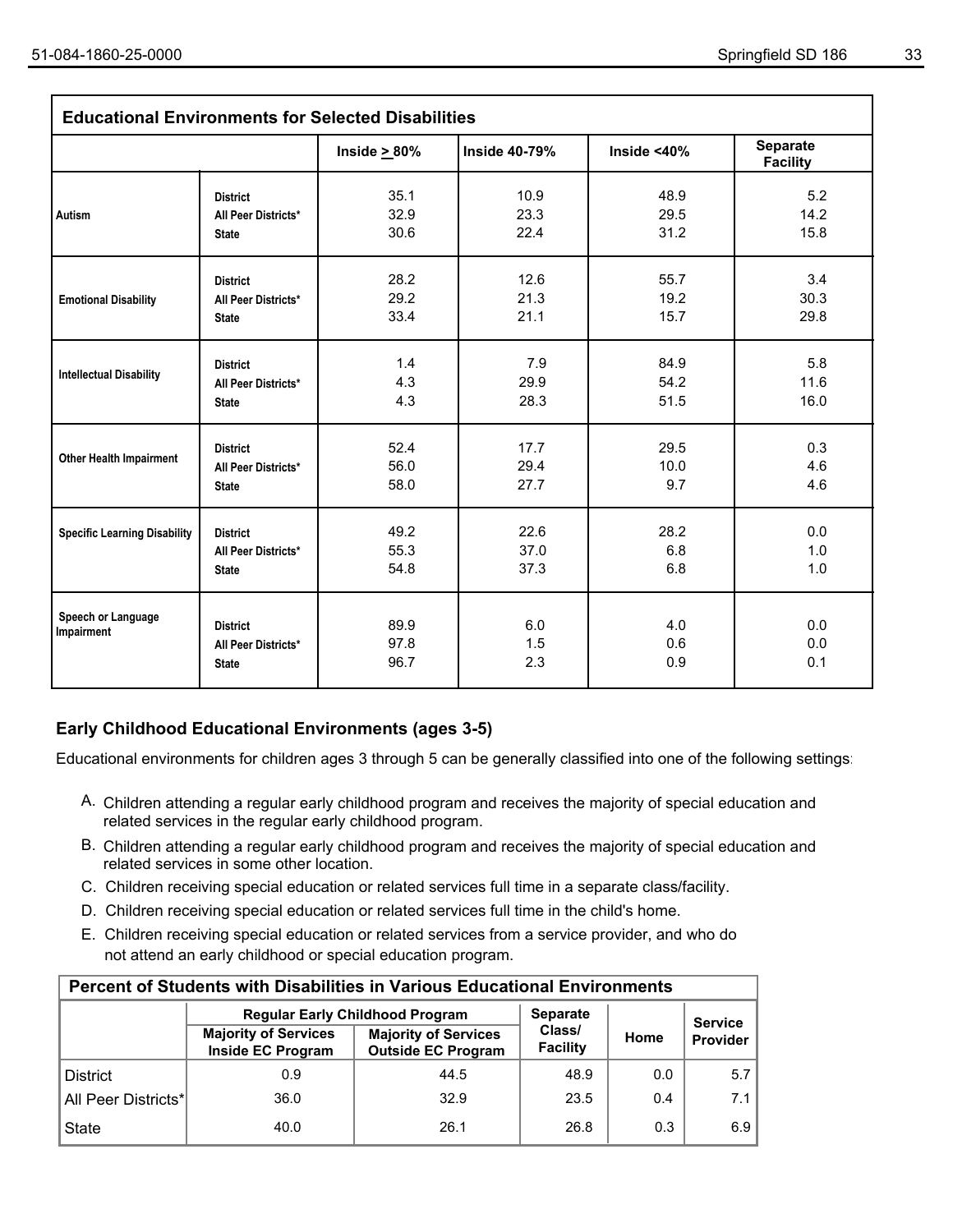| <b>Educational Environments by Race/Ethnicity</b> |                                                         |                                                          |                           |      |                            |  |  |
|---------------------------------------------------|---------------------------------------------------------|----------------------------------------------------------|---------------------------|------|----------------------------|--|--|
|                                                   |                                                         | <b>Regular Early Childhood Program</b>                   | <b>Separate</b>           |      |                            |  |  |
|                                                   | <b>Majority of Services</b><br><b>Inside EC Program</b> | <b>Majority of Services</b><br><b>Outside EC Program</b> | Class/<br><b>Facility</b> | Home | <b>Service</b><br>Provider |  |  |
| White                                             |                                                         |                                                          |                           |      |                            |  |  |
| <b>District</b>                                   | 1.2                                                     | 44.7                                                     | 44.3                      | 0.0  | 9.8                        |  |  |
| All Peer Districts*                               | 36.4                                                    | 33.7                                                     | 21.3                      | 0.4  | 8.2                        |  |  |
| <b>State</b>                                      | 35.5                                                    | 31.2                                                     | 23.6                      | 0.3  | 9.5                        |  |  |
| <b>Black</b>                                      |                                                         |                                                          |                           |      |                            |  |  |
| <b>District</b>                                   | 0.5                                                     | 45.4                                                     | 53.6                      | 0.0  | 0.5                        |  |  |
| All Peer Districts*                               | 34.0                                                    | 36.4                                                     | 25.4                      | 0.7  | 3.5                        |  |  |
| <b>State</b>                                      | 42.5                                                    | 23.0                                                     | 31.6                      | 0.4  | 2.6                        |  |  |
| Hispanic                                          |                                                         |                                                          |                           |      |                            |  |  |
| <b>District</b>                                   | 0.0                                                     | 45.0                                                     | 40.0                      | 0.0  | 15.0                       |  |  |
| All Peer Districts*                               | 36.7                                                    | 29.8                                                     | 27.6                      | 0.3  | 5.5                        |  |  |
| <b>State</b>                                      | 49.2                                                    | 17.6                                                     | 29.2                      | 0.1  | 3.8                        |  |  |
| Asian                                             |                                                         |                                                          |                           |      |                            |  |  |
| <b>District</b>                                   |                                                         |                                                          |                           |      |                            |  |  |
| All Peer Districts*                               | 35.0                                                    | 17.7                                                     | 38.5                      | 0.0  | 8.8                        |  |  |
| <b>State</b>                                      | 39.5                                                    | 17.0                                                     | 37.3                      | 0.1  | 6.2                        |  |  |
| <b>Native Hawaiian</b>                            |                                                         |                                                          |                           |      |                            |  |  |
| <b>District</b>                                   |                                                         |                                                          |                           |      |                            |  |  |
| All Peer Districts*                               | 55.6                                                    | 22.2                                                     | 16.7                      | 0.0  | 5.6                        |  |  |
| <b>State</b>                                      | 47.7                                                    | 22.7                                                     | 22.7                      | 0.0  | 6.8                        |  |  |
| <b>Native American</b>                            |                                                         |                                                          |                           |      |                            |  |  |
| <b>District</b>                                   |                                                         |                                                          |                           |      |                            |  |  |
| All Peer Districts*                               | 31.6                                                    | 36.8                                                     | 23.7                      | 0.0  | 7.9                        |  |  |
| <b>State</b>                                      | 47.7                                                    | 20.6                                                     | 27.1                      | 0.9  | 3.7                        |  |  |
| <b>Two or More Races</b>                          |                                                         |                                                          |                           |      |                            |  |  |
| <b>District</b>                                   | 1.6                                                     | 41.9                                                     | 53.2                      | 0.0  | 3.2                        |  |  |
| All Peer Districts*                               | 32.5                                                    | 36.5                                                     | 25.0                      | 0.2  | 5.8                        |  |  |
| <b>State</b>                                      | 36.2                                                    | 30.1                                                     | 27.9                      | 0.1  | 5.7                        |  |  |

\*Peer districts are districts of the same type as this district: Elementary, High School , or Unit

\*\* Peer districts for Unit Districts do not include Chicago Public Schools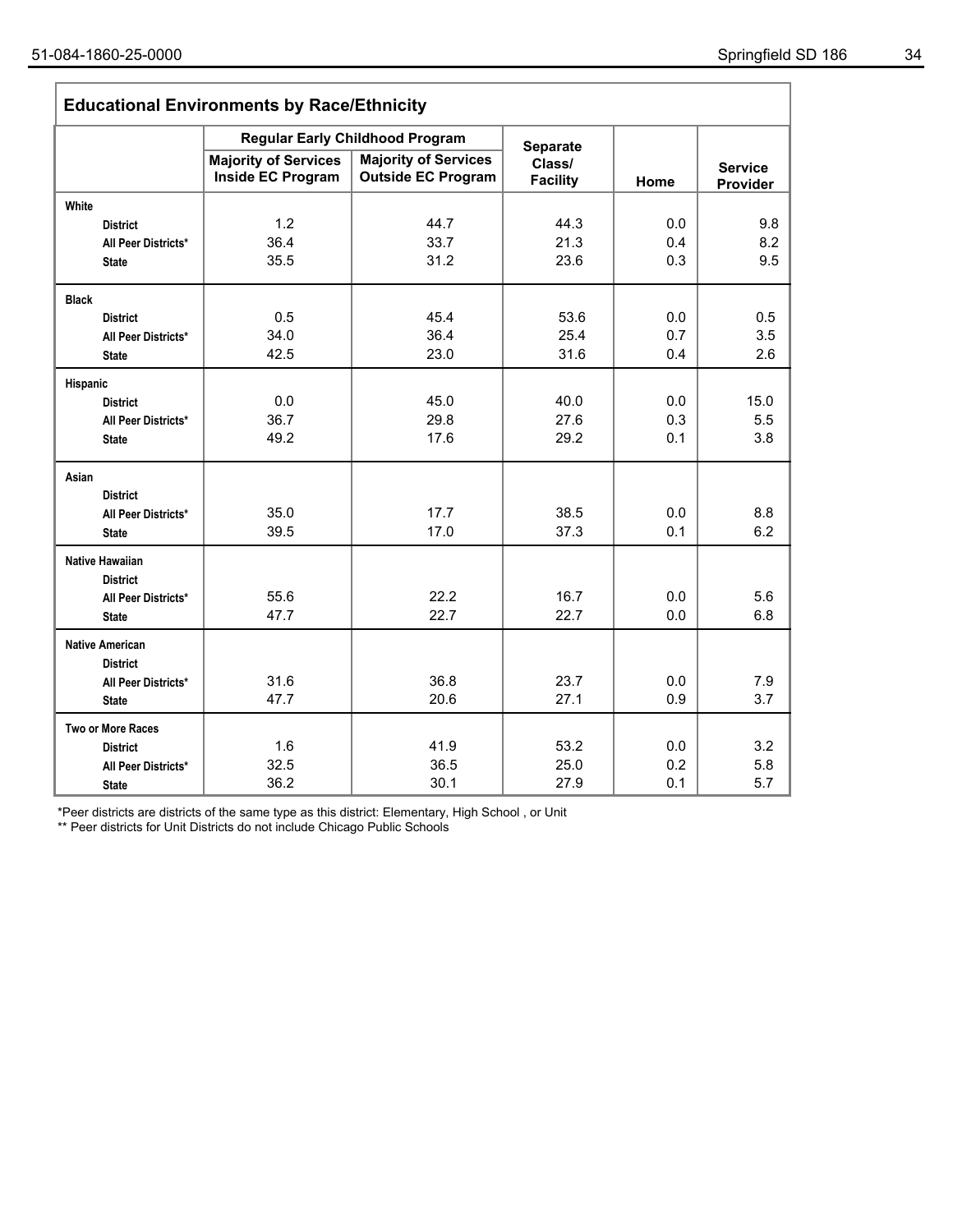| <b>Educational Environments for Selected Disabilities</b> |                                                  |                                                          |                           |      |                            |  |  |  |  |
|-----------------------------------------------------------|--------------------------------------------------|----------------------------------------------------------|---------------------------|------|----------------------------|--|--|--|--|
|                                                           |                                                  | <b>Regular Early Childhood Program</b>                   | <b>Separate</b>           |      |                            |  |  |  |  |
|                                                           | <b>Majority of Services</b><br>Inside EC Program | <b>Majority of Services</b><br><b>Outside EC Program</b> | Class/<br><b>Facility</b> | Home | <b>Service</b><br>Provider |  |  |  |  |
| <b>Autism</b>                                             |                                                  |                                                          |                           |      |                            |  |  |  |  |
| <b>District</b>                                           | 0.0                                              | 2.6                                                      | 94.7                      | 0.0  | 2.6                        |  |  |  |  |
| All Peer Districts*                                       | 26.8                                             | 14.5                                                     | 58.0                      | 0.0  | 0.7                        |  |  |  |  |
| <b>State</b>                                              | 25.5                                             | 11.6                                                     | 61.9                      | 0.0  | 0.9                        |  |  |  |  |
| <b>Developmental Delay</b>                                |                                                  |                                                          |                           |      |                            |  |  |  |  |
| <b>District</b>                                           | 1.3                                              | 33.3                                                     | 62.5                      | 0.0  | 2.9                        |  |  |  |  |
| All Peer Districts*                                       | 41.4                                             | 19.9                                                     | 38.0                      | 0.1  | 0.6                        |  |  |  |  |
| <b>State</b>                                              | 44.2                                             | 15.8                                                     | 39.0                      | 0.1  | 0.9                        |  |  |  |  |
| <b>Emotional Disability</b><br><b>District</b>            |                                                  |                                                          |                           |      |                            |  |  |  |  |
| All Peer Districts*                                       | 7.4                                              | 29.6                                                     | 59.3                      | 0.0  | 3.7                        |  |  |  |  |
| <b>State</b>                                              | 15.7                                             | 27.1                                                     | 54.3                      | 0.0  | 2.9                        |  |  |  |  |
| <b>Intellectual Disability</b>                            |                                                  |                                                          |                           |      |                            |  |  |  |  |
| <b>District</b>                                           |                                                  |                                                          |                           |      |                            |  |  |  |  |
| All Peer Districts*                                       | 26.6                                             | 28.1                                                     | 45.3                      | 0.0  | 0.0                        |  |  |  |  |
| <b>State</b>                                              | 21.1                                             | 16.9                                                     | 62.0                      | 0.0  | 0.0                        |  |  |  |  |
| <b>Other Health Impairment</b>                            |                                                  |                                                          |                           |      |                            |  |  |  |  |
| <b>District</b>                                           | 0.0                                              | 7.7                                                      | 92.3                      | 0.0  | 0.0                        |  |  |  |  |
| All Peer Districts*                                       | 44.5                                             | 16.1                                                     | 36.3                      | 1.4  | 1.7                        |  |  |  |  |
| <b>State</b>                                              | 40.6                                             | 14.6                                                     | 42.3                      | 1.0  | 1.4                        |  |  |  |  |
| <b>Specific Learning</b><br><b>Disability</b>             |                                                  |                                                          |                           |      |                            |  |  |  |  |
| <b>District</b>                                           |                                                  |                                                          |                           |      |                            |  |  |  |  |
| All Peer Districts*                                       | 29.6                                             | 29.6                                                     | 40.7                      | 0.0  | 0.0                        |  |  |  |  |
| <b>State</b>                                              | 42.2                                             | 25.0                                                     | 26.6                      | 0.0  | 6.3                        |  |  |  |  |
| Speech or Language<br>Impairment                          |                                                  |                                                          |                           |      |                            |  |  |  |  |
| <b>District</b>                                           | 0.7                                              | 81.7                                                     | 4.6                       | 0.0  | 13.1                       |  |  |  |  |
| All Peer Districts*                                       | 31.8                                             | 49.0                                                     | 3.8                       | 0.6  | 14.8                       |  |  |  |  |
| <b>State</b>                                              | 38.3                                             | 41.3                                                     | 4.7                       | 0.4  | 15.3                       |  |  |  |  |

\*Peer districts are districts of the same type as this district: Elementary, High School , or Unit

\*\* Peer districts for Unit Districts do not include Chicago Public Schools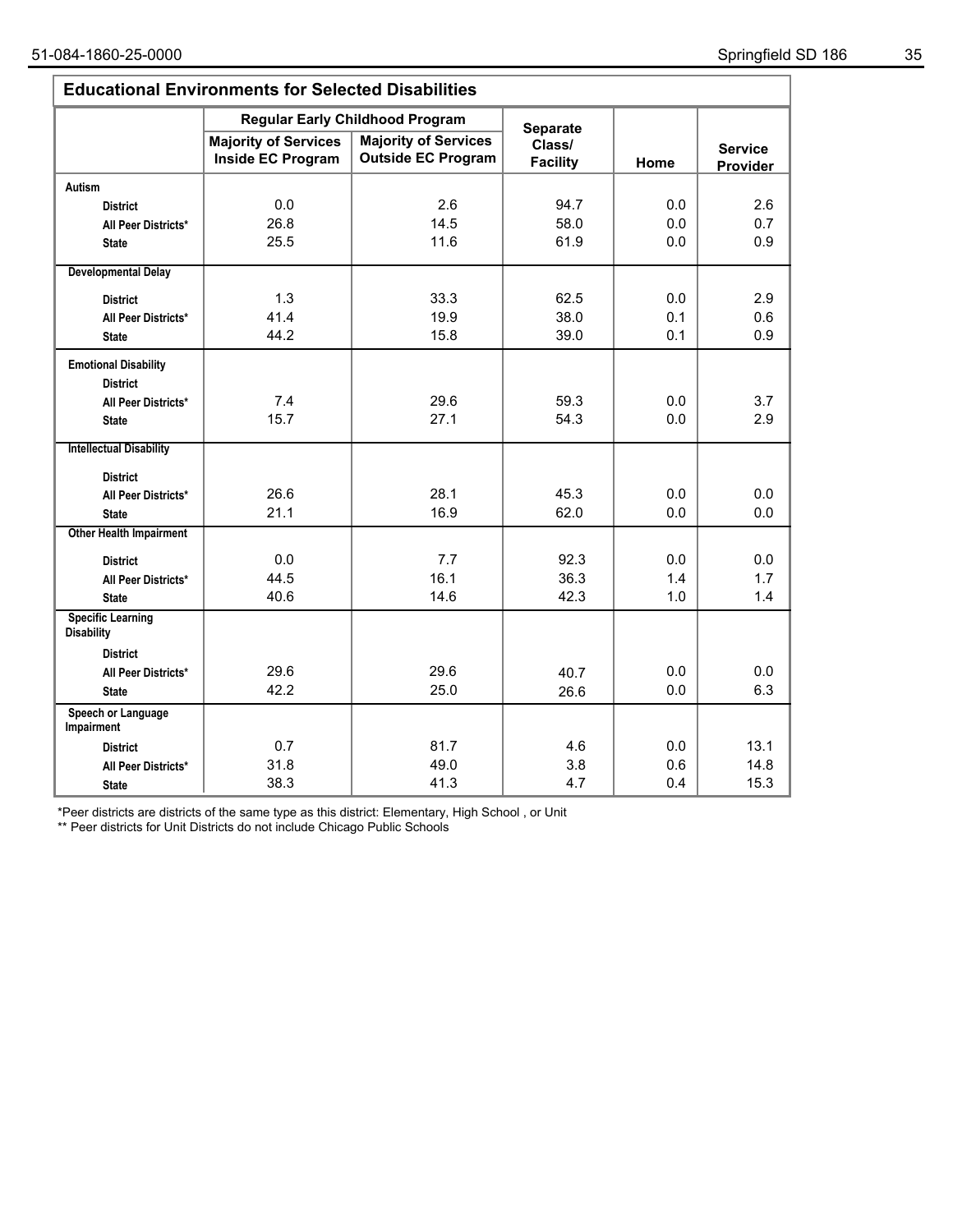## STATE PERFORMANCE PLAN INDICATORS FOR STUDENTS WITH DISABILITIES

The Individuals with Disabilities Education Act (IDEA 2004) requires states to develop and submit a State Performance Plan (SPP) to the Office of Special Education Programs (OSEP) at the U.S. Department of Education. The SPP is designed to evaluate the State's efforts to implement the requirements and purposes of IDEA and describe how the State will improve its implementation. The plan consists of several priority areas with specific indicators defined for each area. Measurable and rigorous targets are defined for each indicator to show progress throughout the life of the SPP. States are required to publicly report on SPP Indicators 1-14. A link to the Illinois State Performance Plan, Part B can be found at: <https://www.isbe.net/Pages/State-Performance-Plan-Data-and-Accountability.aspx>

The table below shows how this school district performed on specific indicators and whether or not it met the annual state targets for those indicators as defined in the Illinois State Performance Plan. Some indicators require a minimum number of students before comparing district data to the state targets. "N/A" indicates that either the district did not have enough students to report on the district's performance for that particular indicator or the district does not serve students of the ages measured by the indicator.

The State Test Participation Rate is calculated by dividing the number of participants by the Tested Enrollment. At least 95% of students should be tested in ELA and mathematics with at least 10 students. If the state test participation rate is less than 95%, a 95% confidence interval is applied and the student group can meet the 95% target through the confidence interval.

| <b>SPP</b><br><b>Indicator</b> | <b>Indicator Description</b>                                                                                                                                                                                                                                   | 2016 - 2017<br><b>District Data</b> | 2016 - 2017<br><b>State Target</b> | <b>District Met</b><br><b>State Target</b> |
|--------------------------------|----------------------------------------------------------------------------------------------------------------------------------------------------------------------------------------------------------------------------------------------------------------|-------------------------------------|------------------------------------|--------------------------------------------|
| 1                              | Graduation Rate for students with IEPs (Data lag one<br>year)                                                                                                                                                                                                  | 56.7                                | 84.0                               | NO.                                        |
| $\overline{2}$                 | Dropout Rate for students with IEPs (Data lag one year)                                                                                                                                                                                                        | 6.2                                 | 4.7                                | <b>NO</b>                                  |
| 3a                             | Made adequate yearly progress (AYP) for students with<br><b>IEPs</b>                                                                                                                                                                                           | N/A                                 | N/A                                | N/A                                        |
| 3 <sub>b</sub>                 | Reading assessment participation rate for students with<br><b>IEPs</b>                                                                                                                                                                                         | 98.9                                | 95.0                               | <b>YES</b>                                 |
| 3 <sub>b</sub>                 | Math assessment participation rate for students with<br><b>IEPs</b>                                                                                                                                                                                            | 98.7                                | 95.0                               | <b>YES</b>                                 |
| 3 <sub>c</sub>                 | Students with IEPs meeting or exceeding standards on<br>state reading assessments                                                                                                                                                                              | 8.4                                 | 42.0                               | NO.                                        |
| 3 <sub>c</sub>                 | Students with IEPs meeting or exceeding standards on<br>state math assessments                                                                                                                                                                                 | 7.6                                 | 40.0                               | NO.                                        |
| 4a                             | Significant discrepancy in the rate of suspensions and<br>expulsions of greater than 10 days for children with IEPs<br>(Data lag one year)                                                                                                                     | NO.                                 | <b>NO</b>                          | <b>YES</b>                                 |
| 4 <sub>b</sub>                 | Significant discrepancy by race or ethnicity, in the rate of<br>suspensions and expulsions greater than 10 days of<br>children with IEPs and have policies, procedures and<br>practices that contributed to the significant discrepancy<br>(Data lag one year) | NO.                                 | <b>NO</b>                          | <b>YES</b>                                 |
| 5a                             | Students with IEPs ages 6-21 served inside the general<br>classroom > 80% of the time                                                                                                                                                                          | 53.3                                | 56.0                               | NO.                                        |
| 5 <sub>b</sub>                 | Students with IEPs ages 6-21 served inside of the<br>general classroom < 40% of the time                                                                                                                                                                       | 30.7                                | 16.5                               | NO.                                        |
| 5 <sub>c</sub>                 | Students with IEPs ages 6-21 served in separate<br>educational facilities                                                                                                                                                                                      | 1.0                                 | 3.9                                | <b>YES</b>                                 |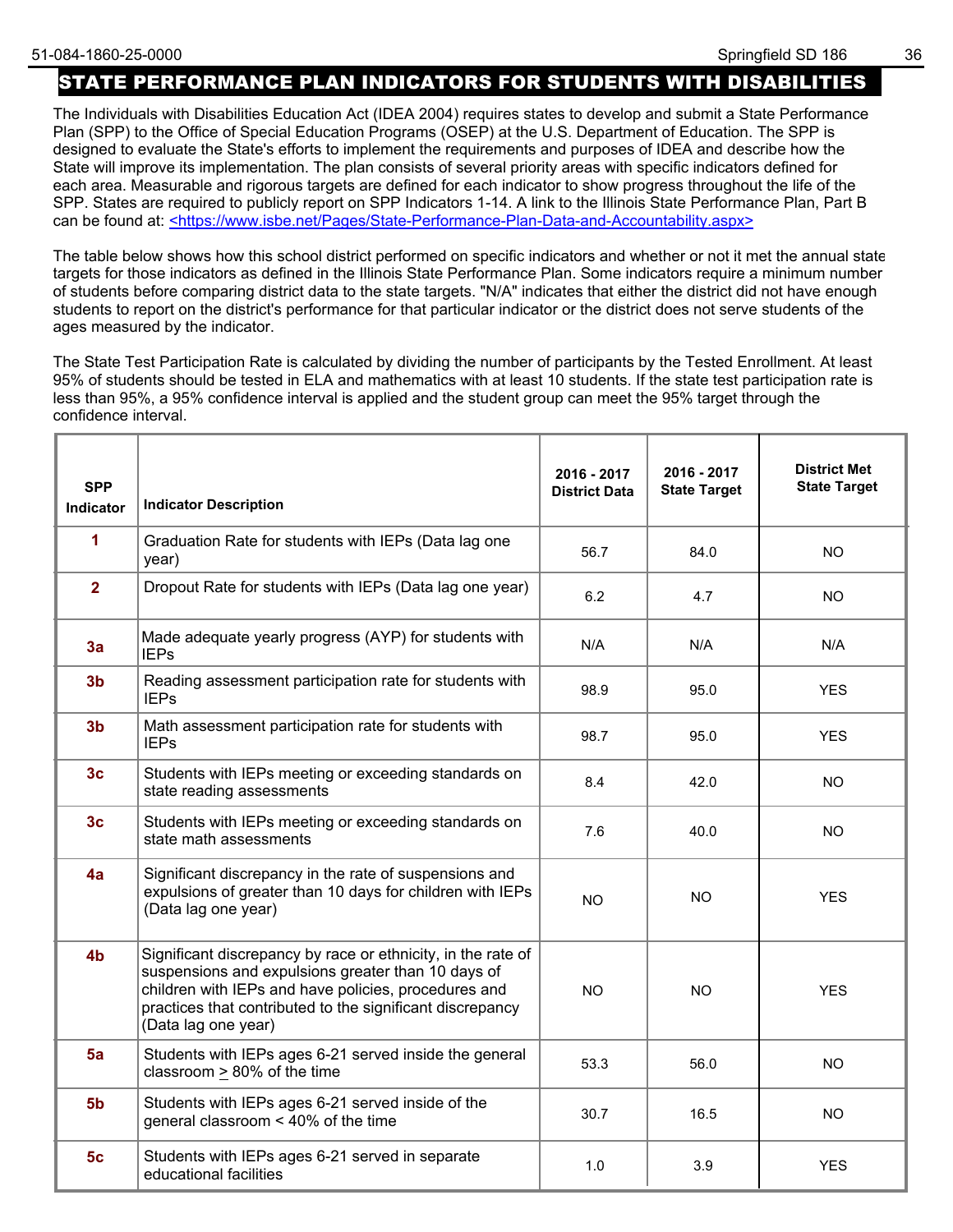| <b>SPP</b><br>Indicator | <b>Indicator Description</b>                                                                                                                                                                                                                                  | 2016 - 2017<br><b>District Data</b> | 2016 - 2017<br><b>State Target</b> | <b>District Met</b><br><b>State Target</b> |
|-------------------------|---------------------------------------------------------------------------------------------------------------------------------------------------------------------------------------------------------------------------------------------------------------|-------------------------------------|------------------------------------|--------------------------------------------|
| 6a                      | Children ages 3-5 in regular early childhood program<br>and receiving the majority of special education and<br>related services in the regular early childhood program                                                                                        | 0.9                                 | 32.7                               | <b>NO</b>                                  |
| 6 <sub>b</sub>          | Children ages 3-5 in separate special education class,<br>separate school or residential facility                                                                                                                                                             | 48.9                                | 30.7                               | <b>NO</b>                                  |
| 7a                      | Children who entered or exited an Early Childhood<br>Special Education program below age expectations<br>who substantially increased their rate of growth with<br>improved functioning in positive social-emotional skills                                    | 79.0                                | 86.1                               | <b>NO</b>                                  |
| 7a                      | Children in an Early Childhood Special Education<br>program who were functioning within age expectations<br>with positive social-emotional skills by the time they<br>exited the program                                                                      | 52.0                                | 55.4                               | <b>NO</b>                                  |
| 7b                      | Children who entered or exited an Early Childhood<br>Special Education program below age expectations<br>who substantially increased their rate of growth with<br>improved acquisition and use of knowledge and skills<br>by the time they exited the program | 77.4                                | 86.8                               | <b>NO</b>                                  |
| 7 <sub>b</sub>          | Children in an Early Childhood Special Education<br>program who were functioning within age expectations<br>with acquisition and use of knowledge and skills by the<br>time they exited the program                                                           | 44.5                                | 53.7                               | <b>NO</b>                                  |
| 7c                      | Children who entered or exited an Early Childhood<br>Special Education program that substantially increased<br>their rate of growth in the use of appropriate behavior to<br>meet their needs by the time they exited the program                             | 84.5                                | 87.9                               | <b>NO</b>                                  |
| 7c                      | Children in an Early Childhood Special Education<br>program that were functioning within age expectations<br>regarding the use of appropriate behavior to meet their<br>needs by the time they exited the program                                             | 62.4                                | 64.1                               | <b>NO</b>                                  |
| 8                       | Parents with a child receiving special education<br>services who report that schools facilitated parent<br>involvement as a means of improving services and<br>results for children with disabilities                                                         | 63.0                                | 60.0                               | <b>YES</b>                                 |
| $\overline{9}$          | Disproportionate representation of racial and ethnic<br>groups in special education and related services that<br>was the result of inappropriate identification                                                                                               | <b>NO</b>                           | <b>NO</b>                          | <b>YES</b>                                 |
| 10 <sub>1</sub>         | Disproportionate representation of racial and ethnic<br>groups in specific disability categories that was a result<br>of inappropriate identification                                                                                                         | <b>NO</b>                           | <b>NO</b>                          | <b>YES</b>                                 |